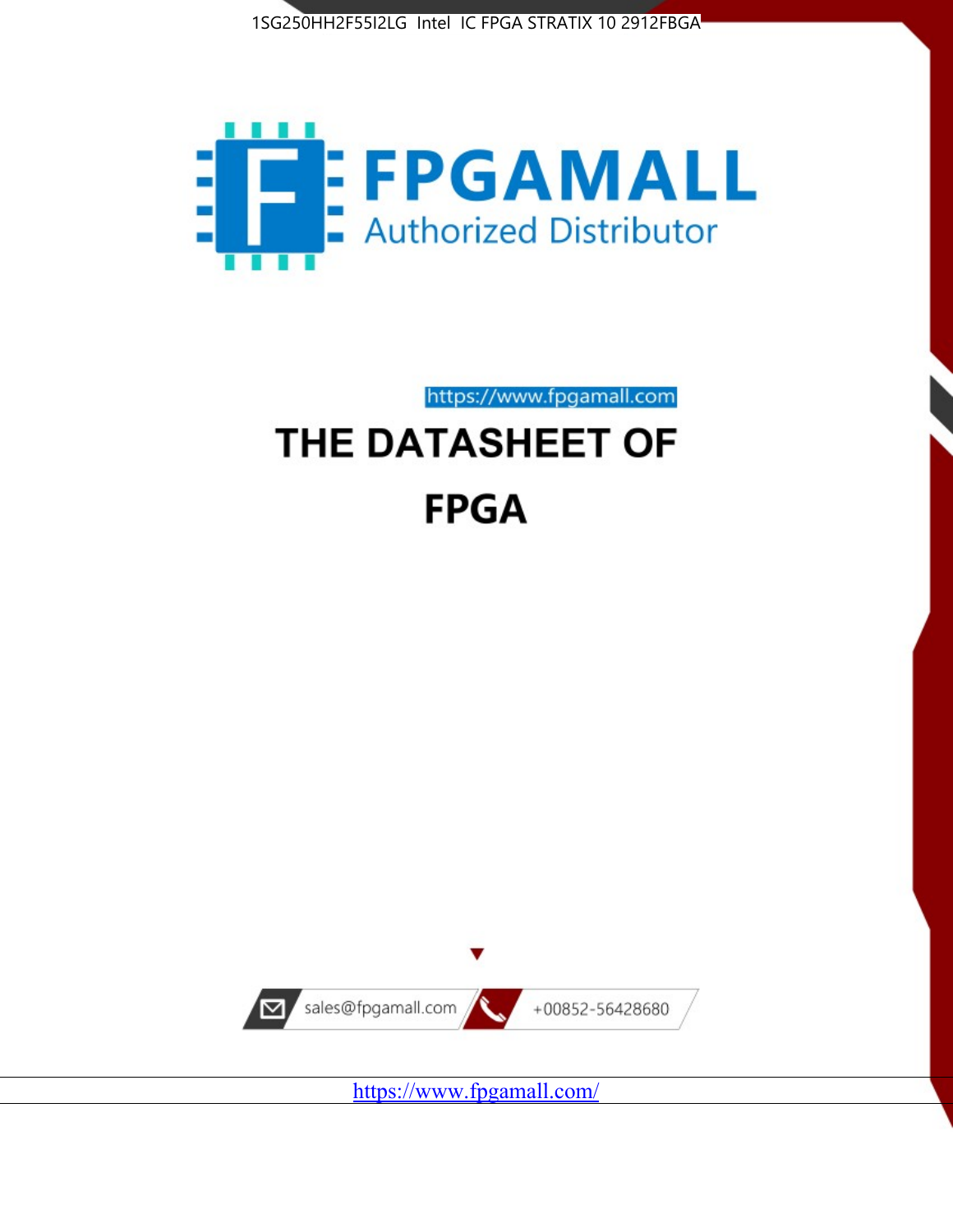1SG250HH2F55I2LG Intel IC FPGA STRATIX 10 2912FBGA



# **Intel® Stratix® 10 GX/SX Device Overview**



**S10-OVERVIEW | 2020.04.30** Latest document on the web: **[PDF](https://www.intel.com/content/dam/www/programmable/us/en/pdfs/literature/hb/stratix-10/s10-overview.pdf)** | **[HTML](https://www.intel.com/content/www/us/en/programmable/documentation/joc1442261161666.html)**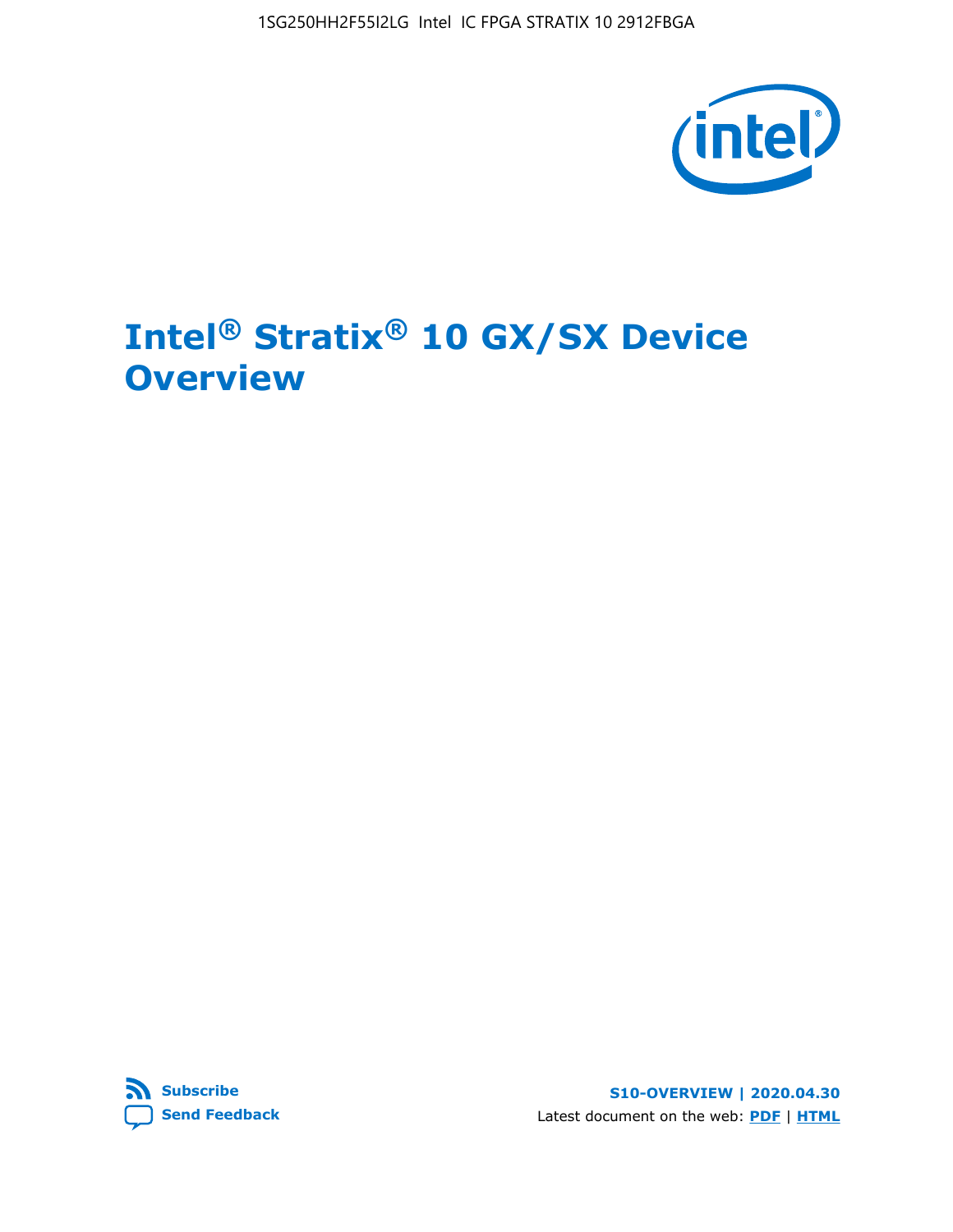

*Contents*

# **Contents**

| 1.26. Document Revision History for the Intel Stratix 10 GX/SX Device Overview36 |  |
|----------------------------------------------------------------------------------|--|

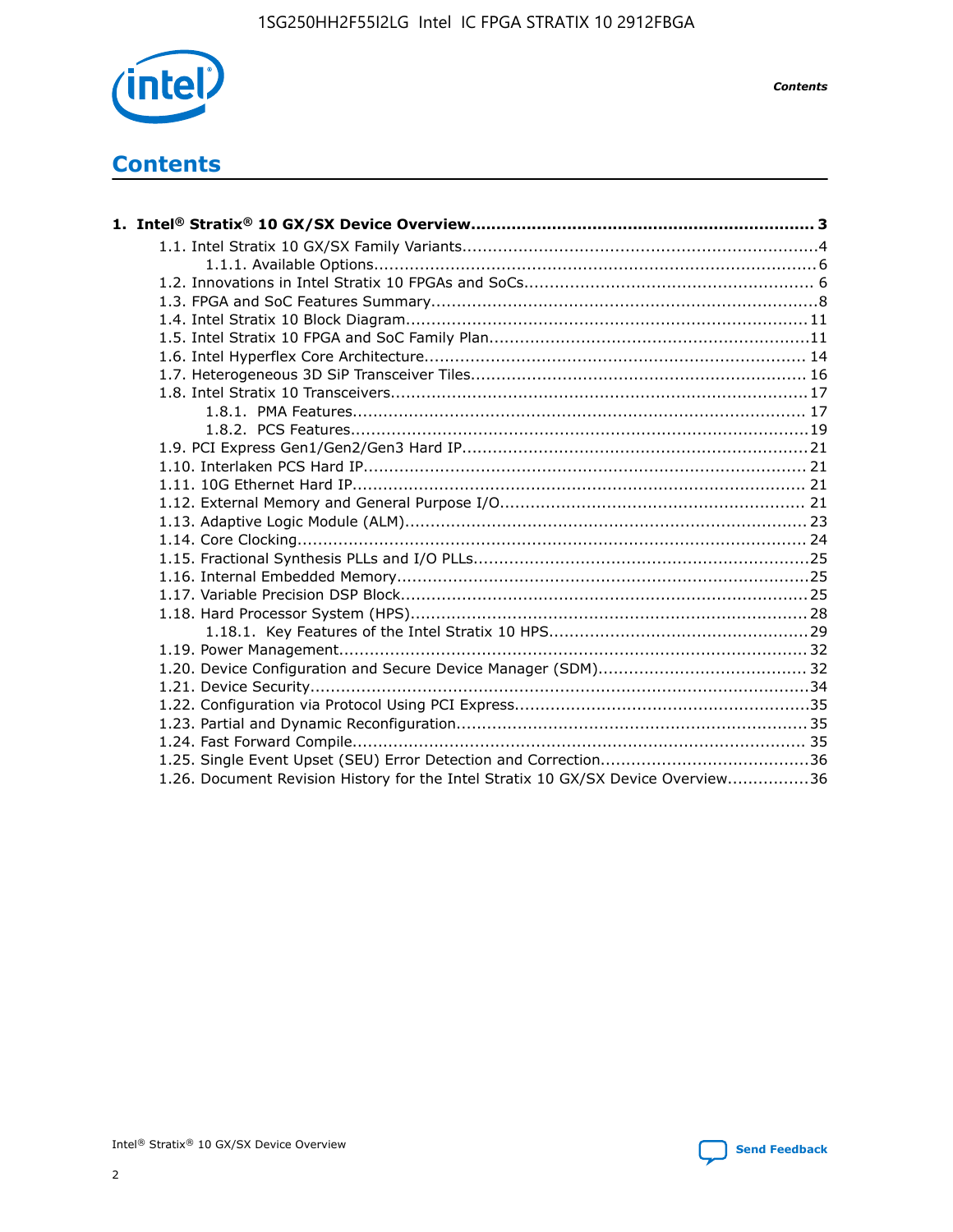**S10-OVERVIEW | 2020.04.30**

**[Send Feedback](mailto:FPGAtechdocfeedback@intel.com?subject=Feedback%20on%20Intel%20Stratix%2010%20GX/SX%20Device%20Overview%20(S10-OVERVIEW%202020.04.30)&body=We%20appreciate%20your%20feedback.%20In%20your%20comments,%20also%20specify%20the%20page%20number%20or%20paragraph.%20Thank%20you.)**



# **1. Intel® Stratix® 10 GX/SX Device Overview**

Intel's 14 nm Intel® Stratix® 10 GX FPGAs and SX SoCs deliver 2X the core performance and up to 70% lower power over previous generation high-performance FPGAs.

Featuring several groundbreaking innovations, including the all new Intel Hyperflex™ core architecture, this device family enables you to meet the demand for everincreasing bandwidth and processing performance in your most advanced applications, while meeting your power budget.

With an embedded hard processor system (HPS) based on a quad-core 64 bit Arm\* Cortex\*-A53, the Intel Stratix 10 SoC devices deliver power efficient, application-class processing and allow designers to extend hardware virtualization into the FPGA fabric. Intel Stratix 10 SoC devices demonstrate Intel's commitment to high-performance SoCs and extend Intel's leadership in programmable devices featuring an Arm-based processor system.

Important innovations in Intel Stratix 10 FPGAs and SoCs include:

- All new Intel Hyperflex core architecture delivering 2X the core performance compared to previous generation high-performance FPGAs
- Intel 14 nm tri-gate (FinFET) technology
- Heterogeneous 3D System-in-Package (SiP) technology
- Core fabric with up to 10.2 million logic elements (LEs)
- Up to 96 full duplex transceiver channels on heterogeneous 3D SiP transceiver tiles
- Transceiver data rates up to 28.3 Gbps chip-to-chip/module and backplane performance
- M20K (20 Kb) internal SRAM memory blocks
- Fractional synthesis and ultra-low jitter LC tank based transmit phase locked loops (PLLs)
- Hard PCI Express<sup>®</sup> Gen3 x16 intellectual property (IP) blocks
- Hard 10GBASE-KR/40GBASE-KR4 Forward Error Correction (FEC) in every transceiver channel
- Hard memory controllers and PHY supporting DDR4 rates up to 2666 Mbps per pin
- Hard fixed-point and IEEE 754 compliant hard floating-point variable precision digital signal processing (DSP) blocks with up to 10 TFLOP compute performance with a power efficiency of 80 GFLOP per Watt
- Quad-core 64 bit Arm Cortex-A53 embedded processor running up to 1.5 GHz in SoC family variants
- Programmable clock tree synthesis for flexible, low power, low skew clock trees

Intel Corporation. All rights reserved. Agilex, Altera, Arria, Cyclone, Enpirion, Intel, the Intel logo, MAX, Nios, Quartus and Stratix words and logos are trademarks of Intel Corporation or its subsidiaries in the U.S. and/or other countries. Intel warrants performance of its FPGA and semiconductor products to current specifications in accordance with Intel's standard warranty, but reserves the right to make changes to any products and services at any time without notice. Intel assumes no responsibility or liability arising out of the application or use of any information, product, or service described herein except as expressly agreed to in writing by Intel. Intel customers are advised to obtain the latest version of device specifications before relying on any published information and before placing orders for products or services. \*Other names and brands may be claimed as the property of others.

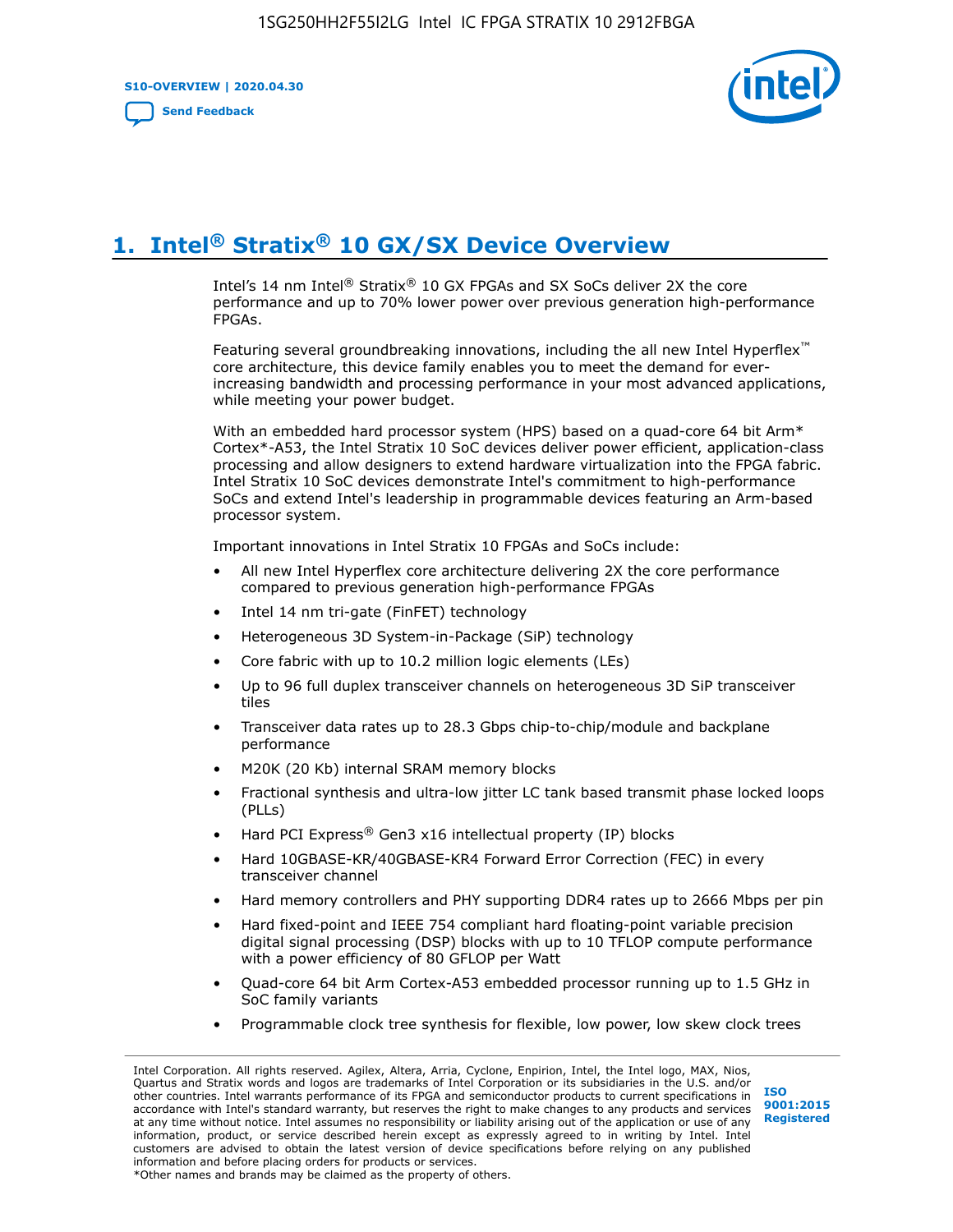

- Dedicated secure device manager (SDM) for:
	- Enhanced device configuration and security
	- AES-256, SHA-256/384 and ECDSA-256/384 encrypt/decrypt accelerators and authentication
	- Multi-factor authentication
	- Physically Unclonable Function (PUF) service and software programmable device configuration capability
- Comprehensive set of advanced power saving features delivering up to 70% lower power compared to previous generation high-performance FPGAs
- Non-destructive register state readback and writeback, to support ASIC prototyping and other applications

With these capabilities, Intel Stratix 10 FPGAs and SoCs are ideally suited for the most demanding applications in diverse markets such as:

- **Compute and Storage**—for custom servers, cloud computing and datacenter acceleration
- **Networking**—for Terabit, 400G and multi-100G bridging, aggregation, packet processing and traffic management
- **Optical Transport Networks**—for OTU4, 2xOTU4, 4xOTU4
- **Broadcast**—for high-end studio distribution, head end encoding/decoding, edge quadrature amplitude modulation (QAM)
- **Military**—for radar, electronic warfare, and secure communications
- **Medical**—for diagnostic scanners and diagnostic imaging
- **Test and Measurement**—for protocol and application testers
- **Wireless**—for next-generation 5G networks
- **ASIC Prototyping**—for designs that require the largest FPGA fabric with the highest I/O count

## **1.1. Intel Stratix 10 GX/SX Family Variants**

Intel Stratix 10 devices are available in FPGA (GX) and SoC (SX) variants.

- **Intel Stratix 10 GX** devices deliver up to 1 GHz core fabric performance and contain up to 10.2 million LEs in the fabric. They also feature up to 96 general purpose transceivers on separate transceiver tiles, and 2666 Mbps DDR4 external memory interface performance. The transceivers are capable of up to 28.3 Gbps short reach and across the backplane. These devices are optimized for FPGA applications that require the highest transceiver bandwidth and core fabric performance, with the power efficiency of Intel's 14 nm tri-gate process technology.
- **Intel Stratix 10 SX** devices have a feature set that is identical to Intel Stratix 10 GX devices, with the addition of an embedded quad-core 64 bit Arm Cortex A53 hard processor system.

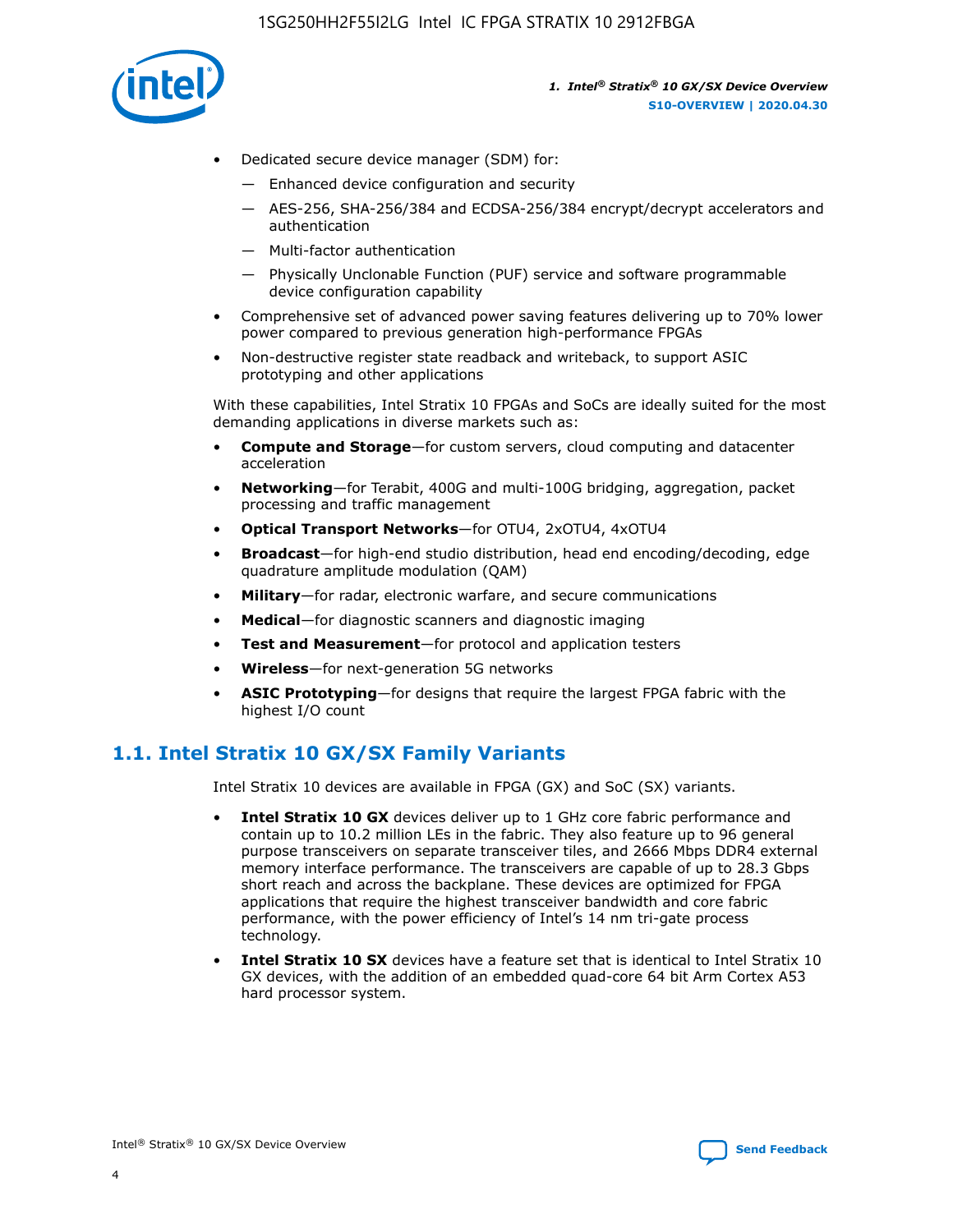

Common to all Intel Stratix 10 family variants is a high-performance fabric based on the new Intel Hyperflex core architecture that includes additional Hyper-Registers throughout the interconnect routing and at the inputs of all functional blocks. The core fabric also contains an enhanced logic array utilizing Intel's adaptive logic module (ALM) and a rich set of high performance building blocks including:

- M20K (20 Kb) embedded memory blocks
- Variable precision DSP blocks with hard IEEE 754 compliant floating-point units
- Fractional synthesis and integer PLLs
- Hard memory controllers and PHY for external memory interfaces
- General purpose IO cells

To clock these building blocks, Intel Stratix 10 devices use programmable clock tree synthesis, which uses dedicated clock tree routing to synthesize only those branches of the clock trees required for the application. All devices support in-system, finegrained partial reconfiguration of the logic array, allowing logic to be added and subtracted from the system while it is operating.

All family variants also contain high speed serial transceivers, containing both the physical medium attachment (PMA) and the physical coding sublayer (PCS), which can be used to implement a variety of industry standard and proprietary protocols. In addition to the hard PCS, Intel Stratix 10 devices contain multiple instantiations of PCI Express hard IP that supports Gen1/Gen2/Gen3 rates in x1/x2/x4/x8/x16 lane configurations, and hard 10GBASE-KR/40GBASE-KR4 FEC for every transceiver. The hard PCS, FEC, and PCI Express IP free up valuable core logic resources, save power, and increase your productivity.

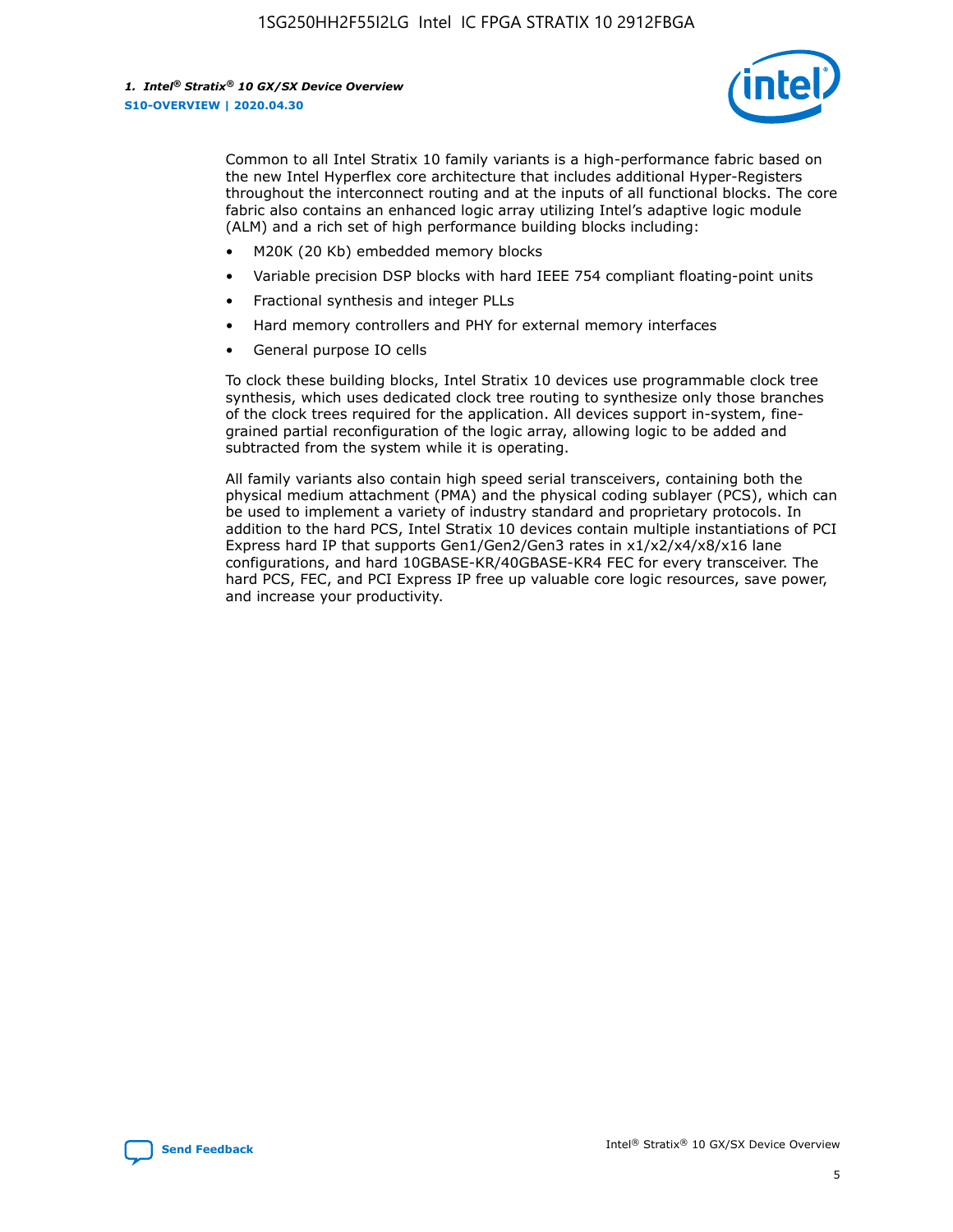

## **1.1.1. Available Options**

#### **Figure 1. Sample Ordering Code and Available Options for Intel Stratix 10 Devices**



## **Related Information**

[My Intel Support](https://www.intel.com/content/www/us/en/programmable/my-intel/mal-home.html)

## **1.2. Innovations in Intel Stratix 10 FPGAs and SoCs**

Intel Stratix 10 FPGAs and SoCs deliver many significant improvements over the previous generation high-performance Stratix V FPGAs.

#### **Table 1. Key Features of Intel Stratix 10 Devices Compared to Stratix V Devices**

| <b>Feature</b>            | <b>Stratix V FPGAs</b>                                           | <b>Intel Stratix 10 FPGAs and SoCs</b>                                        |
|---------------------------|------------------------------------------------------------------|-------------------------------------------------------------------------------|
| <b>Process technology</b> | 28 nm TSMC (planar<br>transistor)                                | 14 nm Intel tri-gate (FinFET)                                                 |
| Hard processor core       | None                                                             | Quad-core 64 bit Arm Cortex-A53<br>(SoC only)                                 |
| Core architecture         | Conventional core architecture<br>with conventional interconnect | Intel Hyperflex core architecture with<br>Hyper-Registers in the interconnect |
|                           |                                                                  | continued                                                                     |

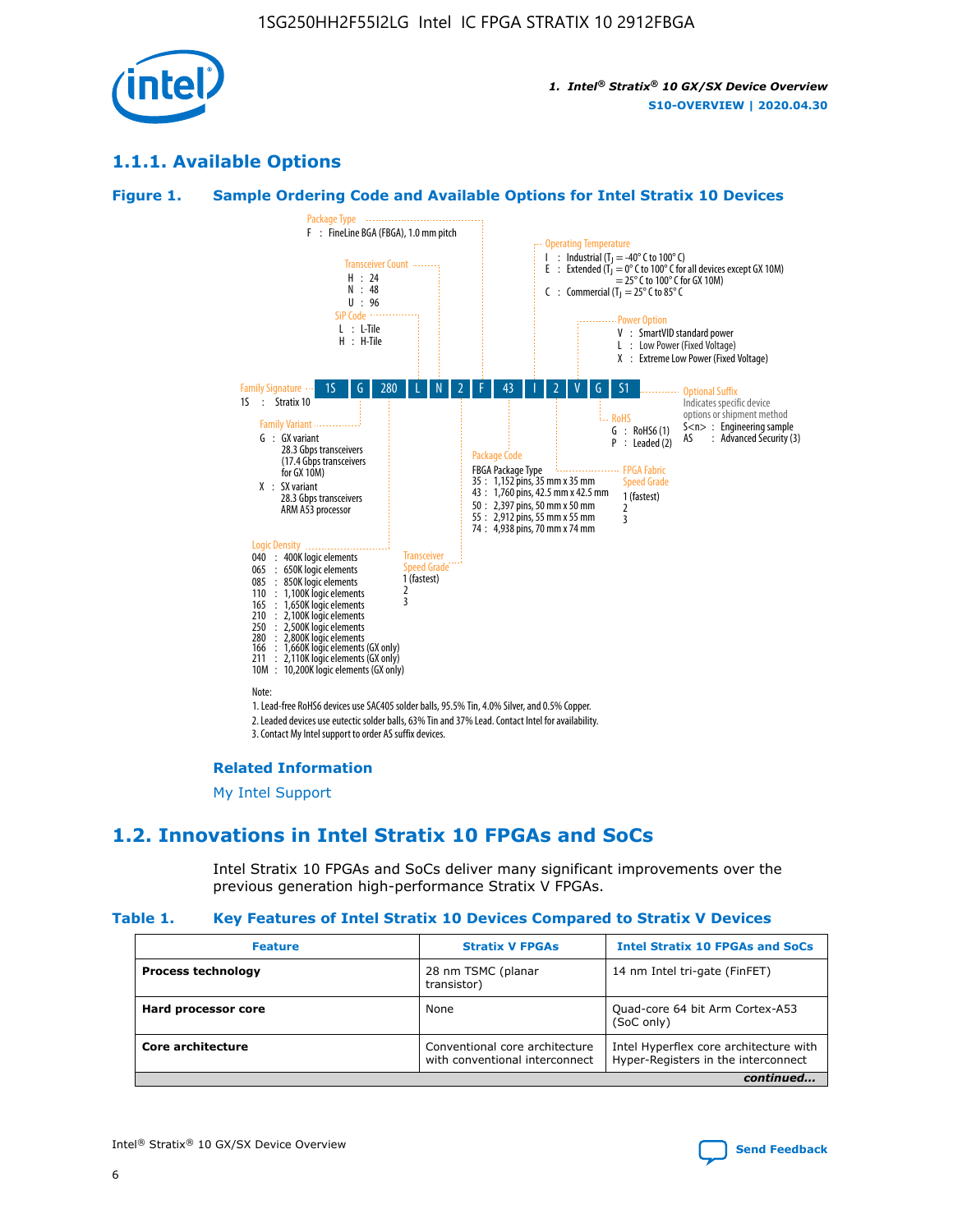

| <b>Feature</b>                                   | <b>Stratix V FPGAs</b>                                                              | <b>Intel Stratix 10 FPGAs and SoCs</b>                                                                                                       |
|--------------------------------------------------|-------------------------------------------------------------------------------------|----------------------------------------------------------------------------------------------------------------------------------------------|
| Core performance                                 | 500 MHz                                                                             | 1 GHz                                                                                                                                        |
| <b>Power dissipation</b>                         | 1x                                                                                  | As low as $0.3x$                                                                                                                             |
| Logic density                                    | 952 KLE                                                                             | 10,200 KLE                                                                                                                                   |
| <b>Embedded memory (M20K)</b>                    | 52 Mbits                                                                            | 253 Mbits                                                                                                                                    |
| 18x19 multipliers                                | 3,926                                                                               | 11,520                                                                                                                                       |
|                                                  | Note: Multiplier is 18x18 in<br>Stratix V devices.                                  | Note: Multiplier is 18x19 in Intel<br>Stratix 10 devices.                                                                                    |
| <b>Floating point DSP capability</b>             | Up to 1 TFLOP, requires soft<br>floating point adder and<br>multiplier              | Up to 10 TFLOP, hard IEEE 754<br>compliant single precision floating<br>point adder and multiplier                                           |
| <b>Maximum transceivers</b>                      | 66                                                                                  | 96                                                                                                                                           |
| Maximum transceiver data rate (chip-to-<br>chip) | 28.05 Gbps                                                                          | 26.6 Gbps L-Tile<br>28.3 Gbps H-Tile                                                                                                         |
| Maximum transceiver data rate (backplane)        | 12.5 Gbps                                                                           | 12.5 Gbps L-Tile<br>28.3 Gbps H-Tile                                                                                                         |
| Hard memory controller                           | None                                                                                | DDR4 @ 1333 MHz/2666 Mbps<br>DDR3 @ 1067 MHz/2133 Mbps                                                                                       |
| <b>Hard protocol IP</b>                          | PCIe* Gen3 x8 (up to 4<br>instances)                                                | PCIe Gen3 x16 (up to 4 instances)<br>SR-IOV (4 physical functions / 2k<br>virtual functions) on H-Tile devices<br>10GBASE-KR/40GBASE-KR4 FEC |
| <b>Core clocking and PLLs</b>                    | Global, quadrant and regional<br>clocks supported by fractional-<br>synthesis fPLLs | Programmable clock tree synthesis<br>supported by fractional synthesis<br>fPLLs and integer IO PLLs                                          |
| Register state readback and writeback            | Not available                                                                       | Non-destructive register state<br>readback and writeback for ASIC<br>prototyping and other applications                                      |

These innovations result in the following improvements:

- **Improved Core Logic Performance**: The Intel Hyperflex core architecture combined with 14 nm Intel tri-gate technology allows Intel Stratix 10 devices to achieve 2X the core performance compared to the previous generation
- **Lower Power**: Intel Stratix 10 devices use up to 70% lower power compared to the previous generation, enabled by 14 nm Intel tri-gate technology, the Intel Hyperflex core architecture, and optional power saving features built into the architecture
- **Higher Density**: Intel Stratix 10 devices offer three times the level of integration, with up to 10.2 million logic elements (LEs), over 253 Mbits of embedded memory blocks (M20K), and 11,520 18x19 multipliers
- **Embedded Processing**: Intel Stratix 10 SoCs feature a Quad-Core 64 bit Arm Cortex-A53 processor optimized for power efficiency and software compatible with previous generation Arria® and Cyclone® SoC devices
- **Improved Transceiver Performance**: With up to 96 transceiver channels implemented in heterogeneous 3D SiP transceiver tiles, Intel Stratix 10 GX and SX devices support data rates up to 28.3 Gbps chip-to-chip and 28.3 Gbps across the backplane with signal conditioning circuits capable of equalizing over 30 dB of system loss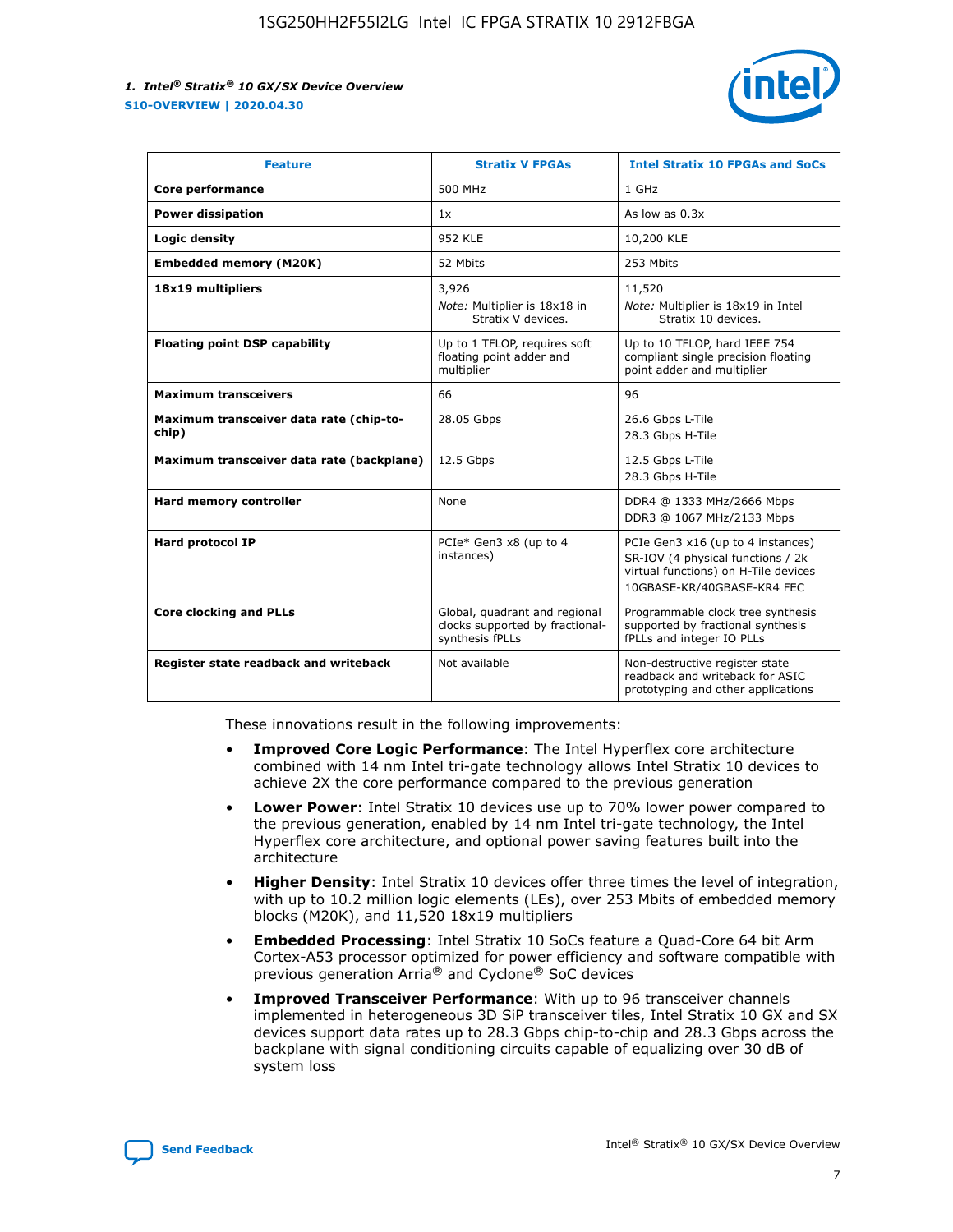

- **Improved DSP Performance**: The variable precision DSP block in Intel Stratix 10 devices features hard fixed and floating point capability, with up to 10 TFLOP IEEE754 single-precision floating point performance
- **Additional Hard IP**: Intel Stratix 10 devices include many more hard IP blocks than previous generation devices, with a hard memory controller included in each bank of 48 general purpose IOs, a hard PCIe Gen3 x16 full protocol stack in each transceiver tile, and a hard 10GBASE-KR/40GBASE-KR4 FEC in every transceiver channel
- **Enhanced Core Clocking**: Intel Stratix 10 devices feature programmable clock tree synthesis; clock trees are only synthesized where needed, increasing the flexibility and reducing the power dissipation of the clocking solution
- **Additional Core PLLs**: The core fabric in Intel Stratix 10 devices is supported by both integer IO PLLs and fractional synthesis fPLLs, resulting in a greater total number of PLLs available than the previous generation

## **1.3. FPGA and SoC Features Summary**

## **Table 2. Intel Stratix 10 FPGA and SoC Common Device Features**

| Technology<br>14 nm Intel tri-gate (FinFET) process technology<br>٠<br>SmartVID controlled core voltage, standard power devices<br>0.85-V fixed core voltage, low static power devices available<br>Up to 96 total transceivers available<br>Low power serial<br>٠<br>transceivers<br>Continuous operating range of 1 Gbps to 28.3 Gbps for Intel Stratix 10 GX/SX devices<br>Backplane support up to 28.3 Gbps for Intel Stratix 10 GX/SX devices<br>$\bullet$<br>Extended range down to 125 Mbps with oversampling<br>$\bullet$<br>• ATX transmit PLLs with user-configurable fractional synthesis capability<br>XFP, SFP+, QSFP/QSFP28, CFP/CFP2/CFP4 optical module support<br>• Adaptive linear and decision feedback equalization<br>Transmit pre-emphasis and de-emphasis<br>Dynamic partial reconfiguration of individual transceiver channels<br>$\bullet$<br>On-chip instrumentation (Eye Viewer non-intrusive data eye monitoring)<br>General purpose I/Os<br>Up to 2,304 total GPIO available<br>$\bullet$<br>1.6 Gbps LVDS-every pair can be configured as an input or output<br>1333 MHz/2666 Mbps DDR4 external memory interface<br>1067 MHz/2133 Mbps DDR3 external memory interface<br>• 1.2 V to 3.3 $V^{(1)}$ single-ended LVCMOS/LVTTL interfacing<br>• On-chip termination (OCT)<br>Embedded hard IP<br>PCIe Gen1/Gen2/Gen3 complete protocol stack, x1/x2/x4/x8/x16 end point and root<br>$\bullet$<br>port<br>DDR4/DDR3 hard memory controller (RLDRAM3/QDR II+/QDR IV using soft memory<br>controller)<br>Multiple hard IP instantiations in each device<br>• Single Root I/O Virtualization (SR-IOV)<br>Transceiver hard IP<br>10GBASE-KR/40GBASE-KR4 Forward Error Correction (FEC)<br>$\bullet$<br>10G Ethernet PCS<br>$\bullet$ | <b>Feature</b> | <b>Description</b> |
|-------------------------------------------------------------------------------------------------------------------------------------------------------------------------------------------------------------------------------------------------------------------------------------------------------------------------------------------------------------------------------------------------------------------------------------------------------------------------------------------------------------------------------------------------------------------------------------------------------------------------------------------------------------------------------------------------------------------------------------------------------------------------------------------------------------------------------------------------------------------------------------------------------------------------------------------------------------------------------------------------------------------------------------------------------------------------------------------------------------------------------------------------------------------------------------------------------------------------------------------------------------------------------------------------------------------------------------------------------------------------------------------------------------------------------------------------------------------------------------------------------------------------------------------------------------------------------------------------------------------------------------------------------------------------------------------------------------------------------------------------------------|----------------|--------------------|
|                                                                                                                                                                                                                                                                                                                                                                                                                                                                                                                                                                                                                                                                                                                                                                                                                                                                                                                                                                                                                                                                                                                                                                                                                                                                                                                                                                                                                                                                                                                                                                                                                                                                                                                                                             |                |                    |
|                                                                                                                                                                                                                                                                                                                                                                                                                                                                                                                                                                                                                                                                                                                                                                                                                                                                                                                                                                                                                                                                                                                                                                                                                                                                                                                                                                                                                                                                                                                                                                                                                                                                                                                                                             |                |                    |
|                                                                                                                                                                                                                                                                                                                                                                                                                                                                                                                                                                                                                                                                                                                                                                                                                                                                                                                                                                                                                                                                                                                                                                                                                                                                                                                                                                                                                                                                                                                                                                                                                                                                                                                                                             |                |                    |
|                                                                                                                                                                                                                                                                                                                                                                                                                                                                                                                                                                                                                                                                                                                                                                                                                                                                                                                                                                                                                                                                                                                                                                                                                                                                                                                                                                                                                                                                                                                                                                                                                                                                                                                                                             |                |                    |
| PCI Express PIPE interface<br>continued                                                                                                                                                                                                                                                                                                                                                                                                                                                                                                                                                                                                                                                                                                                                                                                                                                                                                                                                                                                                                                                                                                                                                                                                                                                                                                                                                                                                                                                                                                                                                                                                                                                                                                                     |                |                    |

<sup>(1)</sup> Available in some configurations only

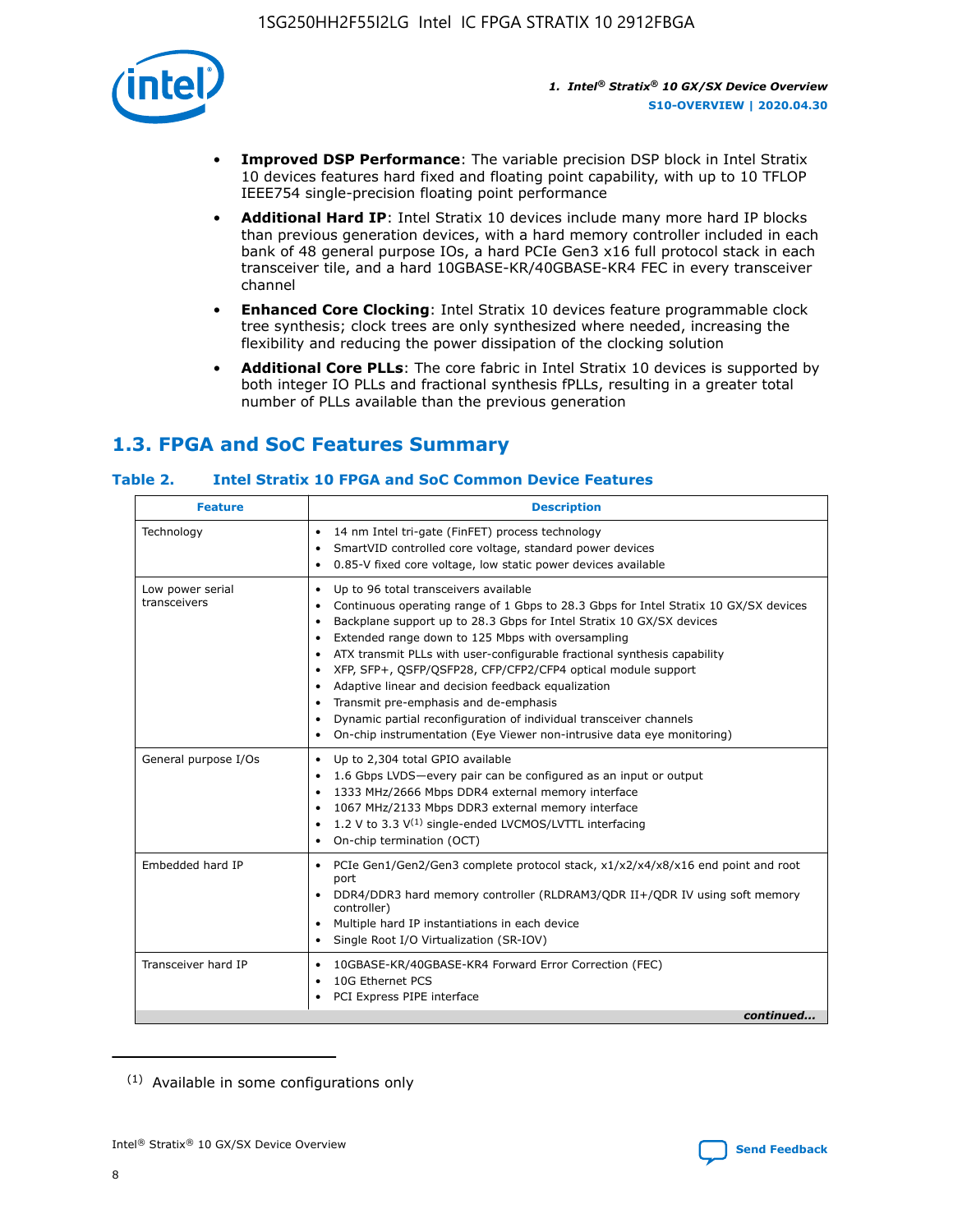

| <b>Feature</b>                   | <b>Description</b>                                                                                                                                                                                                                                                                                                                                                                                                                                                    |
|----------------------------------|-----------------------------------------------------------------------------------------------------------------------------------------------------------------------------------------------------------------------------------------------------------------------------------------------------------------------------------------------------------------------------------------------------------------------------------------------------------------------|
|                                  | Interlaken PCS<br>$\bullet$<br>Gigabit Ethernet PCS<br>$\bullet$<br>Deterministic latency support for Common Public Radio Interface (CPRI) PCS<br>$\bullet$<br>Fast lock-time support for Gigabit Passive Optical Networking (GPON) PCS<br>$\bullet$<br>8B/10B, 64B/66B, 64B/67B encoders and decoders<br>Custom mode support for proprietary protocols                                                                                                               |
| Power management                 | SmartVID controlled core voltage, standard power devices<br>$\bullet$<br>0.85-V fixed core voltage, low static power devices available<br>$\bullet$<br>Intel Quartus <sup>®</sup> Prime Pro Edition integrated power analysis<br>$\bullet$                                                                                                                                                                                                                            |
| High performance core fabric     | Intel Hyperflex core architecture with Hyper-Registers throughout the interconnect<br>routing and at the inputs of all functional blocks<br>Enhanced adaptive logic module (ALM)<br>$\bullet$<br>Improved multi-track routing architecture reduces congestion and improves compile<br>times<br>Hierarchical core clocking architecture with programmable clock tree synthesis<br>$\bullet$<br>Fine-grained partial reconfiguration                                    |
| Internal memory blocks           | M20K-20 Kb with hard ECC support<br>$\bullet$<br>MLAB-640 bit distributed LUTRAM<br>$\bullet$                                                                                                                                                                                                                                                                                                                                                                         |
| Variable precision DSP<br>blocks | IEEE 754-compliant hard single-precision floating point capability<br>$\bullet$<br>Supports signal processing with precision ranging from 18x19 up to 54x54<br>$\bullet$<br>Native 27x27 and 18x19 multiply modes<br>$\bullet$<br>64 bit accumulator and cascade for systolic FIRs<br>Internal coefficient memory banks<br>Pre-adder/subtractor improves efficiency<br>$\bullet$<br>Additional pipeline register increases performance and reduces power<br>$\bullet$ |
| Phase locked loops (PLL)         | Fractional synthesis PLLs (fPLL) support both fractional and integer modes<br>$\bullet$<br>Fractional mode with third-order delta-sigma modulation<br>Precision frequency synthesis<br>$\bullet$<br>Integer PLLs adjacent to general purpose I/Os, support external memory, and LVDS<br>$\bullet$<br>interfaces, clock delay compensation, zero delay buffering                                                                                                       |
| Core clock networks              | 1 GHz fabric clocking<br>$\bullet$<br>667 MHz external memory interface clocking, supports 2666 Mbps DDR4 interface<br>٠<br>800 MHz LVDS interface clocking, supports 1600 Mbps LVDS interface<br>$\bullet$<br>Programmable clock tree synthesis, backwards compatible with global, regional and<br>$\bullet$<br>peripheral clock networks<br>Clocks only synthesized where needed, to minimize dynamic power<br>continued                                            |

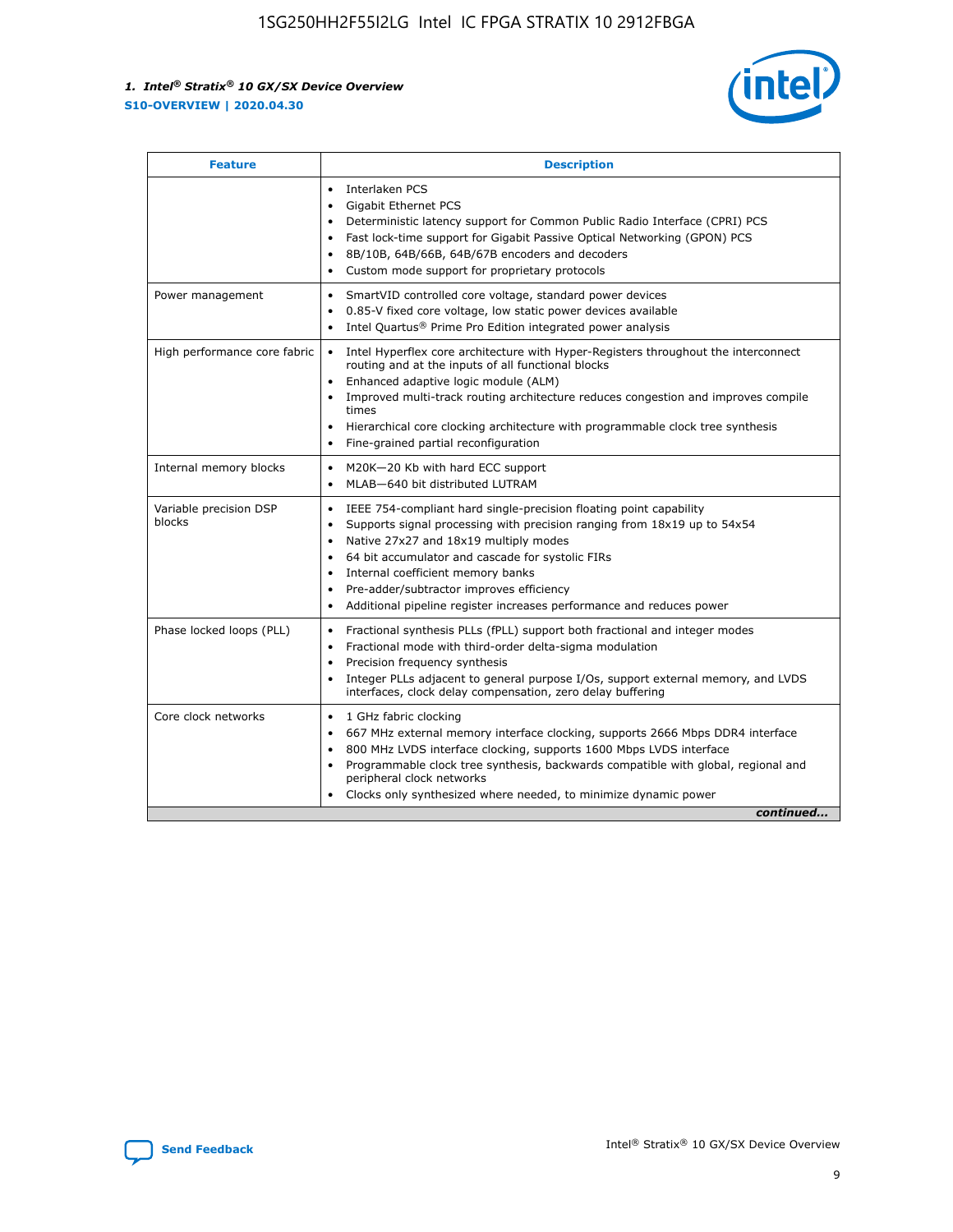

| <b>Feature</b>     | <b>Description</b>                                                                                                                                                                                                                                                                                                                                                                                                                                                                                                                                                   |  |  |  |
|--------------------|----------------------------------------------------------------------------------------------------------------------------------------------------------------------------------------------------------------------------------------------------------------------------------------------------------------------------------------------------------------------------------------------------------------------------------------------------------------------------------------------------------------------------------------------------------------------|--|--|--|
| Configuration      | Dedicated Secure Device Manager<br>$\bullet$<br>Software programmable device configuration<br>٠<br>Serial and parallel flash interface<br>٠<br>Configuration via protocol (CvP) using PCI Express Gen1/Gen2/Gen3<br>٠<br>Fine-grained partial reconfiguration of core fabric<br>$\bullet$<br>Dynamic reconfiguration of transceivers and PLLs<br>$\bullet$<br>Comprehensive set of security features including AES-256, SHA-256/384, and<br>ECDSA-256/384 accelerators, and multi-factor authentication<br>Physically Unclonable Function (PUF) service<br>$\bullet$ |  |  |  |
| Packaging          | Intel Embedded Multi-die Interconnect Bridge (EMIB) packaging technology<br>٠<br>Multiple devices with identical package footprints allows seamless migration across<br>$\bullet$<br>different device densities<br>1.0 mm ball-pitch FBGA packaging<br>$\bullet$<br>Lead and lead-free package options                                                                                                                                                                                                                                                               |  |  |  |
| Software and tools | Intel Quartus Prime Pro Edition design suite with new compiler and Hyper-Aware design<br>flow<br>Fast Forward compiler to allow Intel Hyperflex architecture performance exploration<br>$\bullet$<br>Transceiver toolkit<br>$\bullet$<br>Platform designer integration tool<br>DSP Builder advanced blockset<br>OpenCL <sup>™</sup> support<br>SoC Embedded Design Suite (EDS)                                                                                                                                                                                       |  |  |  |

## **Table 3. Intel Stratix 10 SoC Specific Device Features**

| <b>Hard Processor</b><br>System | Multi-processor unit (MPU) core<br><b>System Controllers</b> | Quad-core Arm Cortex-A53 MPCore processor with Arm<br>$\bullet$<br>CoreSight* debug and trace technology<br>Scalar floating-point unit supporting single and double<br>$\bullet$<br>precision<br>Arm Neon* media processing engine for each processor<br>$\bullet$<br>System Memory Management Unit (SMMU)<br>٠<br>Cache Coherency Unit (CCU)<br>$\bullet$ |  |  |
|---------------------------------|--------------------------------------------------------------|------------------------------------------------------------------------------------------------------------------------------------------------------------------------------------------------------------------------------------------------------------------------------------------------------------------------------------------------------------|--|--|
|                                 |                                                              |                                                                                                                                                                                                                                                                                                                                                            |  |  |
|                                 |                                                              |                                                                                                                                                                                                                                                                                                                                                            |  |  |
|                                 | Layer 1 Cache                                                | 32 KB L1 instruction cache with parity<br>$\bullet$<br>32 KB L1 data cache with ECC<br>$\bullet$                                                                                                                                                                                                                                                           |  |  |
|                                 | Layer 2 Cache                                                | 1 MB Shared L2 Cache with ECC<br>$\bullet$                                                                                                                                                                                                                                                                                                                 |  |  |
|                                 | On-Chip Memory                                               | 256 KB On-Chip RAM<br>٠                                                                                                                                                                                                                                                                                                                                    |  |  |
|                                 | Direct memory access (DMA) controller                        | 8-Channel DMA<br>$\bullet$                                                                                                                                                                                                                                                                                                                                 |  |  |
| (EMAC)                          | Ethernet media access controller                             | Three 10/100/1000 EMAC with integrated DMA<br>$\bullet$                                                                                                                                                                                                                                                                                                    |  |  |
|                                 | USB On-The-Go controller (OTG)                               | 2 USB OTG with integrated DMA<br>$\bullet$                                                                                                                                                                                                                                                                                                                 |  |  |
|                                 | <b>UART</b> controller                                       | 2 UART 16550 compatible<br>$\bullet$                                                                                                                                                                                                                                                                                                                       |  |  |
|                                 | Serial Peripheral Interface (SPI)<br>controller              | $\bullet$ 4 SPI                                                                                                                                                                                                                                                                                                                                            |  |  |
|                                 | $I2C$ controller                                             | 5 I <sup>2</sup> C controllers<br>$\bullet$                                                                                                                                                                                                                                                                                                                |  |  |
|                                 | SD/SDIO/MMC controller                                       | 1 eMMC version 4.5 with DMA and CE-ATA support<br>$\bullet$<br>SD, including eSD, version 3.0<br>$\bullet$<br>SDIO, including eSDIO, version 3.0<br>$\bullet$<br>CE-ATA - version 1.1<br>continued                                                                                                                                                         |  |  |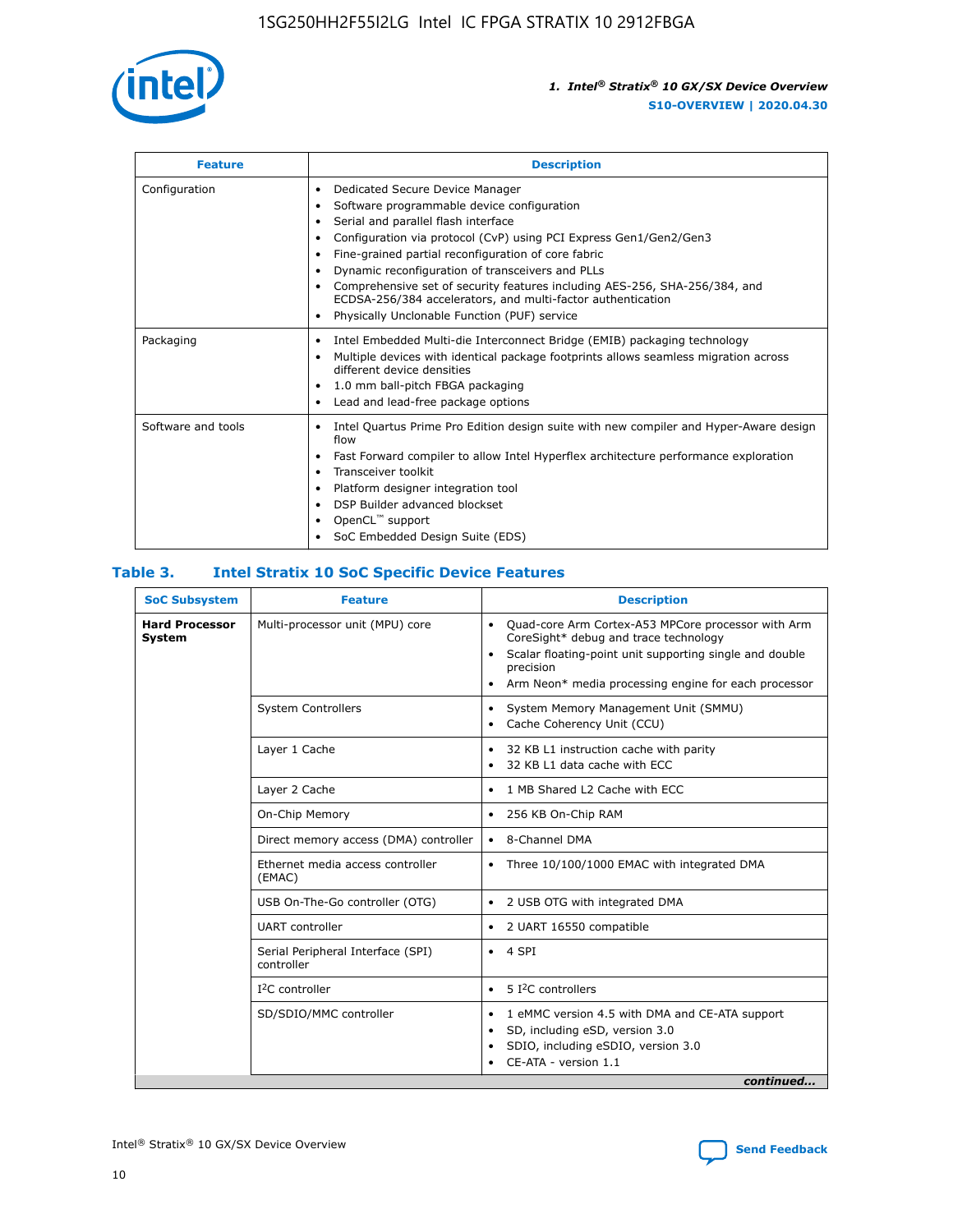

| <b>SoC Subsystem</b>                          | <b>Feature</b>             | <b>Description</b>                                                                                    |  |  |
|-----------------------------------------------|----------------------------|-------------------------------------------------------------------------------------------------------|--|--|
|                                               | NAND flash controller      | 1 ONFI 1.0, 8- and 16-bit support<br>$\bullet$                                                        |  |  |
|                                               | General-purpose I/O (GPIO) | Maximum of 48 software programmable GPIO<br>$\bullet$                                                 |  |  |
|                                               | <b>Timers</b>              | 4 general-purpose timers<br>٠<br>4 watchdog timers<br>٠                                               |  |  |
| <b>Secure Device</b><br>Manager               | Security                   | Secure boot<br>$\bullet$<br>Advanced Encryption Standard (AES) and authentication<br>٠<br>(SHA/ECDSA) |  |  |
| <b>External</b><br>Memory<br><b>Interface</b> | External Memory Interface  | Hard Memory Controller with DDR4 and DDR3<br>$\bullet$                                                |  |  |

## **1.4. Intel Stratix 10 Block Diagram**

## **Figure 2. Intel Stratix 10 FPGA and SoC Architecture Block Diagram**



HPS: Quad ARM Cortex-A53 Hard Processor System SDM: Secure Device Manager

## **1.5. Intel Stratix 10 FPGA and SoC Family Plan**

<sup>(2)</sup> The number of 27x27 multipliers is one-half the number of 18x19 multipliers.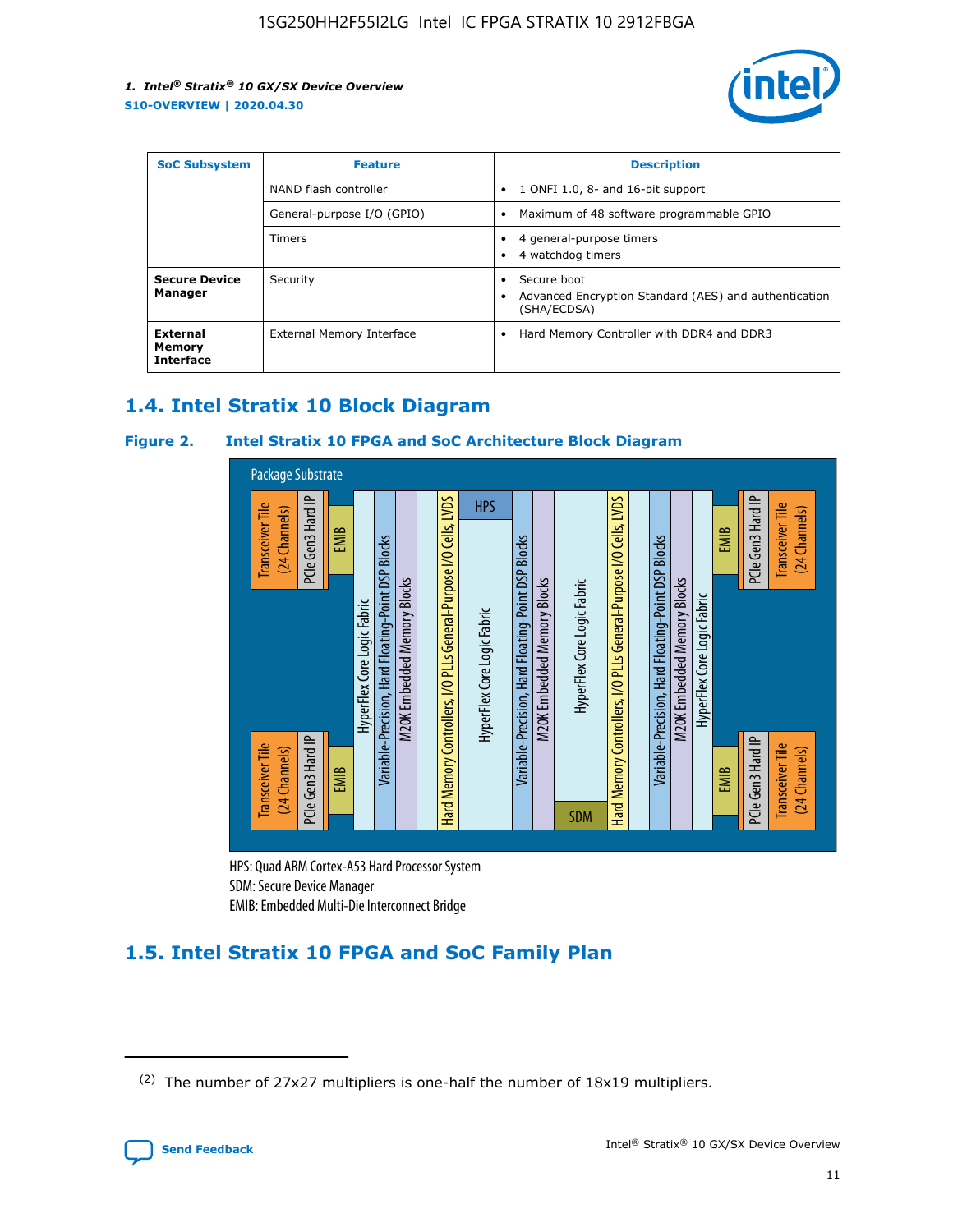

## **Table 4. Intel Stratix 10 GX/SX FPGA and SoC Family Plan—FPGA Core (part 1)**

| <b>Intel Stratix 10</b><br><b>GX/SX Device</b><br><b>Name</b> | <b>Logic Elements</b><br>(KLE) | <b>M20K Blocks</b> | <b>M20K Mbits</b> | <b>MLAB Counts</b> | <b>MLAB Mbits</b> | 18x19 Multi-<br>pliers <sup>(2)</sup> |
|---------------------------------------------------------------|--------------------------------|--------------------|-------------------|--------------------|-------------------|---------------------------------------|
| GX 400/<br>SX 400                                             | 378                            | 1,537              | 30                | 3,276              | 2                 | 1,296                                 |
| GX 650/<br>SX 650                                             | 612                            | 2,489              | 49                | 5,364              | 3                 | 2,304                                 |
| GX 850/<br>SX 850                                             | 841                            | 3,477              | 68                | 7,124              | $\overline{4}$    | 4,032                                 |
| GX 1100/<br>SX 1100                                           | 1,325                          | 5,461              | 107               | 11,556             | $\overline{7}$    | 5,184                                 |
| GX 1650/<br>SX 1650                                           | 1,624                          | 5,851              | 114               | 13,764             | 8                 | 6,290                                 |
| GX 2100/<br>SX 2100                                           | 2,005                          | 6,501              | 127               | 17,316             | 11                | 7,488                                 |
| GX 2500/<br>SX 2500                                           | 2,422                          | 9,963              | 195               | 20,529             | 13                | 10,022                                |
| GX 2800/<br>SX 2800                                           | 2,753                          | 11,721             | 229               | 23,796             | 15                | 11,520                                |
| GX 1660                                                       | 1,679                          | 6,162              | 120               | 14,230             | 9                 | 6,652                                 |
| GX 2110                                                       | 2,073                          | 6,847              | 134               | 17,856             | 11                | 7,920                                 |
| <b>GX 10M</b>                                                 | 10,200                         | 12,950             | 253               | 87,984             | 55                | 6,912                                 |

#### **Table 5. Intel Stratix 10 GX/SX FPGA and SoC Family Plan—Interconnects, PLLs and Hard IP (part 2)**

| <b>Intel Stratix 10</b>            | <b>Interconnects</b> |                     | <b>PLLs</b>  |          | <b>Hard IP</b>                       |
|------------------------------------|----------------------|---------------------|--------------|----------|--------------------------------------|
| <b>GX/SX Device</b><br><b>Name</b> | <b>Maximum GPIOs</b> | <b>Maximum XCVR</b> | <b>fPLLs</b> | I/O PLLs | <b>PCIe Hard IP</b><br><b>Blocks</b> |
| GX 400/<br>SX 400                  | 374                  | 24                  | 8            | 8        | $\mathbf{1}$                         |
| GX 650/<br>SX 650                  | 392                  | 24                  | 8            | 8        | $\mathbf{1}$                         |
| GX 850/<br>SX 850                  | 688                  | 48                  | 16           | 16       | 2                                    |
| GX 1100/<br>SX 1100                | 688                  | 48                  | 16           | 16       | 2                                    |
| GX 1650/<br>SX 1650                | 704                  | 96                  | 32           | 24       | $\overline{4}$                       |
| GX 2100/<br>SX 2100                | 704                  | 96                  | 32           | 24       | 4                                    |
| GX 2500/<br>SX 2500                | 1,160                | 96                  | 32           | 24       | $\overline{4}$                       |
| GX 2800/<br>SX 2800                | 1,160                | 96                  | 32           | 24       | $\overline{4}$                       |
|                                    |                      |                     |              |          | continued                            |

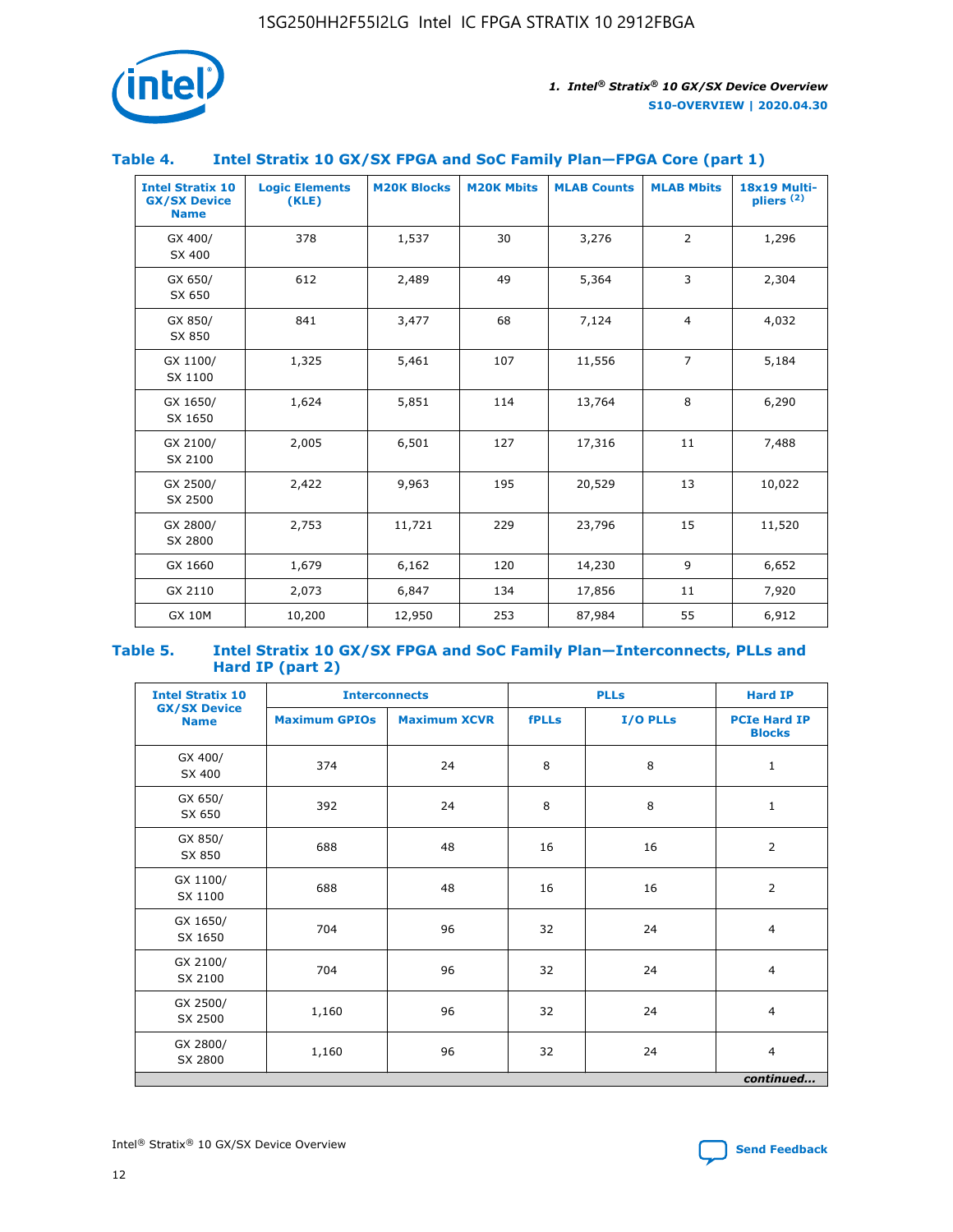

| <b>Intel Stratix 10</b>            | <b>Interconnects</b> |                     | <b>PLLs</b>  |                 | <b>Hard IP</b>                       |
|------------------------------------|----------------------|---------------------|--------------|-----------------|--------------------------------------|
| <b>GX/SX Device</b><br><b>Name</b> | <b>Maximum GPIOs</b> | <b>Maximum XCVR</b> | <b>fPLLs</b> | <b>I/O PLLs</b> | <b>PCIe Hard IP</b><br><b>Blocks</b> |
| GX 1660                            | 688                  | 48                  | 16           | 16              |                                      |
| GX 2110                            | 688                  | 48                  | 16           | 16              |                                      |
| <b>GX 10M</b>                      | 2,304                | 48                  | 24           | 48              | 4                                    |

## **Table 6. Intel Stratix 10 GX/SX FPGA and SoC Family Package Plan**

Cell legend: General Purpose I/Os, High-Voltage I/Os, LVDS Pairs, Transceivers (3) (4) (5) (6) (7) (8)

| <b>Intel Stratix 10</b><br><b>GX/SX Device</b><br><b>Name</b> | F1152<br><b>HF35</b><br>$(35x35 \text{ mm}^2)$ | <b>F1760</b><br><b>NF43</b><br>(42.5x42.5<br>$mm2$ ) | F2397<br><b>UF50</b><br>$(50x50 \text{ mm}^2)$ | F2912<br><b>HF55</b><br>$(55x55 \text{ mm}^2)$ | F4938<br><b>NF74</b><br>$(70x74)$ mm <sup>2</sup> |
|---------------------------------------------------------------|------------------------------------------------|------------------------------------------------------|------------------------------------------------|------------------------------------------------|---------------------------------------------------|
| GX 400/<br>SX 400                                             | 374, 56, 120, 24 <sup>(9)</sup>                | $\overline{\phantom{a}}$                             | $\overline{\phantom{a}}$                       |                                                |                                                   |
| GX 650/<br>SX 650                                             | 392, 8, 192, 24                                | ٠                                                    | $\overline{\phantom{a}}$                       |                                                |                                                   |
| GX 850/<br>SX 850                                             |                                                | 688, 16, 336, 48                                     |                                                |                                                |                                                   |
| GX 1100/<br>SX 1100                                           |                                                | 688, 16, 336, 48                                     |                                                |                                                |                                                   |
| GX 1650/<br>SX 1650                                           |                                                | 688, 16, 336, 48                                     | 704, 32, 336, 96                               |                                                |                                                   |
| GX 2100/<br>SX 2100                                           |                                                | 688, 16, 336, 48                                     | 704, 32, 336, 96                               | -                                              | ۰                                                 |
| GX 2500/<br>SX 2500                                           |                                                | 688, 16, 336, 48                                     | 704, 32, 336, 96                               | 1160, 8, 576, 24                               |                                                   |
| GX 2800/                                                      | $\overline{\phantom{a}}$                       | 688, 16, 336, 48                                     | 704, 32, 336, 96                               | 1160, 8, 576, 24                               | ٠<br>continued                                    |

- (3) All packages are ball grid arrays with 1.0 mm pitch.
- (4) High-Voltage I/O pins are used for 3 V and 2.5 V interfacing.
- $(5)$  Each LVDS pair can be configured as either a differential input or a differential output.
- (6) High-Voltage I/O pins and LVDS pairs are included in the General Purpose I/O count. Transceivers are counted separately.
- $(7)$  Each package column offers pin migration (common circuit board footprint) for all devices in the column.
- $(8)$  Intel Stratix 10 GX devices are pin migratable with Intel Stratix 10 SX devices in the same package.
- $(9)$  The Intel Stratix 10 SX/GX 400 device has a level shifter, and this imposes some restrictions on the number of LVDS pairs and I/O banks available (see "Intel Stratix 10 SX/GX 400 Device Level Shifter Details").

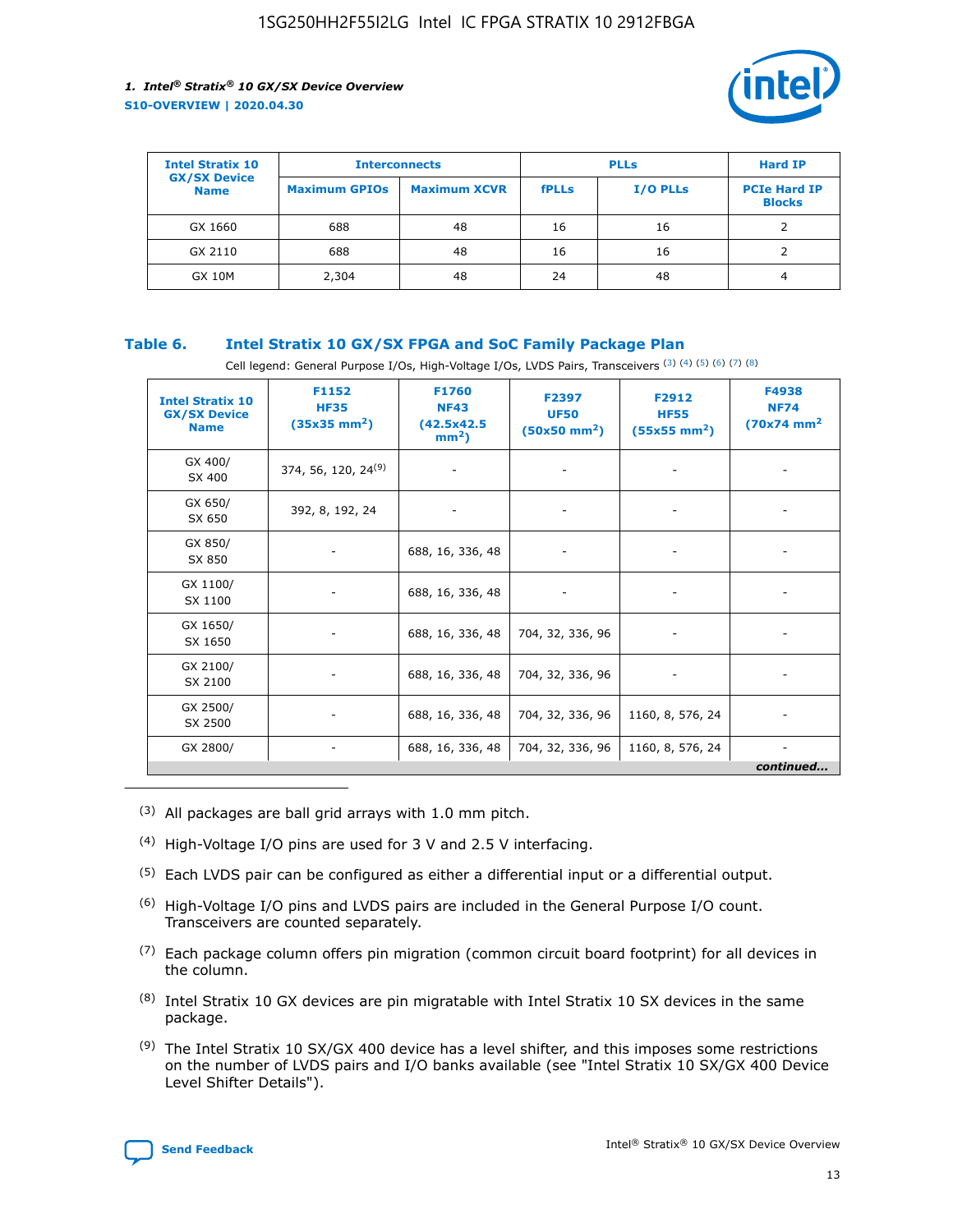

| <b>Intel Stratix 10</b><br><b>GX/SX Device</b><br><b>Name</b> | F1152<br><b>HF35</b><br>$(35x35)$ mm <sup>2</sup> ) | F1760<br><b>NF43</b><br>(42.5x42.5<br>$mm2$ ) | F2397<br><b>UF50</b><br>$(50x50 \text{ mm}^2)$ | F2912<br><b>HF55</b><br>$(55x55$ mm <sup>2</sup> ) | F4938<br><b>NF74</b><br>$(70x74)$ mm <sup>2</sup> |
|---------------------------------------------------------------|-----------------------------------------------------|-----------------------------------------------|------------------------------------------------|----------------------------------------------------|---------------------------------------------------|
| SX 2800                                                       |                                                     |                                               |                                                |                                                    |                                                   |
| GX 1660                                                       | -                                                   | 688, 16, 336, 48                              | $\overline{\phantom{a}}$                       |                                                    |                                                   |
| GX 2110                                                       |                                                     | 688, 16, 336, 48                              | $\overline{\phantom{a}}$                       |                                                    |                                                   |
| <b>GX 10M</b>                                                 | ۰                                                   |                                               |                                                |                                                    | 2304, 32, 1152,<br>48                             |





## **1.6. Intel Hyperflex Core Architecture**

Intel Stratix 10 FPGAs and SoCs are based on a core fabric featuring the new Intel Hyperflex core architecture. The Intel Hyperflex core architecture delivers 2X the clock frequency performance and up to 70% lower power compared to previous generation high-end FPGAs. Along with this performance breakthrough, the Intel Hyperflex core architecture delivers a number of advantages including:

- **Higher Throughput**—Capitalizes on 2X core clock frequency performance to obtain throughput breakthroughs
- **Improved Power Efficiency**—Uses reduced IP size, enabled by Intel Hyperflex, to consolidate designs which previously spanned multiple devices into a single device, thereby reducing power by up to 70% versus previous generation devices
- **Greater Design Functionality**—Uses faster clock frequency to reduce bus widths and reduce IP size, freeing up additional FPGA resources to add greater functionality
- **Increased Designer Productivity**—Boosts performance with less routing congestion and fewer design iterations using Hyper-Aware design tools, obtaining greater timing margin for more rapid timing closure

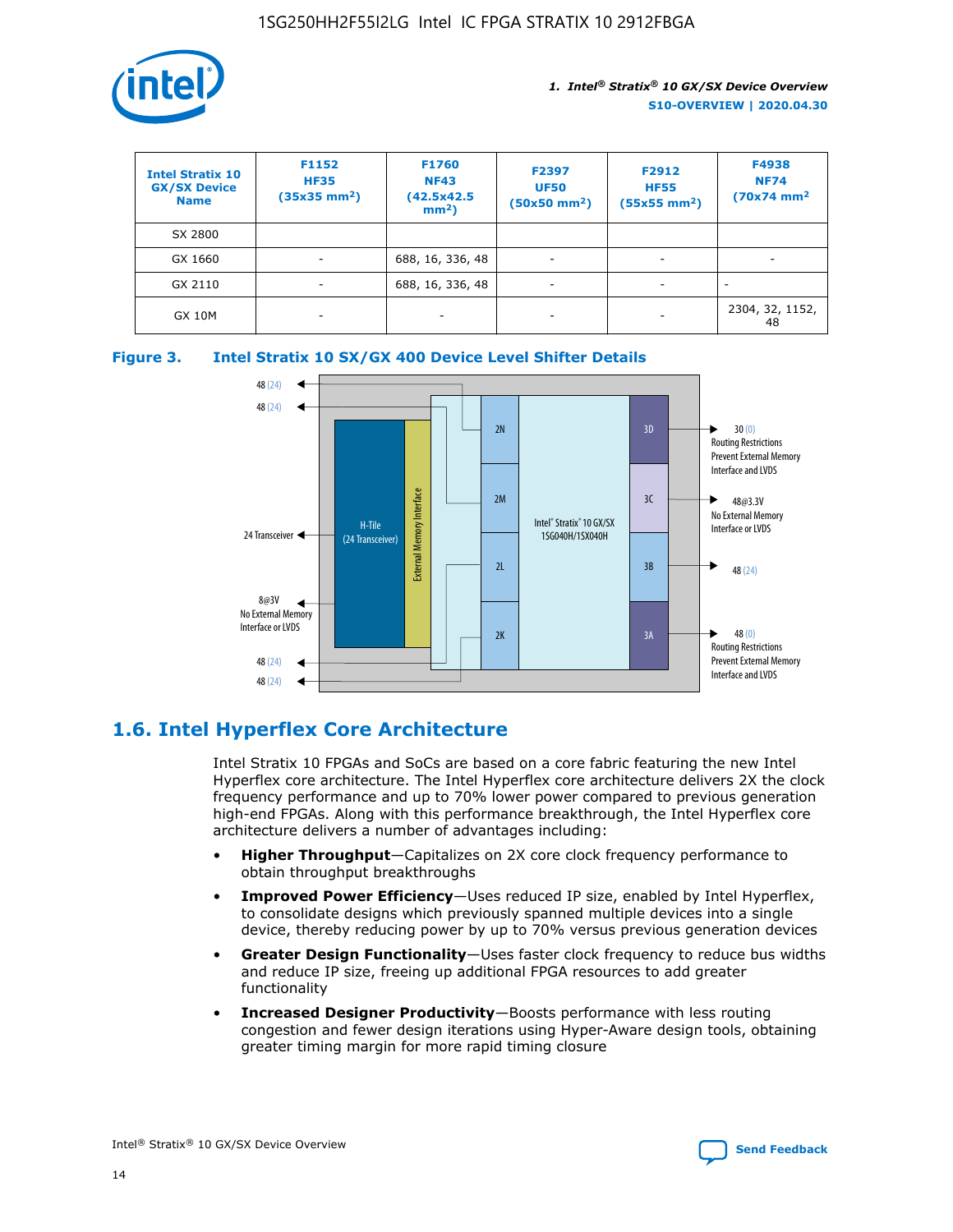

In addition to the traditional user registers found in the Adaptive Logic Modules (ALM), the Intel Hyperflex core architecture introduces additional bypassable registers everywhere throughout the fabric of the FPGA. These additional registers, called Hyper-Registers are available on every interconnect routing segment and at the inputs of all functional blocks.

#### **Figure 4. Bypassable Hyper-Register**



The Hyper-Registers enable the following key design techniques to achieve the 2X core performance increases:

- Fine grain Hyper-Retiming to eliminate critical paths
- Zero latency Hyper-Pipelining to eliminate routing delays
- Flexible Hyper-Optimization for best-in-class performance

By implementing these techniques in your design, the Hyper-Aware design tools automatically make use of the Hyper-Registers to achieve maximum core clock frequency.



## **Figure 5. Intel Hyperflex Core Architecture**

New Hyper-Registers throughout the core fabric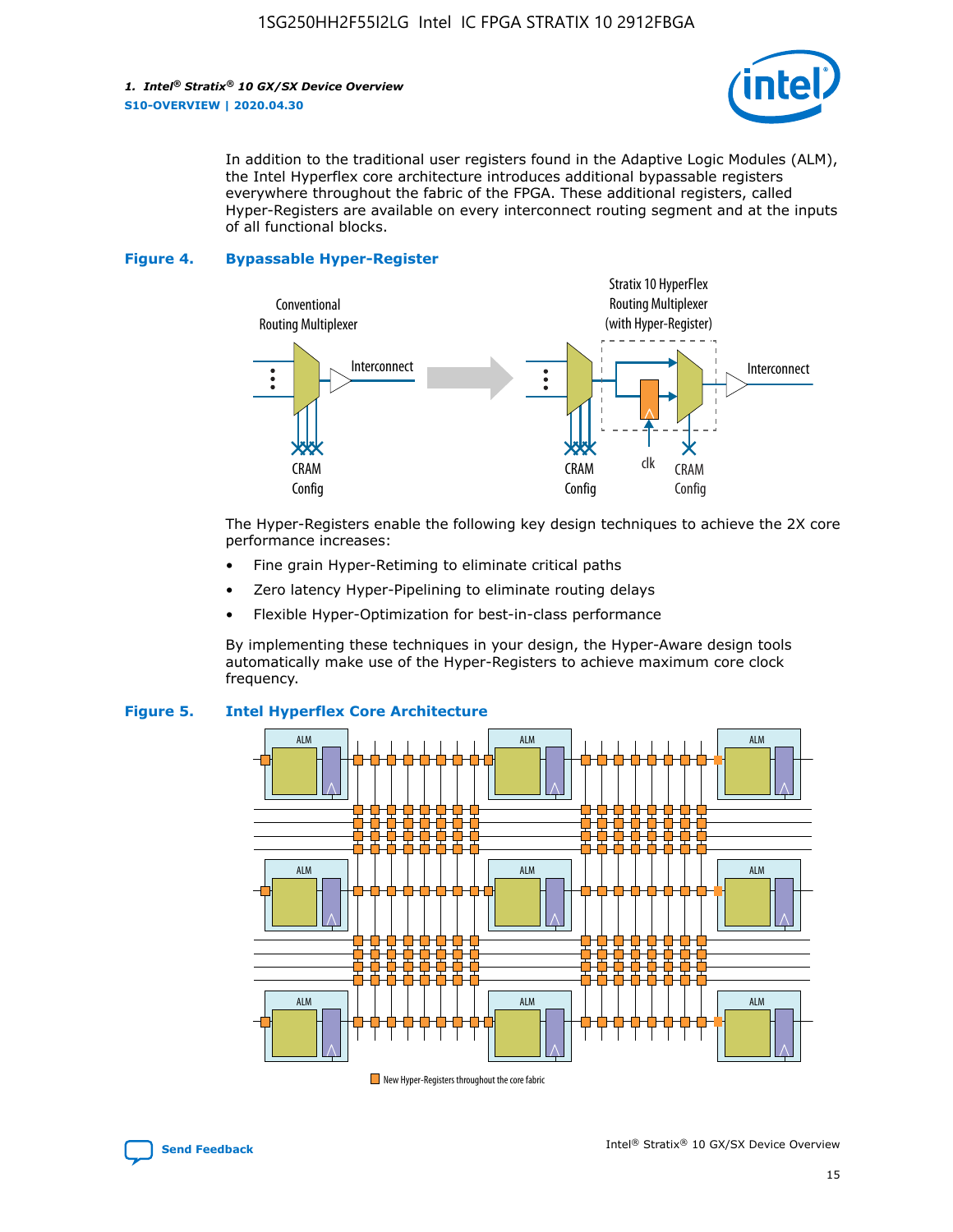

## **1.7. Heterogeneous 3D SiP Transceiver Tiles**

Intel Stratix 10 FPGAs and SoCs feature power efficient, high bandwidth, low latency transceivers. The transceivers are implemented on heterogeneous 3D System-in-Package (SiP) transceiver tiles, each containing 24 full-duplex transceiver channels. In addition to providing a high-performance transceiver solution to meet current connectivity needs, this allows for future flexibility and scalability as data rates, modulation schemes, and protocol IPs evolve.

## **Figure 6. Monolithic Core Fabric and Heterogeneous 3D SiP Transceiver Tiles**



## **Figure 7. Dual Core Fabric and Heterogeneous 3D SiP Transceiver Tiles (for the Intel Stratix 10 GX 10M Variant Only)**



Each transceiver tile contains:

- 24 full-duplex transceiver channels (PMA and PCS) $(10)$
- Reference clock distribution network
- Transmit PLLs
- High-speed clocking and bonding networks
- One instance of PCI Express hard IP

 $(10)$  12 full-duplex transceiver channels for the Intel Stratix 10 GX 10M variant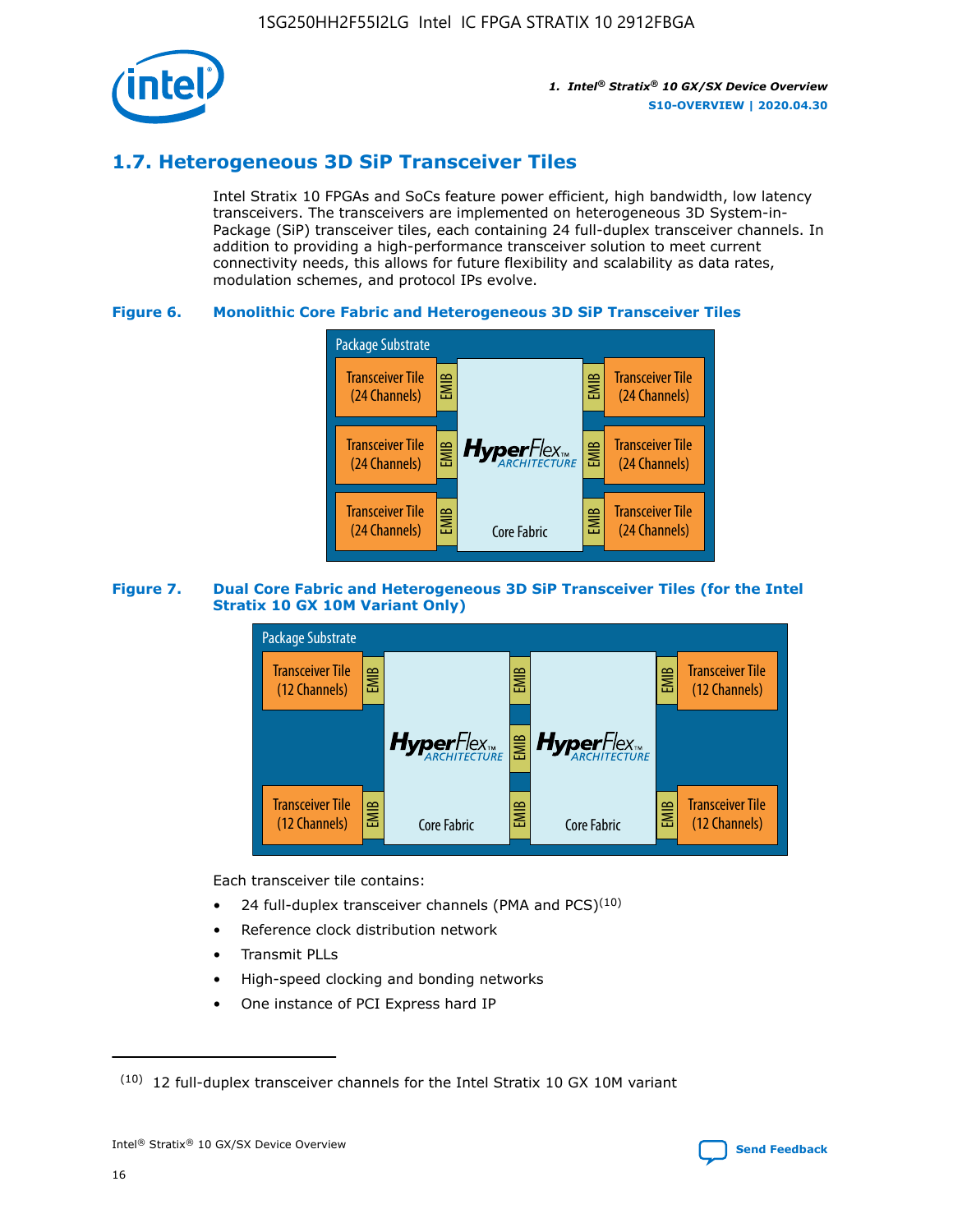



## **Figure 8. Heterogeneous 3D SiP Transceiver Tile Architecture**

## **1.8. Intel Stratix 10 Transceivers**

Intel Stratix 10 devices offer up to 96 total full-duplex transceiver channels. These channels provide continuous data rates from 1 Gbps to 28.3 Gbps for chip-to-chip, chip-to-module, and backplane applications. In each device,two thirds of the transceivers can be configured up to the maximum data rate of 28.3 Gbps to drive 100G interfaces and C form-factor pluggable CFP2/CFP4 optical modules. For longerreach backplane driving applications, advanced adaptive equalization circuits are used to equalize over 30 dB of system loss.

All transceiver channels feature a dedicated Physical Medium Attachment (PMA) and a hardened Physical Coding Sublayer (PCS).

- The PMA provides primary interfacing capabilities to physical channels.
- The PCS typically handles encoding/decoding, word alignment, and other preprocessing functions before transferring data to the FPGA core fabric.

Within each transceiver tile, the transceivers are arranged in four banks of six PMA-PCS groups. A wide variety of bonded and non-bonded data rate configurations are possible within each bank, and within each tile, using a highly configurable clock distribution network.

## **1.8.1. PMA Features**

PMA channels are comprised of transmitter (TX), receiver (RX), and high speed clocking resources.

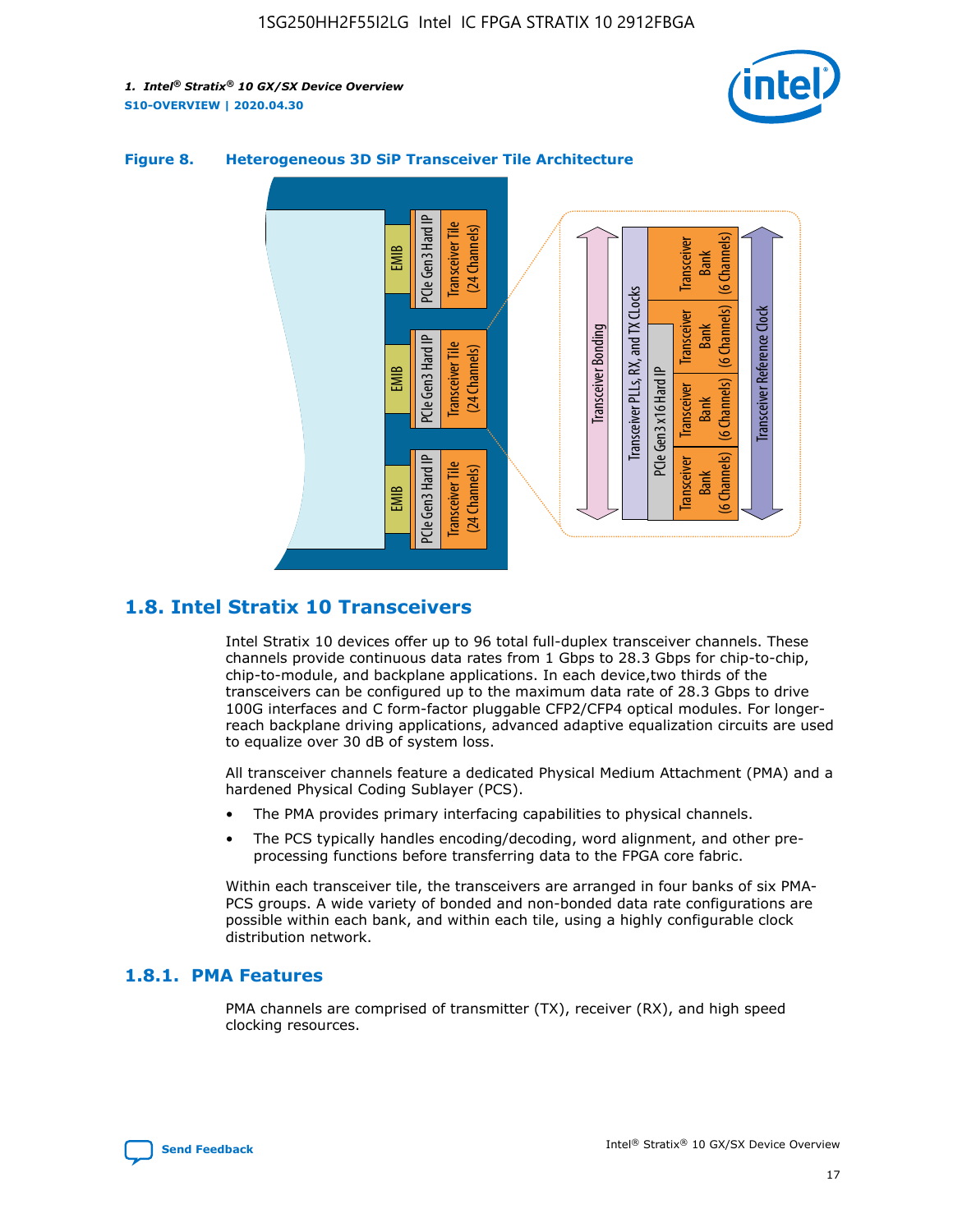

Intel Stratix 10 device features provide exceptional signal integrity at data rates up to 28.3 Gbps. Clocking options include ultra-low jitter LC tank-based (ATX) PLLs with optional fractional synthesis capability, channel PLLs operating as clock multiplier units (CMUs), and fractional synthesis PLLs (fPLLs).

- **ATX PLL**—can be configured in integer mode, or optionally, in a new fractional synthesis mode. Each ATX PLL spans the full frequency range of the supported data rate range providing a stable, flexible clock source with the lowest jitter.
- **CMU PLL**—when not being used as a transceiver, select PMA channels can be configured as channel PLLs operating as CMUs to provide an additional master clock source within the transceiver bank.
- **fPLL**—In addition, dedicated fPLLs are available with precision frequency synthesis capabilities. fPLLs can be used to synthesize multiple clock frequencies from a single reference clock source and replace multiple reference oscillators for multiprotocol and multi-rate applications.

On the receiver side, each PMA has an independent channel PLL that allows analog tracking for clock-data recovery. Each PMA also has advanced equalization circuits that compensate for transmission losses across a wide frequency spectrum.

- **Variable Gain Amplifier (VGA)**—to optimize the receiver's dynamic range
- **Continuous Time Linear Equalizer (CTLE)**—to compensate for channel losses with lowest power dissipation
- **Decision Feedback Equalizer (DFE)**—to provide additional equalization capability on backplanes even in the presence of crosstalk and reflections
- **On-Die Instrumentation (ODI)**—to provide on-chip eye monitoring capabilities (Eye Viewer). This capability helps to optimize link equalization parameters during board bring-up and supports in-system link diagnostics and equalization margin testing

#### **Figure 9. Intel Stratix 10 Receiver Block Features**



All link equalization parameters feature automatic adaptation using the new Advanced Digital Adaptive Parametric Tuning (ADAPT) circuit. This circuit is used to dynamically set DFE tap weights, adjust CTLE parameters, and optimize VGA gain and threshold voltage. Finally, optimal and consistent signal integrity is ensured by using the new

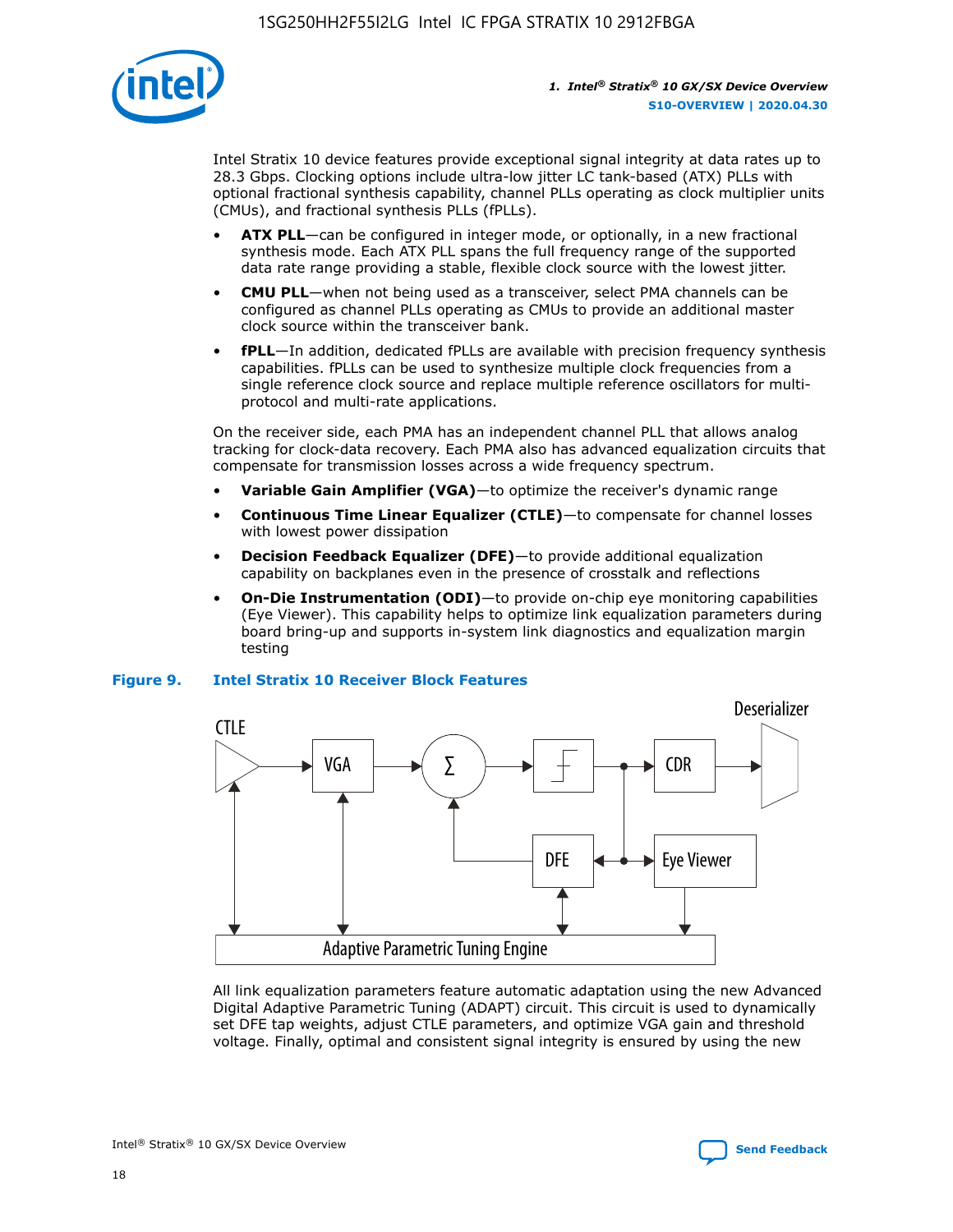

hardened Precision Signal Integrity Calibration Engine (PreSICE) to automatically calibrate all transceiver circuit blocks on power-up. This gives the most link margin and ensures robust, reliable, and error-free operation.

#### **Table 7. Transceiver PMA Features**

| <b>Feature</b>                                                       | <b>Capability</b>                                                                                                                                                                                         |
|----------------------------------------------------------------------|-----------------------------------------------------------------------------------------------------------------------------------------------------------------------------------------------------------|
| Chip-to-Chip Data Rates                                              | 1 Gbps (11) to 28.3 Gbps (Intel Stratix 10 GX/SX devices)                                                                                                                                                 |
| <b>Backplane Support</b>                                             | Drive backplanes at data rates up to 28.3 Gbps, including 10GBASE-KR compliance                                                                                                                           |
| Optical Module Support                                               | SFP+/SFP, XFP, CXP, QSFP/QSFP28, QSFPDD, CFP/CFP2/CFP4                                                                                                                                                    |
| Cable Driving Support                                                | SFP+ Direct Attach, PCI Express over cable, eSATA                                                                                                                                                         |
| <b>Transmit Pre-Emphasis</b>                                         | 5-tap transmit pre-emphasis and de-emphasis to compensate for system channel loss                                                                                                                         |
| Continuous Time Linear<br>Equalizer (CTLE)                           | Dual mode, high-gain, and high-data rate, linear receive equalization to compensate for<br>system channel loss                                                                                            |
| Decision Feedback Equalizer<br>(DFE)                                 | 15 fixed tap DFE to equalize backplane channel loss in the presence of crosstalk and noisy<br>environments                                                                                                |
| Advanced Digital Adaptive<br>Parametric Tuning (ADAPT)               | Fully digital adaptation engine to automatically adjust all link equalization parameters-<br>including CTLE, DFE, and VGA blocks-that provide optimal link margin without intervention<br>from user logic |
| Precision Signal Integrity<br>Calibration Engine (PreSICE)           | Hardened calibration controller to quickly calibrate all transceiver control parameters on<br>power-up, which provides the optimal signal integrity and jitter performance                                |
| <b>ATX Transmit PLLs</b>                                             | Low jitter ATX (inductor-capacitor) transmit PLLs with continuous tuning range to cover a<br>wide range of standard and proprietary protocols, with optional fractional frequency<br>synthesis capability |
| <b>Fractional PLLs</b>                                               | On-chip fractional frequency synthesizers to replace on-board crystal oscillators and reduce<br>system cost                                                                                               |
| Digitally Assisted Analog<br>CDR.                                    | Superior jitter tolerance with fast lock time                                                                                                                                                             |
| On-Die Instrumentation-<br>Eye Viewer and Jitter Margin<br>Tool      | Simplify board bring-up, debug, and diagnostics with non-intrusive, high-resolution eye<br>monitoring (Eye Viewer). Also inject jitter from transmitter to test link margin in system.                    |
| Dynamic Reconfiguration                                              | Allows for independent control of each transceiver channel Avalon memory-mapped<br>interface for the most transceiver flexibility.                                                                        |
| Multiple PCS-PMA and PCS-<br>Core to FPGA fabric interface<br>widths | 8, 10, 16, 20, 32, 40, or 64 bit interface widths for flexibility of deserialization width,<br>encoding, and reduced latency                                                                              |

## **1.8.2. PCS Features**

Intel Stratix 10 PMA channels interface with core logic through configurable and bypassable PCS interface layers.

The PCS contains multiple gearbox implementations to decouple the PMA and PCS interface widths. This feature provides the flexibility to implement a wide range of applications with 8, 10, 16, 20, 32, 40, or 64 bit interface width between each transceiver and the core logic.

<sup>(11)</sup> Stratix 10 transceivers can support data rates below 1 Gbps with over sampling.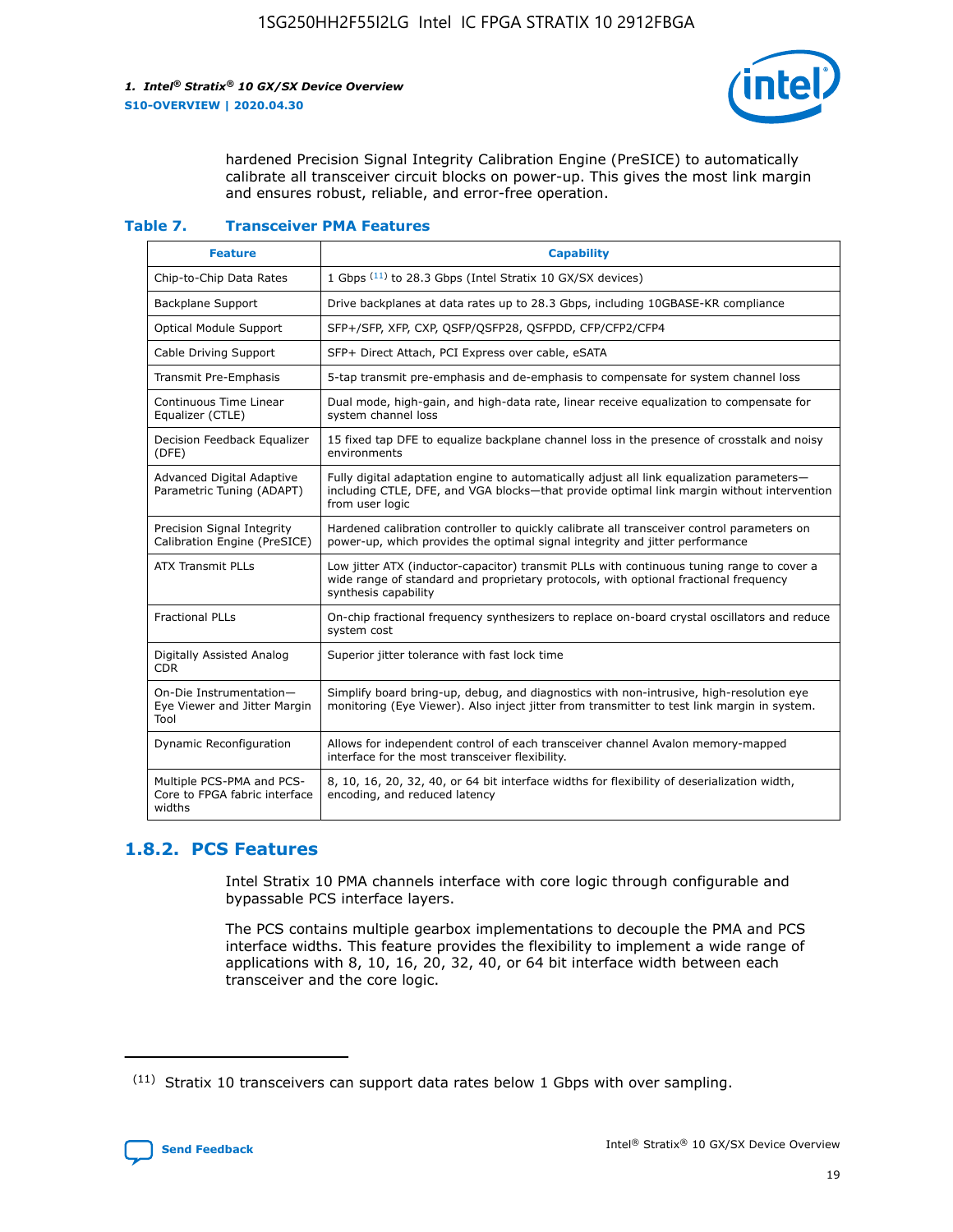

The PCS also contains hard IP to support a variety of standard and proprietary protocols across a wide range of data rates and encoding schemes. The Standard PCS mode provides support for 8B/10B encoded applications up to 12.5 Gbps. The Enhanced PCS mode supports 64B/66B and 64B/67B encoded applications up to 17.4 Gbps. The enhanced PCS mode also includes an integrated 10GBASE-KR/40GBASE-KR4 Forward Error Correction (FEC) circuit. For highly customized implementations, a PCS Direct mode provides an interface up to 64 bits wide to allow for custom encoding and support for data rates up to 28.3 Gbps.

For more information about the PCS-Core interface or the double rate transfer mode, refer to the *Intel Stratix 10 L- and H-Tile Transceiver PHY User Guide*, and the *Intel Stratix 10 E-Tile Transceiver PHY User Guide*.

| <b>PCS Protocol</b><br><b>Support</b>           | Data Rate (Gbps) | <b>Transmitter Data Path</b>                                                                                                                                              | <b>Receiver Data Path</b>                                                                                                                                                                                      |
|-------------------------------------------------|------------------|---------------------------------------------------------------------------------------------------------------------------------------------------------------------------|----------------------------------------------------------------------------------------------------------------------------------------------------------------------------------------------------------------|
| Standard PCS                                    | 1 to 12.5        | Phase compensation FIFO, byte<br>serializer, 8B/10B encoder, bit-slipper,<br>channel bonding                                                                              | Rate match FIFO, word-aligner, 8B/10B<br>decoder, byte deserializer, byte<br>ordering                                                                                                                          |
| PCI Express<br>Gen1/Gen2 x1,<br>x2, x4, x8, x16 | $2.5$ and $5.0$  | Same as Standard PCS plus PIPE 2.0<br>interface to core                                                                                                                   | Same as Standard PCS plus PIPE 2.0<br>interface to core                                                                                                                                                        |
| PCI Express Gen3<br>x1, x2, x4, x8,<br>x16      | 8.0              | Phase compensation FIFO, byte<br>serializer, encoder, scrambler, bit-<br>slipper, gear box, channel bonding, and<br>PIPE 3.0 interface to core, auto speed<br>negotiation | Rate match FIFO (0-600 ppm mode),<br>word-aligner, decoder, descrambler,<br>phase compensation FIFO, block sync,<br>byte deserializer, byte ordering, PIPE<br>3.0 interface to core, auto speed<br>negotiation |
| CPRI                                            | 0.6144 to 9.8    | Same as Standard PCS plus<br>deterministic latency serialization                                                                                                          | Same as Standard PCS plus<br>deterministic latency deserialization                                                                                                                                             |
| <b>Enhanced PCS</b>                             | 2.5 to 17.4      | FIFO, channel bonding, bit-slipper, and<br>gear box                                                                                                                       | FIFO, block sync, bit-slipper, and gear<br>box                                                                                                                                                                 |
| 10GBASE-R                                       | 10.3125          | FIFO, 64B/66B encoder, scrambler,<br>FEC, and gear box                                                                                                                    | FIFO, 64B/66B decoder, descrambler,<br>block sync, FEC, and gear box                                                                                                                                           |
| Interlaken                                      | 4.9 to 17.4      | FIFO, channel bonding, frame<br>generator, CRC-32 generator,<br>scrambler, disparity generator, bit-<br>slipper, and gear box                                             | FIFO, CRC-32 checker, frame sync,<br>descrambler, disparity checker, block<br>sync, and gear box                                                                                                               |
| SFI-S/SFI-5.2                                   | 11.3             | FIFO, channel bonding, bit-slipper, and<br>gear box                                                                                                                       | FIFO, bit-slipper, and gear box                                                                                                                                                                                |
| <b>IEEE 1588</b>                                | 1.25 to 10.3125  | FIFO (fixed latency), 64B/66B encoder,<br>scrambler, and gear box                                                                                                         | FIFO (fixed latency), 64B/66B decoder,<br>descrambler, block sync, and gear box                                                                                                                                |
| SDI                                             | up to 12.5       | FIFO and gear box                                                                                                                                                         | FIFO, bit-slipper, and gear box                                                                                                                                                                                |
| GigE                                            | 1.25             | Same as Standard PCS plus GigE state<br>machine                                                                                                                           | Same as Standard PCS plus GigE state<br>machine                                                                                                                                                                |
| <b>PCS Direct</b>                               | up to 28.3       | Custom                                                                                                                                                                    | Custom                                                                                                                                                                                                         |

## **Table 8. Transceiver PCS Features**

#### **Related Information**

[Intel Stratix 10 L- and H-Tile Transceiver PHY User Guide](https://www.altera.com/documentation/wry1479165198810.html)

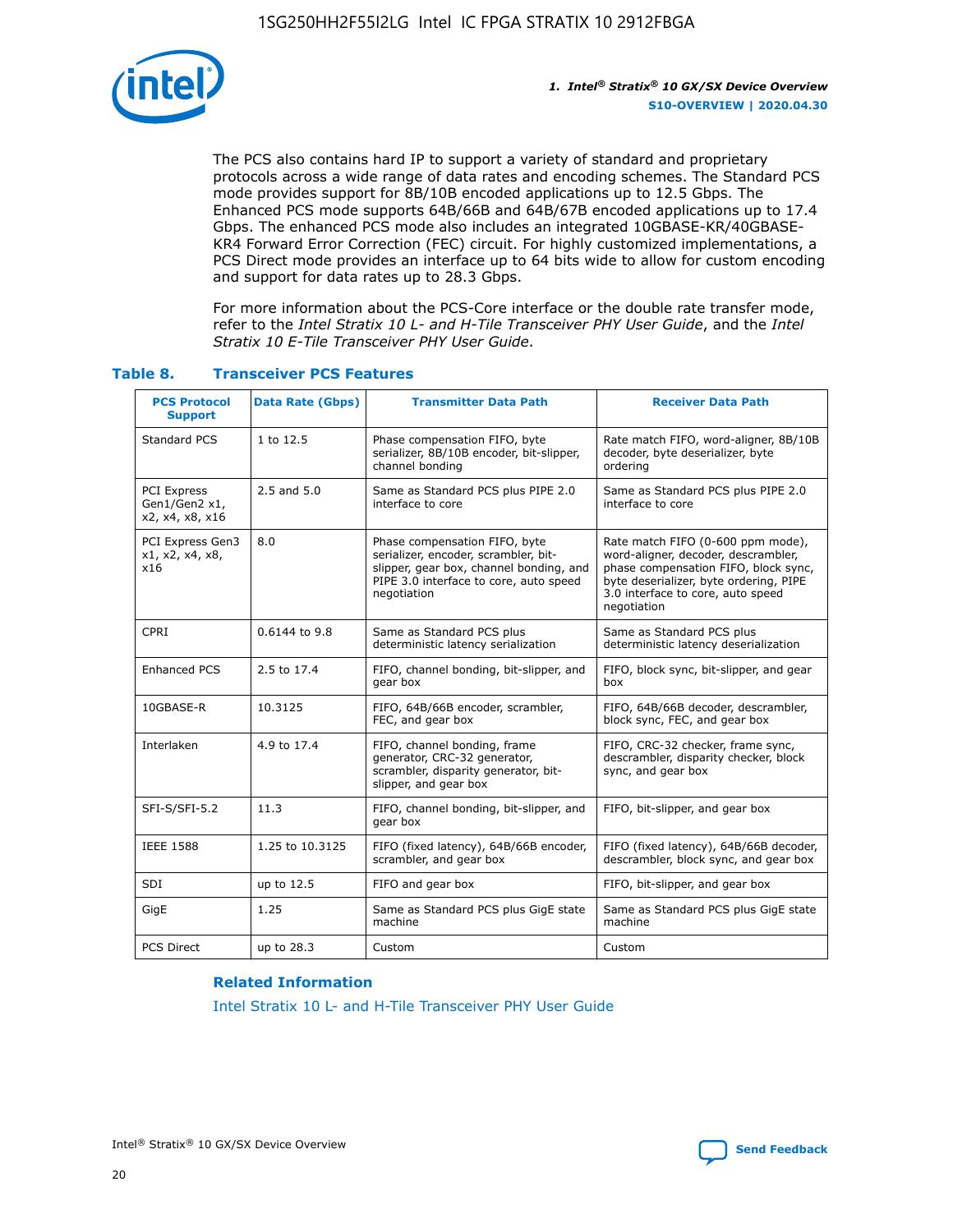

## **1.9. PCI Express Gen1/Gen2/Gen3 Hard IP**

Intel Stratix 10 devices contain embedded PCI Express hard IP designed for performance, ease-of-use, increased functionality, and designer productivity.

The PCI Express hard IP consists of the PHY, Data Link, and Transaction layers. It also supports PCI Express Gen1/Gen2/Gen3 end point and root port, in x1/x2/x4/x8/x16 lane configurations. The PCI Express hard IP is capable of operating independently from the core logic (autonomous mode). This feature allows the PCI Express link to power up and complete link training in less than 100 ms, while the rest of the device is still in the process of being configured. The hard IP also provides added functionality, which makes it easier to support emerging features such as Single Root I/O Virtualization (SR-IOV) and optional protocol extensions.

The PCI Express hard IP has improved end-to-end data path protection using Error Checking and Correction (ECC). In addition, the hard IP supports configuration of the device via protocol (CvP) across the PCI Express bus at Gen1/Gen2/Gen3 rates.

## **1.10. Interlaken PCS Hard IP**

Intel Stratix 10 devices have integrated Interlaken PCS hard IP supporting rates up to 17.4 Gbps per lane.

The Interlaken PCS hard IP is based on the proven functionality of the PCS developed for Intel's previous generation FPGAs, which has demonstrated interoperability with Interlaken ASSP vendors and third-party IP suppliers. The Interlaken PCS hard IP is present in every transceiver channel in Intel Stratix 10 devices.

## **1.11. 10G Ethernet Hard IP**

Intel Stratix 10 devices include IEEE 802.3 10-Gbps Ethernet (10GbE) compliant 10GBASE-R PCS and PMA hard IP. The scalable 10GbE hard IP supports multiple independent 10GbE ports while using a single PLL for all the 10GBASE-R PCS instantiations, which saves on core logic resources and clock networks.

The integrated serial transceivers simplify multi-port 10GbE systems compared to 10 GbE Attachment Unit Interface (XAUI) interfaces that require an external XAUI-to-10G PHY. Furthermore, the integrated transceivers incorporate signal conditioning circuits, which enable direct connection to standard 10G XFP and SFP+ pluggable optical modules. The transceivers also support backplane Ethernet applications and include a hard 10GBASE-KR/40GBASE-KR4 Forward Error Correction (FEC) circuit that can be used for both 10G and 40G applications. The integrated 10G Ethernet hard IP and 10G transceivers save external PHY cost, board space and system power. The 10G Ethernet PCS hard IP and 10GBASE-KR FEC are present in every transceiver channel.

## **1.12. External Memory and General Purpose I/O**

Intel Stratix 10 devices offer substantial external memory bandwidth, with up to ten 72 bit wide DDR4 memory interfaces running at up to 2666 Mbps. For external memory interface and LVDS restrictions, see [AN 906: Intel Stratix 10 GX 400, SX 400,](https://www.intel.com/content/www/us/en/programmable/documentation/sjf1574667190623.html#bft1574667627484) [and TX 400 Routing and Designing Floorplan Guidelines.](https://www.intel.com/content/www/us/en/programmable/documentation/sjf1574667190623.html#bft1574667627484)

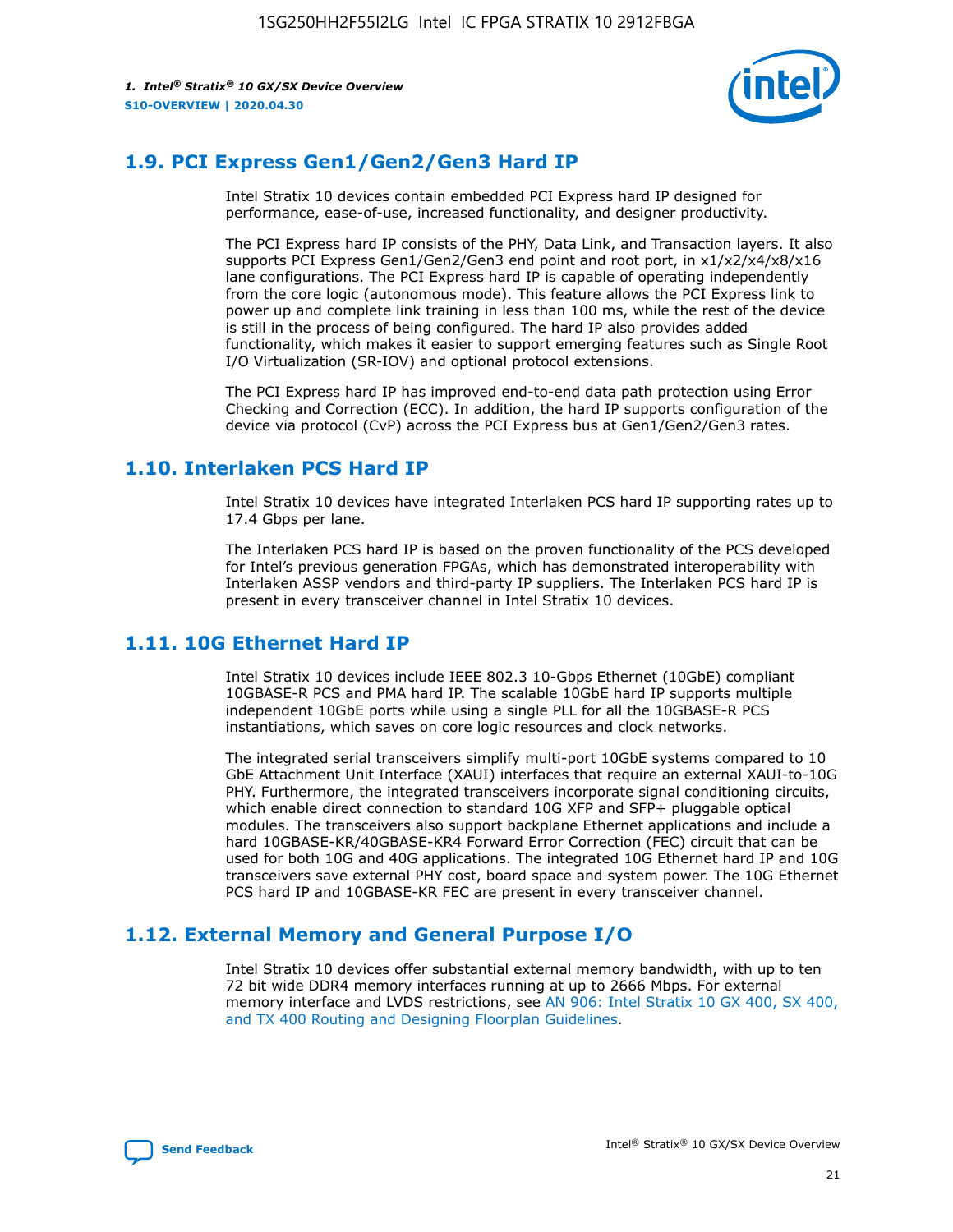

This bandwidth is provided along with the ease of design, lower power, and resource efficiencies of hardened high-performance memory controllers. The external memory interfaces can be configured up to a maximum width of 144 bits when using either hard or soft memory controllers.

### **Figure 10. Hard Memory Controller**



Each I/O bank contains 48 general purpose I/Os and a high-efficiency hard memory controller capable of supporting many different memory types, each with different performance capabilities. The hard memory controller is also capable of being bypassed and replaced by a soft controller implemented in user logic. The I/Os each have a hardened double data rate (DDR) read/write path (PHY) capable of performing key memory interface functionality such as:

- Read/write leveling
- FIFO buffering to lower latency and improve margin
- Timing calibration
- On-chip termination

The timing calibration is aided by the inclusion of hard microcontrollers based on Intel's Nios® II technology, specifically tailored to control the calibration of multiple memory interfaces. This calibration allows the Intel Stratix 10 device to compensate for any changes in process, voltage, or temperature either within the Intel Stratix 10 device itself, or within the external memory device. The advanced calibration algorithms ensure maximum bandwidth and robust timing margin across all operating conditions.

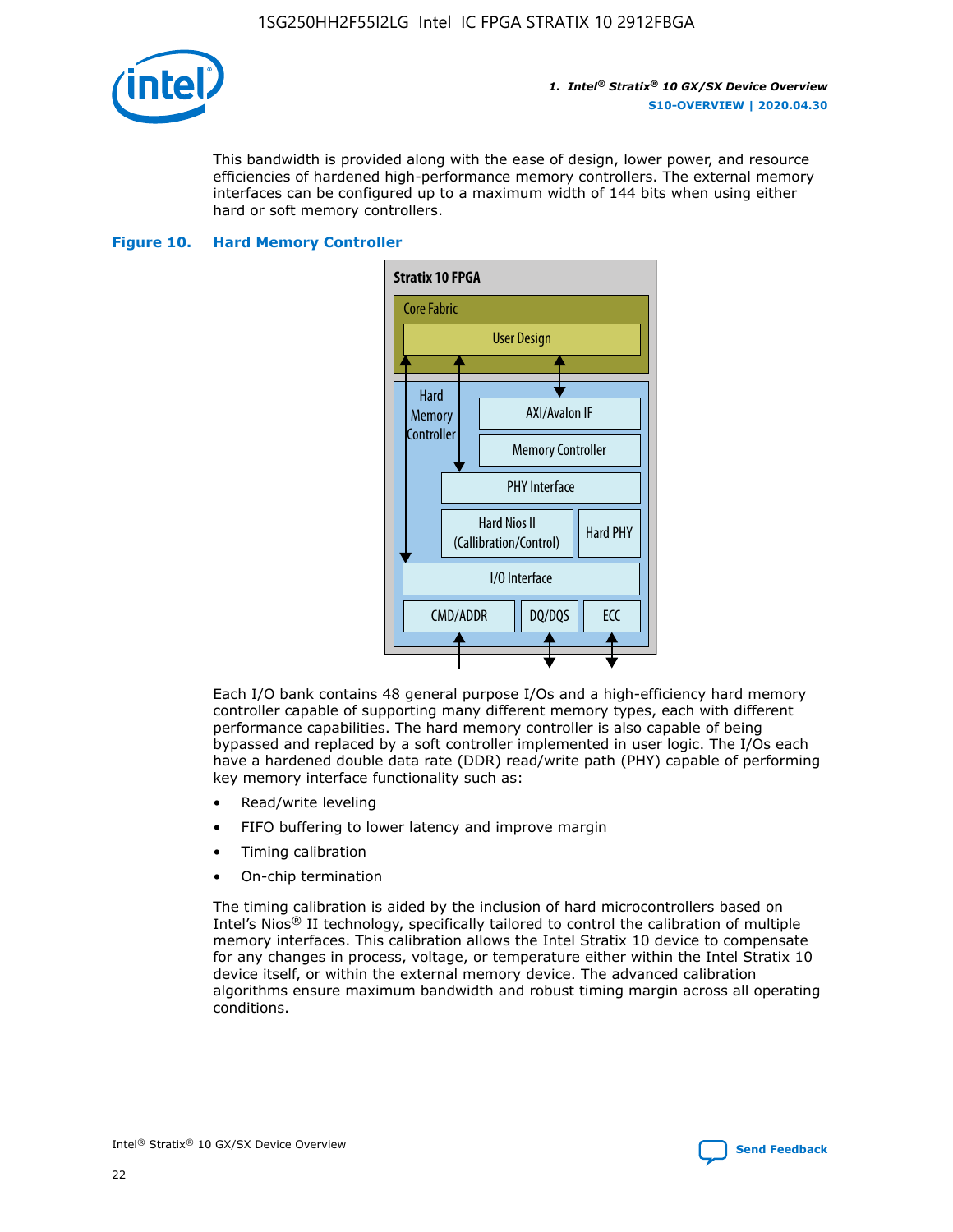

#### **Table 9. External Memory Interface Performance**

The listed speeds are for the 1-rank case.

| <b>Interface</b> | <b>Controller Type</b> | <b>Performance</b><br>(maximum rate possible) |
|------------------|------------------------|-----------------------------------------------|
| DDR4             | Hard                   | 2666 Mbps                                     |
| DDR <sub>3</sub> | Hard                   | 2133 Mbps                                     |
| QDRII+           | Soft                   | 1,100 Mtps                                    |
| QDRII+ Xtreme    | Soft                   | 1,266 Mtps                                    |
| <b>ODRIV</b>     | Soft                   | 2,133 Mtps                                    |
| RLDRAM III       | Soft                   | 2400 Mbps                                     |
| <b>RLDRAM II</b> | Soft                   | 533 Mbps                                      |

In addition to parallel memory interfaces, Intel Stratix 10 devices support serial memory technologies such as the Hybrid Memory Cube (HMC). The HMC is supported by the Intel Stratix 10 high-speed serial transceivers, which connect up to four HMC links, with each link running at data rates of 15 Gbps (HMC short reach specification).

Intel Stratix 10 devices also feature general purpose I/Os capable of supporting a wide range of single-ended and differential I/O interfaces. LVDS rates up to 1.6 Gbps are supported, with each pair of pins having both a differential driver and a differential input buffer. This enables configurable direction for each LVDS pair.

## **1.13. Adaptive Logic Module (ALM)**

Intel Stratix 10 devices use a similar adaptive logic module (ALM) as the previous generation Intel Arria 10 and Stratix V FPGAs, allowing for efficient implementation of logic functions and easy conversion of IP between the devices.

The ALM block diagram shown in the following figure has eight inputs with a fracturable look-up table (LUT), two dedicated embedded adders, and four dedicated registers.

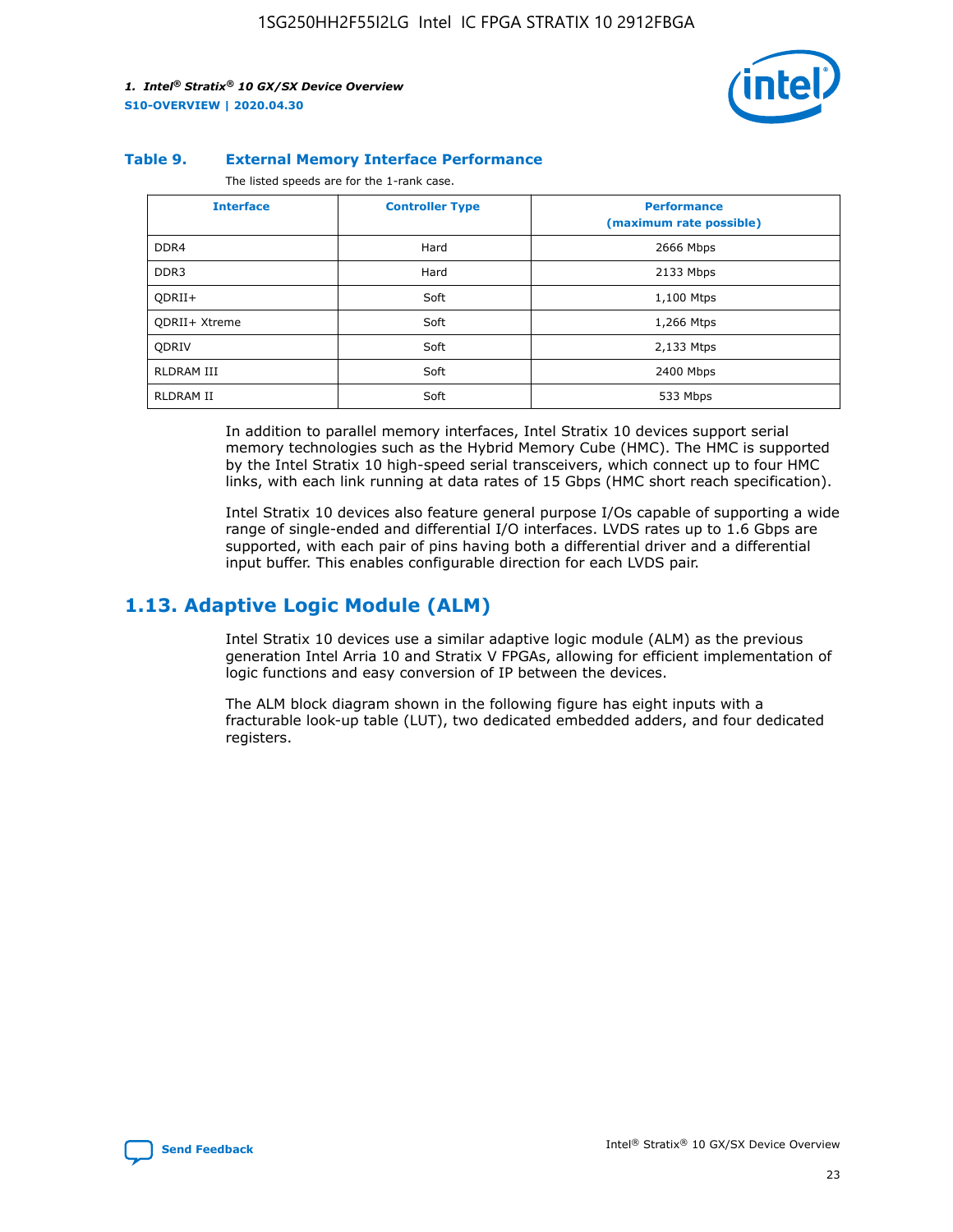

## **Figure 11. Intel Stratix 10 FPGA and SoC ALM Block Diagram**



Key features and capabilities of the ALM include:

- High register count with 4 registers per 8-input fracturable LUT, operating in conjunction with the new Intel Hyperflex architecture, enables Intel Stratix 10 devices to maximize core performance at very high core logic utilization
- Implements select 7-input logic functions, all 6-input logic functions, and two independent functions consisting of smaller LUT sizes (such as two independent 4 input LUTs) to optimize core logic utilization

The Intel Quartus Prime software takes advantage of the ALM logic structure to deliver the highest performance, optimal logic utilization, and lowest compile times. The Intel Quartus Prime software simplifies design reuse as it automatically maps legacy designs into the Intel Stratix 10 ALM architecture.

## **1.14. Core Clocking**

Core clocking in Intel Stratix 10 devices makes use of programmable clock tree synthesis.

This technique uses dedicated clock tree routing and switching circuits, and allows the Intel Quartus Prime software to create the exact clock trees required for your design. Clock tree synthesis minimizes clock tree insertion delay, reduces dynamic power dissipation in the clock tree and allows greater clocking flexibility in the core while still maintaining backwards compatibility with legacy global and regional clocking schemes.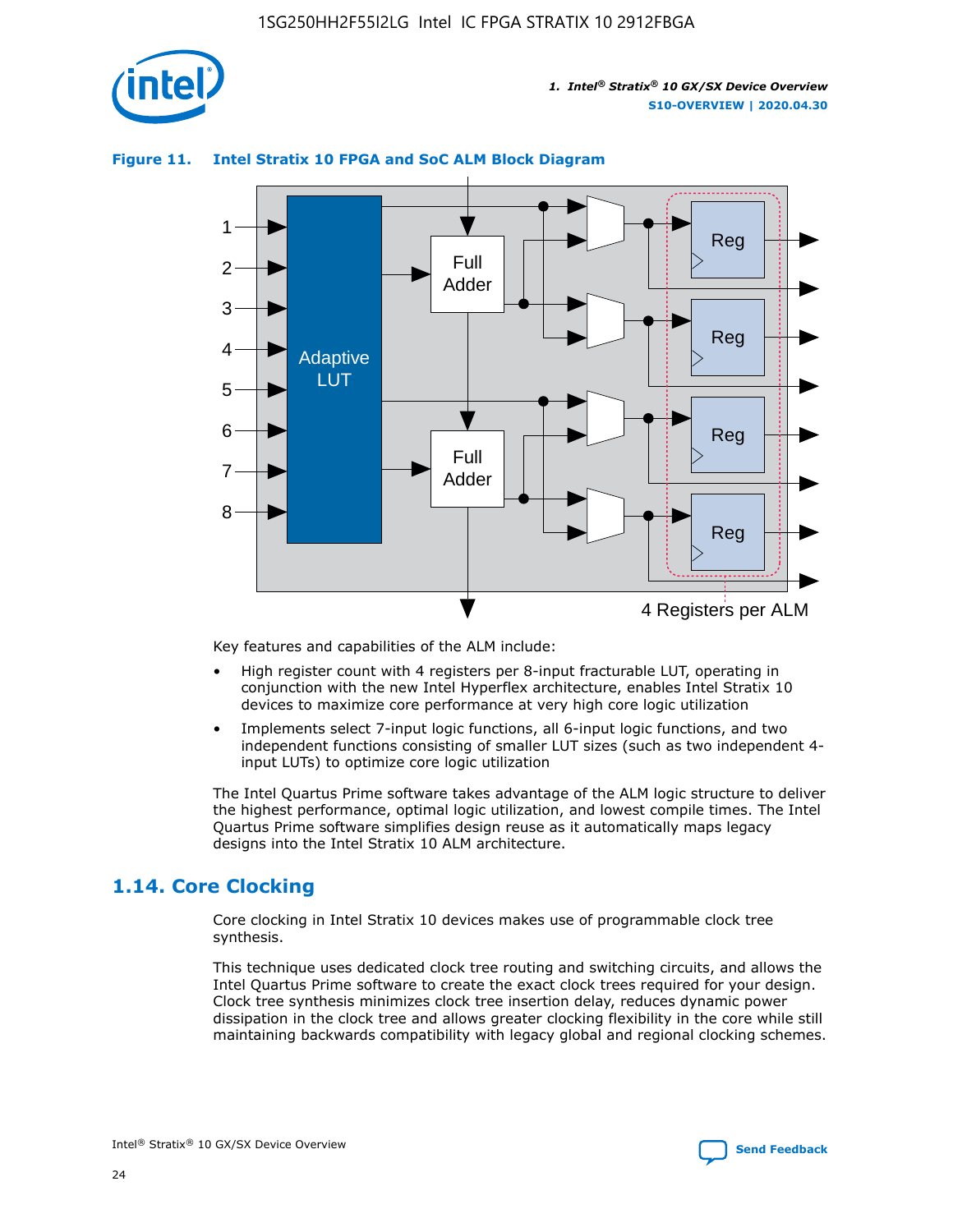

The core clock network in Intel Stratix 10 devices supports the new Intel Hyperflex core architecture at clock rates up to 1 GHz. It also supports the hard memory controllers up to 2666 Mbps with a quarter rate transfer to the core. The core clock network is supported by dedicated clock input pins, fractional clock synthesis PLLs, and integer I/O PLLs.

## **1.15. Fractional Synthesis PLLs and I/O PLLs**

Intel Stratix 10 devices have up to 32 fractional synthesis PLLs (fPLL) available for use with transceivers or in the core fabric.

The fPLLs are located in the 3D SiP transceiver L-tiles and H-tiles, eight per tile, adjacent to the transceiver channels. The fPLLs can be used to reduce both the number of oscillators required on the board and the number of clock pins required, by synthesizing multiple clock frequencies from a single reference clock source. In addition to synthesizing reference clock frequencies for the transceiver transmit PLLs, the fPLLs can also be used directly for transmit clocking. Each fPLL can be independently configured for conventional integer mode, or enhanced fractional synthesis mode with third-order delta-sigma modulation.

In addition to the fPLLs, Intel Stratix 10 devices contain up to 24 integer I/O PLLs (IOPLLs) available for general purpose use in the core fabric and for simplifying the design of external memory interfaces and high-speed LVDS interfaces. The IOPLLs are located in each bank of 48 general purpose I/O, 1 per I/O bank, adjacent to the hard memory controllers and LVDS SerDes in each I/O bank. This makes it easier to close timing because the IOPLLs are tightly coupled with the I/Os that need to use them. The IOPLLs can be used for general purpose applications in the core such as clock network delay compensation and zero-delay clock buffering.

## **1.16. Internal Embedded Memory**

Intel Stratix 10 devices contain two types of embedded memory blocks: M20K (20 Kb) and MLAB (640 bit).

The M20K and MLAB blocks are familiar block sizes carried over from previous Intel device families. The MLAB blocks are ideal for wide and shallow memories, while the M20K blocks are intended to support larger memory configurations and include hard ECC. Both M20K and MLAB embedded memory blocks can be configured as a singleport or dual-port RAM, FIFO, ROM, or shift register. These memory blocks are highly flexible and support a number of memory configurations as shown in Table 10 on page 25.

#### **Table 10. Internal Embedded Memory Block Configurations**

| MLAB (640 bits)                                                | <b>M20K (20 Kb)</b>                                                          |
|----------------------------------------------------------------|------------------------------------------------------------------------------|
| $64 \times 10$ (supported through emulation)<br>$32 \times 20$ | 2K x 10 (or x8)<br>$1K \times 20$ (or $x16$ )<br>$512 \times 40$ (or $x32$ ) |

## **1.17. Variable Precision DSP Block**

The Intel Stratix 10 DSP blocks are based upon the Variable Precision DSP Architecture used in Intel's previous generation devices. They feature hard fixed point and IEEE 754 compliant floating point capability.

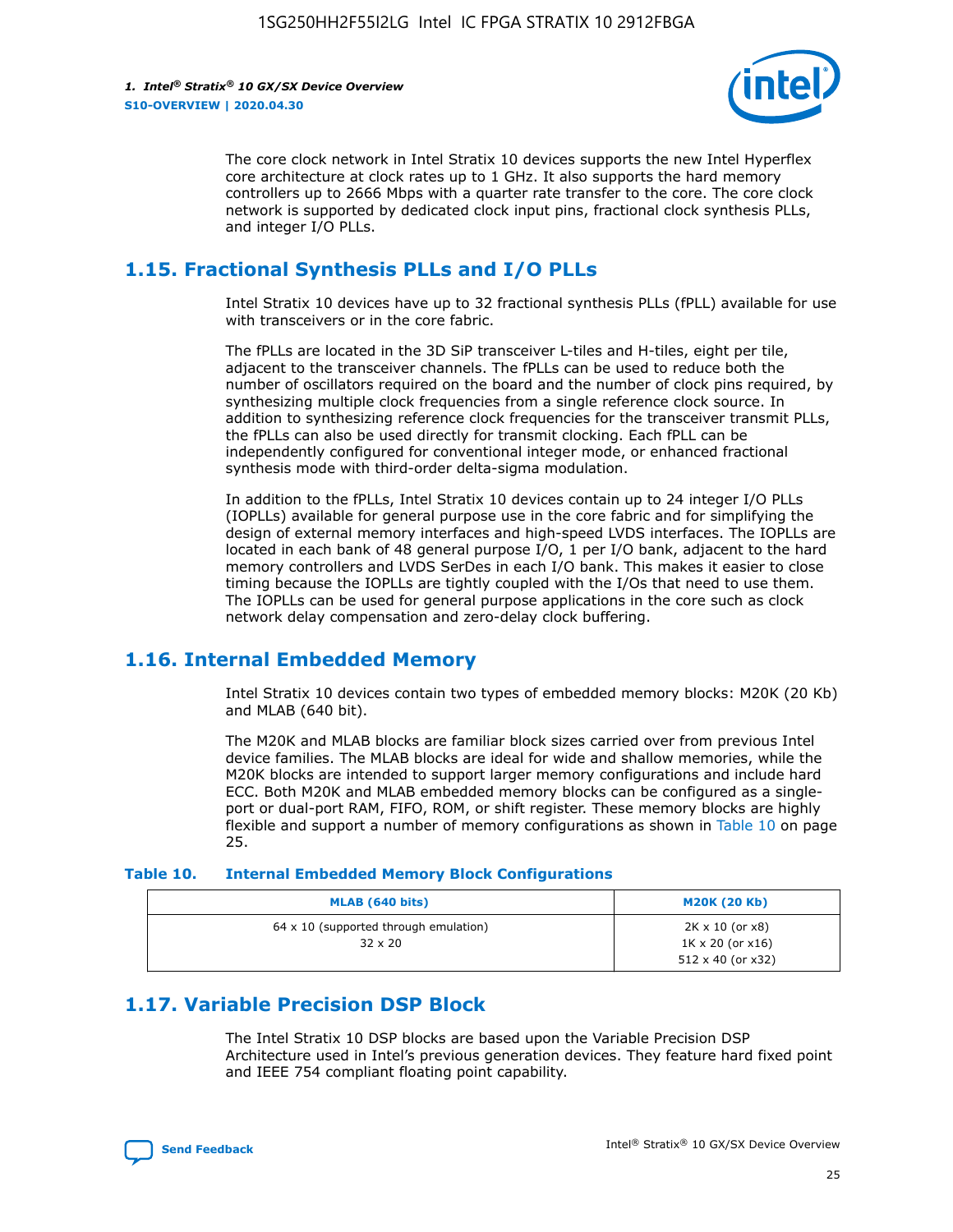

The DSP blocks can be configured to support signal processing with precision ranging from 18x19 up to 54x54. A pipeline register has been added to increase the maximum operating frequency of the DSP block and reduce power consumption.



### **Figure 12. DSP Block: Standard Precision Fixed Point Mode**



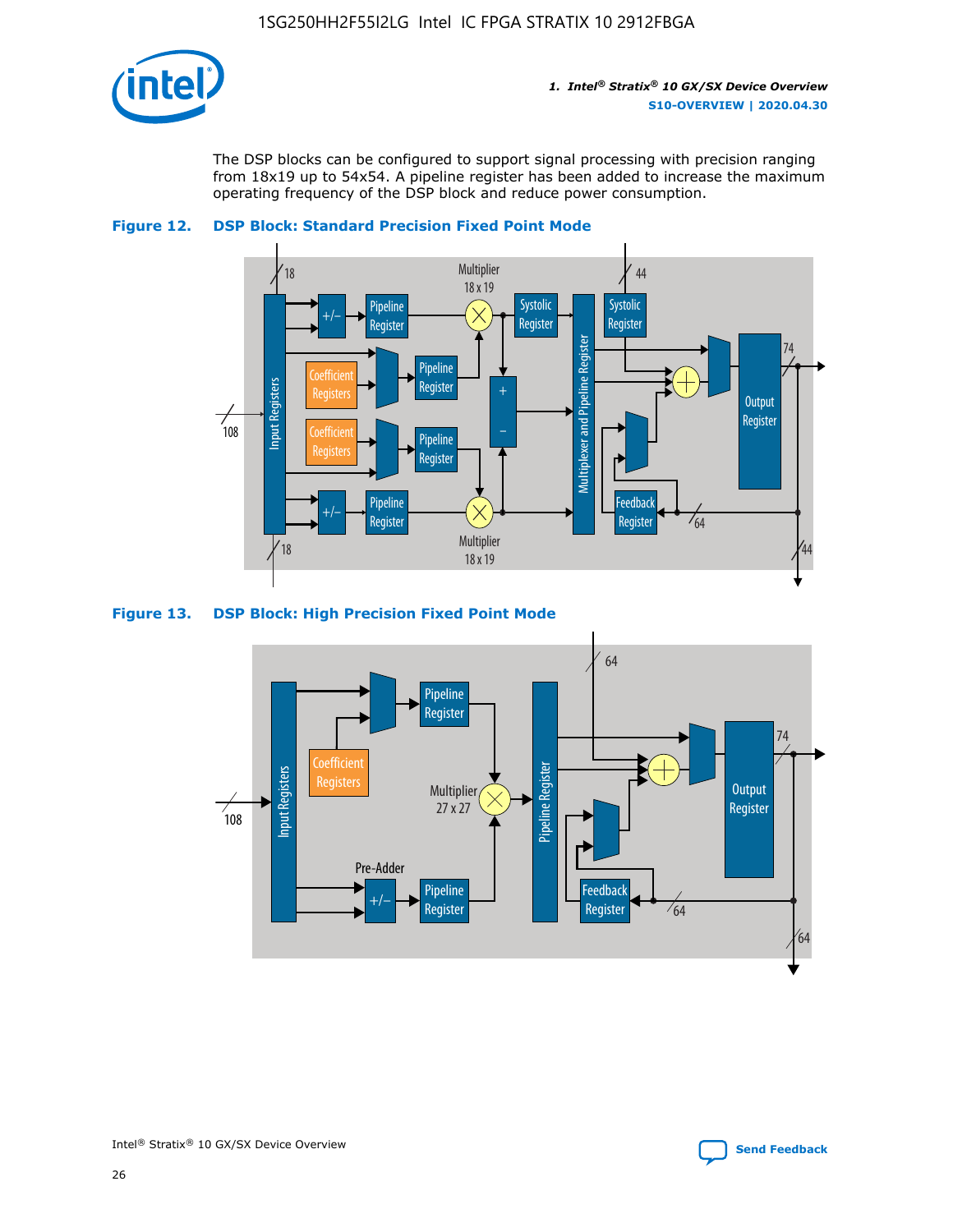



## **Figure 14. DSP Block: Single Precision Floating Point Mode**

Each DSP block can be independently configured at compile time as either dual 18x19 or a single 27x27 multiply accumulate. With a dedicated 64 bit cascade bus, multiple variable precision DSP blocks can be cascaded to implement even higher precision DSP functions efficiently.

In floating point mode, each DSP block provides one single precision floating point multiplier and adder. Floating point additions, multiplications, mult-adds and multaccumulates are supported.

The following table shows how different precisions are accommodated within a DSP block, or by utilizing multiple blocks.

| <b>Multiplier Size</b>             | <b>DSP Block Resources</b>                                                               | <b>Expected Usage</b>           |
|------------------------------------|------------------------------------------------------------------------------------------|---------------------------------|
| $18x19$ bits                       | 1/2 of Variable Precision DSP Block                                                      | Medium precision fixed point    |
| 27x27 bits                         | 1 Variable Precision DSP Block                                                           | High precision fixed point      |
| $19x36$ bits                       | 1 Variable Precision DSP Block with external<br>adder                                    | Fixed point FFTs                |
| 36x36 bits                         | 2 Variable Precision DSP Blocks with external<br>adder                                   | Very high precision fixed point |
| 54x54 bits                         | 4 Variable Precision DSP Blocks with external<br>adder                                   | Double Precision floating point |
| Single Precision<br>floating point | 1 Single Precision floating point adder, 1 Single<br>Precision floating point multiplier | Floating point                  |

#### **Table 11. Variable Precision DSP Block Configurations**

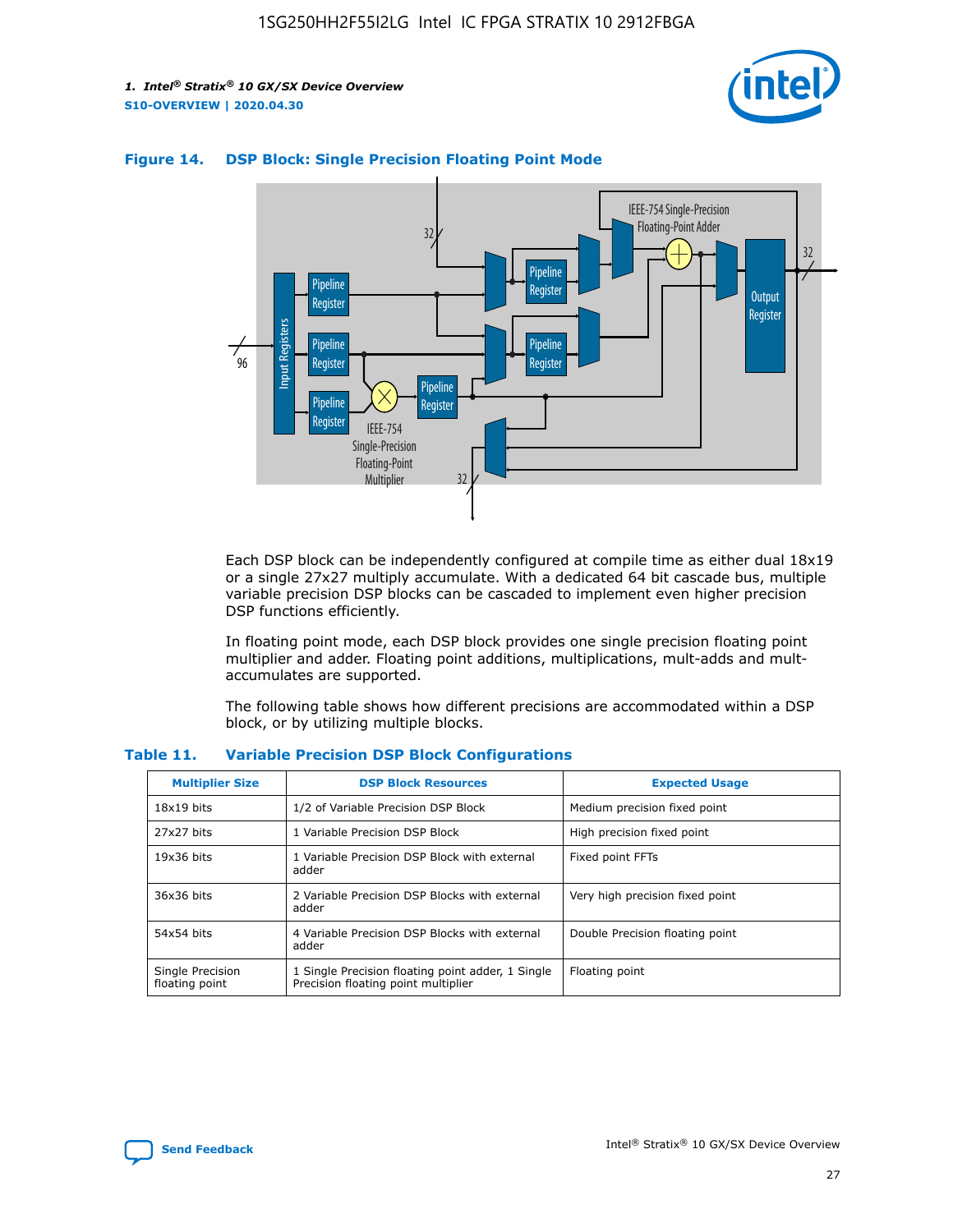

Complex multiplication is very common in DSP algorithms. One of the most popular applications of complex multipliers is the FFT algorithm. This algorithm has the characteristic of increasing precision requirements on only one side of the multiplier. The Variable Precision DSP block supports the FFT algorithm with proportional increase in DSP resources as the precision grows.

### **Table 12. Complex Multiplication With Variable Precision DSP Block**

| <b>Complex Multiplier</b><br><b>Size</b> | <b>DSP Block Resources</b>      | <b>FFT Usage</b>       |
|------------------------------------------|---------------------------------|------------------------|
| $18x19$ bits                             | 2 Variable Precision DSP Blocks | Resource optimized FFT |
| $27x27$ bits                             | 4 Variable Precision DSP Blocks | Highest precision FFT  |

For FFT applications with high dynamic range requirements, the Intel FFT IP Core offers an option of single precision floating point implementation with resource usage and performance similar to high precision fixed point implementations.

Other features of the DSP block include:

- Hard 18 bit and 25 bit pre-adders
- Hard floating point multipliers and adders
- 64 bit dual accumulator (for separate I, Q product accumulations)
- Cascaded output adder chains for 18 and 27 bit FIR filters
- Embedded coefficient registers for 18 and 27 bit coefficients
- Fully independent multiplier outputs
- Inferability using HDL templates supplied by the Intel Quartus Prime software for most modes

The Variable Precision DSP block is ideal to support the growing trend towards higher bit precision in high performance DSP applications. At the same time, it can efficiently support the many existing 18 bit DSP applications, such as high definition video processing and remote radio heads. With the Variable Precision DSP block architecture and hard floating point multipliers and adders, Intel Stratix 10 devices can efficiently support many different precision levels up to and including floating point implementations. This flexibility can result in increased system performance, reduced power consumption, and reduce architecture constraints on system algorithm designers.

## **1.18. Hard Processor System (HPS)**

The Intel Stratix 10 SoC Hard Processor System (HPS) is Intel's third generation HPS. Leveraging the performance of Intel 14 nm tri-gate technology, Intel Stratix 10 SoC devices more than double the performance of previous generation SoCs with an integrated quad-core 64-bit Arm Cortex-A53. The HPS also enables system-wide hardware virtualization capabilities by adding a system memory management unit. These architecture improvements ensure that Intel Stratix 10 SoCs meet the requirements of current and future embedded markets, including wireless and wireline communications, datacenter acceleration, and numerous military applications.

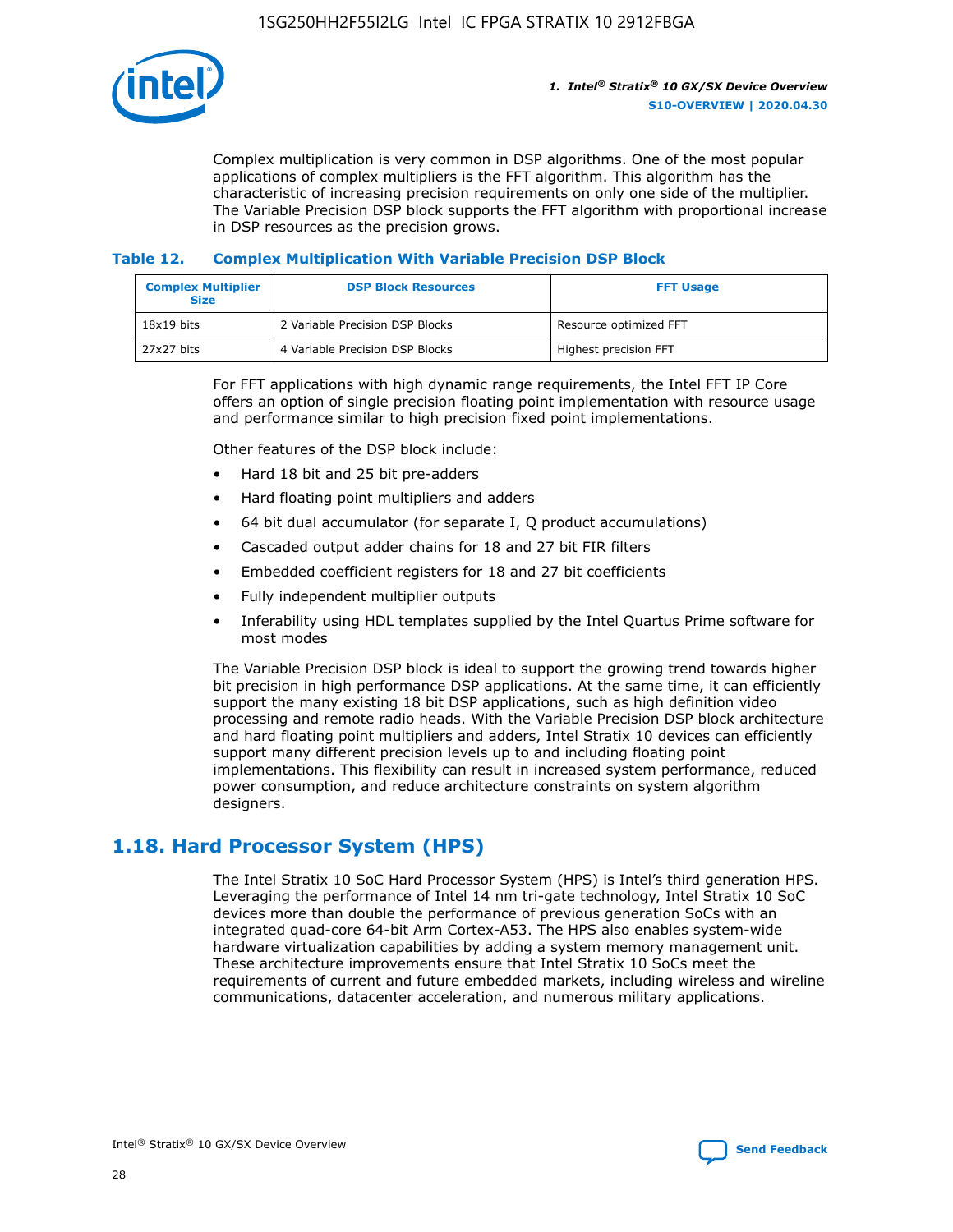

#### **Figure 15. HPS Block Diagram**

| Quad Arm Cortex-A53-Based Hard Processor System |                  |                                                       |                                           |                          |                                     |                          |                                        |          |
|-------------------------------------------------|------------------|-------------------------------------------------------|-------------------------------------------|--------------------------|-------------------------------------|--------------------------|----------------------------------------|----------|
| Arm Cortex - A53                                |                  |                                                       | Arm Cortex - A53                          |                          |                                     |                          |                                        | SD/SDIO/ |
| <b>NEON</b>                                     |                  | <b>FPU</b>                                            | <b>NEON</b>                               |                          | <b>FPU</b>                          | <b>USB OTG</b>           | $MMC$ <sup>1,2</sup>                   |          |
| 32 KB I-Cache<br>with Parity                    |                  | 32 KB D-Cache<br>with ECC                             | 32 KB I-Cache<br>with Parity              |                          | 32 KB D-Cache<br>with ECC           | $(x2)^{1,2}$             |                                        |          |
|                                                 | Arm Cortex - A53 |                                                       |                                           |                          | Arm Cortex - A53                    | UART (x2)                | <b>DMA</b><br>$(8 \text{ Channel})^2$  |          |
| <b>NEON</b>                                     |                  | <b>FPU</b>                                            | <b>NEON</b>                               |                          | <b>FPU</b>                          |                          |                                        |          |
| 32 KB I-Cache<br>with Parity                    |                  | 32 KB D-Cache<br>with ECC                             | 32 KB I-Cache<br>with Parity              |                          | 32 KB D-Cache<br>with ECC           | I <sup>2</sup> C(x5)     | <b>HPS 10</b>                          |          |
| <b>System MMU</b>                               |                  | 1 MB L2 Cache with ECC<br><b>Cache Coherency Unit</b> |                                           | <b>EMAC</b> $(x3)^{1,2}$ | <b>NAND</b><br>Flash <sup>1,2</sup> |                          |                                        |          |
| JTAG Debug<br>or Trace                          |                  | 256 KB                                                | <b>Timers</b><br>RAM <sup>2</sup><br>(x8) |                          |                                     |                          | SPI(x4)                                |          |
| Lightweight HPS-to-<br><b>FPGA BRIDGE</b>       |                  |                                                       | HPS-to-FPGA<br><b>BRIDGE</b>              |                          | FPGA-to-HPS<br><b>BRIDGE</b>        | HPS-to-SDM<br>SDM-to-HPS | <b>SDRAM</b><br>Scheduler <sup>3</sup> |          |
|                                                 |                  |                                                       |                                           |                          |                                     |                          |                                        |          |
| <b>FPGA Fabric</b>                              |                  |                                                       |                                           |                          |                                     | <b>SDM</b>               | <b>Hard Memory</b><br>Controller       |          |

Notes:

1. Integrated direct memory access (DMA)

2. Integrated error correction code (ECC)

3. Multiport front-end interface to hard memory controller

## **1.18.1. Key Features of the Intel Stratix 10 HPS**

## **Table 13. Key Features of the Intel Stratix 10 GX/SX HPS**

| <b>Feature</b>                                    | <b>Description</b>                                                                                                                                                                                                                                                                                                                                     |
|---------------------------------------------------|--------------------------------------------------------------------------------------------------------------------------------------------------------------------------------------------------------------------------------------------------------------------------------------------------------------------------------------------------------|
| Quad-core Arm Cortex-A53<br>MPCore processor unit | 2.3 MIPS/MHz instruction efficiency<br>$\bullet$<br>CPU frequency up to 1.5 GHz<br>٠<br>At 1.5 GHz total performance of 13,800 MIPS<br>Army8-A architecture<br>Runs 64 bit and 32 bit Arm instructions<br>16 bit and 32 bit Thumb instructions for 30% reduction in memory footprint<br>Jazelle* RCT execution architecture with 8 bit Java byte codes |
|                                                   |                                                                                                                                                                                                                                                                                                                                                        |

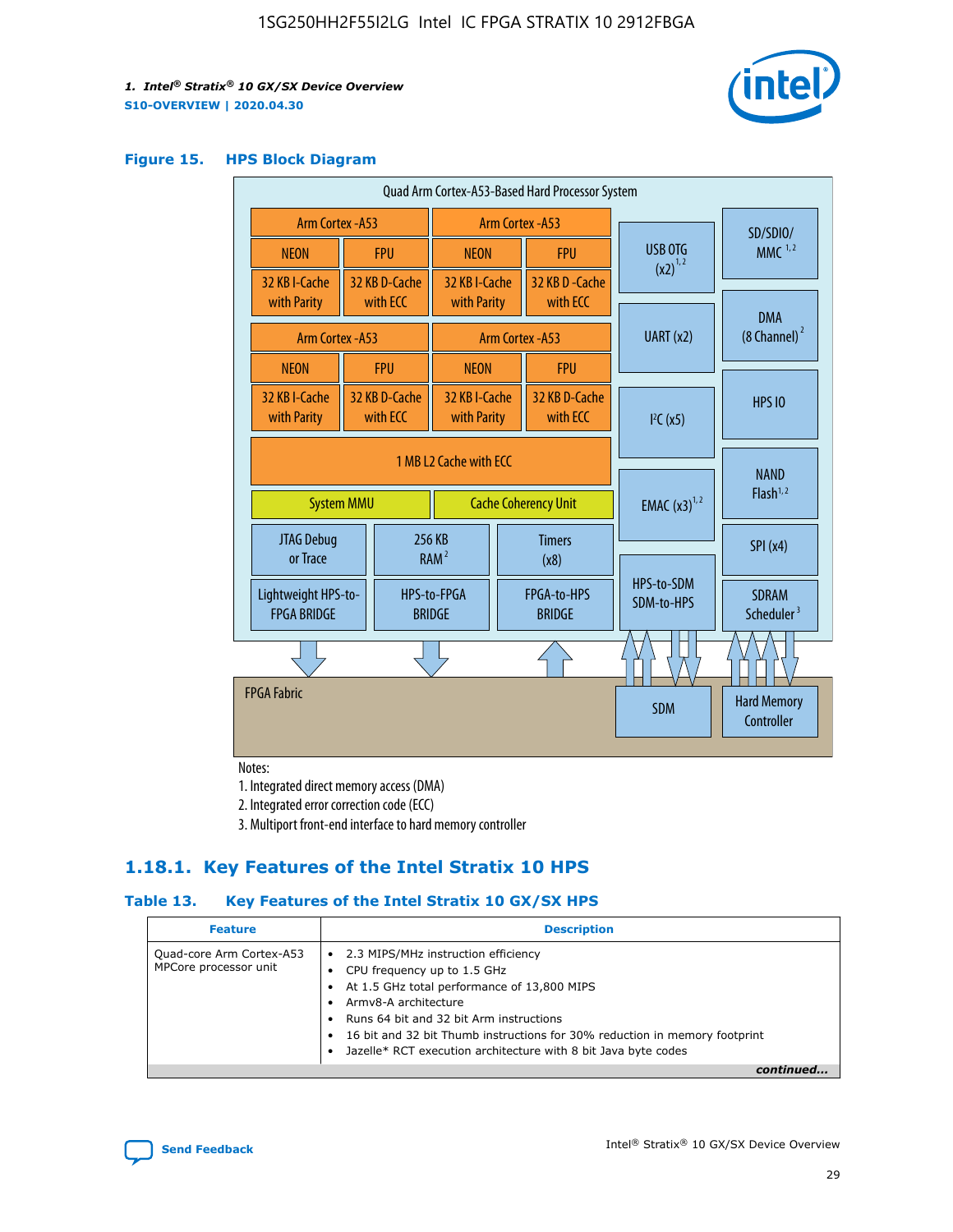

| <b>Feature</b>                                        | <b>Description</b>                                                                                                                                                                                                                                                                                                                                                                                                                                                                                                                                                                                                                                                                                                                                                                                                                                                                                                                                                                                                                                                                                                                                                                                                     |
|-------------------------------------------------------|------------------------------------------------------------------------------------------------------------------------------------------------------------------------------------------------------------------------------------------------------------------------------------------------------------------------------------------------------------------------------------------------------------------------------------------------------------------------------------------------------------------------------------------------------------------------------------------------------------------------------------------------------------------------------------------------------------------------------------------------------------------------------------------------------------------------------------------------------------------------------------------------------------------------------------------------------------------------------------------------------------------------------------------------------------------------------------------------------------------------------------------------------------------------------------------------------------------------|
|                                                       | Superscalar, variable length, out-of-order pipeline with dynamic branch prediction<br>Improved Arm Neon* media processing engine<br>$\bullet$<br>Single- and double-precision floating-point unit<br>Arm CoreSight* debug and trace technology<br>$\bullet$                                                                                                                                                                                                                                                                                                                                                                                                                                                                                                                                                                                                                                                                                                                                                                                                                                                                                                                                                            |
| <b>System Memory</b><br>Management Unit               | Enables a unified memory model and extends hardware virtualization into peripherals<br>$\bullet$<br>implemented in the FPGA fabric                                                                                                                                                                                                                                                                                                                                                                                                                                                                                                                                                                                                                                                                                                                                                                                                                                                                                                                                                                                                                                                                                     |
| Cache Coherency unit                                  | $\bullet$<br>Changes in shared data stored in cache are propagated throughout the system<br>providing bi-directional coherency for co-processing elements.                                                                                                                                                                                                                                                                                                                                                                                                                                                                                                                                                                                                                                                                                                                                                                                                                                                                                                                                                                                                                                                             |
| Cache                                                 | L1 Cache<br>$\bullet$<br>- 32 KB of instruction cache w/ parity check<br>- 32 KB of L1 data cache w /ECC<br>- Parity checking<br>L2 Cache<br>$-$ 1MB shared<br>- 8-way set associative<br>- SEU Protection with parity on TAG ram and ECC on data RAM<br>- Cache lockdown support                                                                                                                                                                                                                                                                                                                                                                                                                                                                                                                                                                                                                                                                                                                                                                                                                                                                                                                                      |
| On-Chip Memory                                        | 256 KB of scratch on-chip RAM<br>$\bullet$                                                                                                                                                                                                                                                                                                                                                                                                                                                                                                                                                                                                                                                                                                                                                                                                                                                                                                                                                                                                                                                                                                                                                                             |
| External SDRAM and Flash<br>Memory Interfaces for HPS | Hard memory controller with support for DDR4, DDR3<br>$\bullet$<br>$-$ 40 bit (32 bit + 8 bit ECC) with select packages supporting 72 bit (64 bit + 8 bit<br>ECC)<br>- Support for up to 2666 Mbps DDR4 and 2166 Mbps DDR3 frequencies<br>- Error correction code (ECC) support including calculation, error correction, write-<br>back correction, and error counters<br>- Software Configurable Priority Scheduling on individual SDRAM bursts<br>- Fully programmable timing parameter support for all JEDEC-specified timing<br>parameters<br>- Multiport front-end (MPFE) scheduler interface to the hard memory controller, which<br>supports the $AXI^{\circledR}$ Quality of Service (QoS) for interface to the FPGA fabric<br>NAND flash controller<br>$-$ ONFI 1.0<br>- Integrated descriptor based with DMA<br>- Programmable hardware ECC support<br>- Support for 8 and 16 bit Flash devices<br>Secure Digital SD/SDIO/MMC controller<br>$-$ eMMC 4.5<br>- Integrated descriptor based DMA<br>- CE-ATA digital commands supported<br>- 50 MHz operating frequency<br>Direct memory access (DMA) controller<br>$\bullet$<br>- 8-channel<br>- Supports up to 32 peripheral handshake interface<br>continued |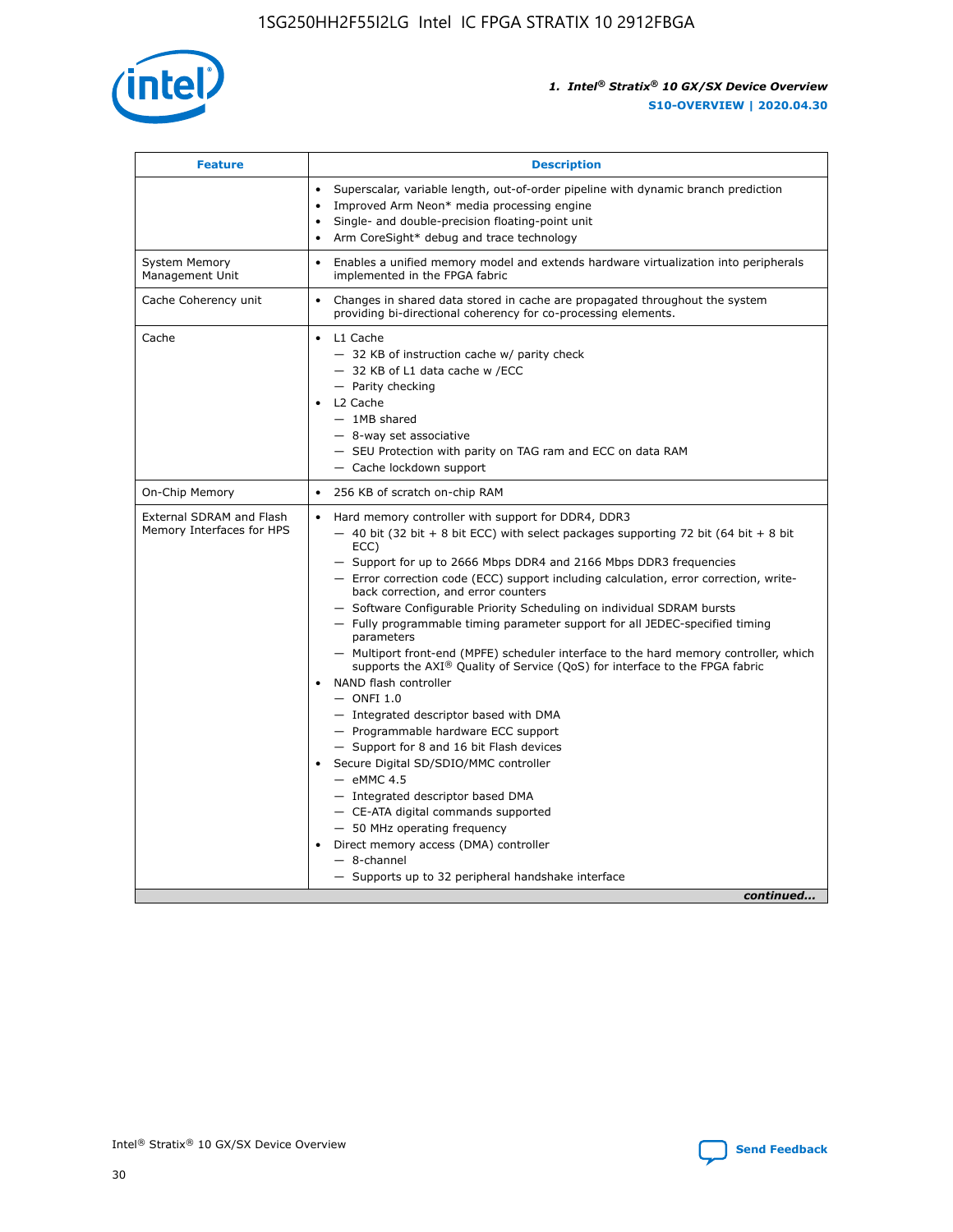

| <b>Feature</b>                         | <b>Description</b>                                                                                                                                                                                                                                                                                                                                                                                                                                                                                                                                                                                                                                                                                                                                                                                                                                                                                                                                                                                                                                                                                                                                                                                                                                                                                                                                                                                                                                                                                                     |
|----------------------------------------|------------------------------------------------------------------------------------------------------------------------------------------------------------------------------------------------------------------------------------------------------------------------------------------------------------------------------------------------------------------------------------------------------------------------------------------------------------------------------------------------------------------------------------------------------------------------------------------------------------------------------------------------------------------------------------------------------------------------------------------------------------------------------------------------------------------------------------------------------------------------------------------------------------------------------------------------------------------------------------------------------------------------------------------------------------------------------------------------------------------------------------------------------------------------------------------------------------------------------------------------------------------------------------------------------------------------------------------------------------------------------------------------------------------------------------------------------------------------------------------------------------------------|
| Communication Interface<br>Controllers | Three 10/100/1000 Ethernet media access controls (MAC) with integrated DMA<br>$\bullet$<br>- Supports RGMII and RMII external PHY Interfaces<br>- Option to support other PHY interfaces through FPGA logic<br>$\bullet$ GMII<br>MII<br>$\bullet$<br>RMII (requires MII to RMII adapter)<br>$\bullet$<br>• RGMII (requires GMII to RGMII adapter)<br>SGMII (requires GMII to SGMII adapter)<br>- Supports IEEE 1588-2002 and IEEE 1588-2008 standards for precision networked<br>clock synchronization<br>- Supports IEEE 802.1Q VLAN tag detection for reception frames<br>- Supports Ethernet AVB standard<br>Two USB On-the-Go (OTG) controllers with DMA<br>- Dual-Role Device (device and host functions)<br>• High-speed (480 Mbps)<br>• Full-speed (12 Mbps)<br>• Low-speed (1.5 Mbps)<br>• Supports USB 1.1 (full-speed and low-speed)<br>- Integrated descriptor-based scatter-gather DMA<br>- Support for external ULPI PHY<br>- Up to 16 bidirectional endpoints, including control endpoint<br>$-$ Up to 16 host channels<br>- Supports generic root hub<br>- Configurable to OTG 1.3 and OTG 2.0 modes<br>Five $I2C$ controllers (three can be used by EMAC for MIO to external PHY)<br>- Support both 100 Kbps and 400 Kbps modes<br>- Support both 7 bit and 10 bit addressing modes<br>- Support Master and Slave operating mode<br>Two UART 16550 compatible<br>- Programmable baud rate up to 115.2 Kbaud<br>Four serial peripheral interfaces (SPI) (2 Masters, 2 Slaves)<br>- Full and Half duplex |
| Timers and I/O                         | Timers<br>$\bullet$<br>- 4 general-purpose timers<br>$-4$ watchdog timers<br>48 HPS direct I/O allow HPS peripherals to connect directly to I/O<br>Up to three IO48 banks may be assigned to HPS for HPS DDR access                                                                                                                                                                                                                                                                                                                                                                                                                                                                                                                                                                                                                                                                                                                                                                                                                                                                                                                                                                                                                                                                                                                                                                                                                                                                                                    |
| Interconnect to Logic Core             | • FPGA-to-HPS Bridge<br>- Allows IP bus masters in the FPGA fabric to access to HPS bus slaves<br>- Configurable 32, 64, or 128 bit AMBA AXI interface<br>HPS-to-FPGA Bridge<br>- Allows HPS bus masters to access bus slaves in FPGA fabric<br>- Configurable 32, 64, or 128 bit AMBA AXI interface allows high-bandwidth HPS<br>master transactions to FPGA fabric<br>HPS-to-SDM and SDM-to-HPS Bridges<br>- Allows the HPS to reach the SDM block and the SDM to bootstrap the HPS<br>Light Weight HPS-to-FPGA Bridge<br>- Light weight 32 bit AXI interface suitable for low-latency register accesses from HPS<br>to soft peripherals in FPGA fabric<br>FPGA-to-HPS SDRAM Bridge<br>- Up to three AMBA AXI interfaces supporting 32, 64, or 128 bit data paths                                                                                                                                                                                                                                                                                                                                                                                                                                                                                                                                                                                                                                                                                                                                                    |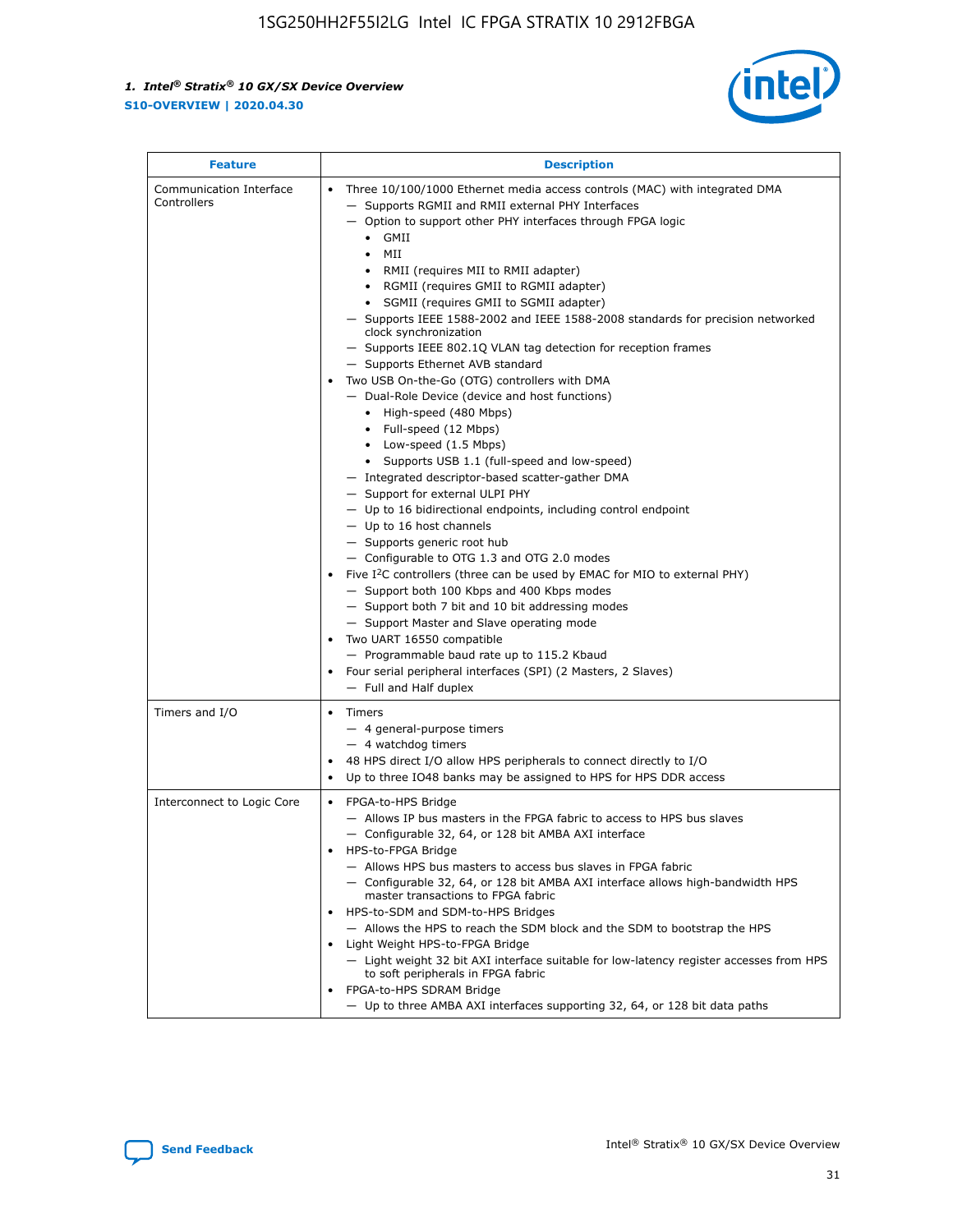

## **1.19. Power Management**

Intel Stratix 10 devices use the advanced Intel 14 nm tri-gate process technology, the all new Intel Hyperflex core architecture to enable Hyper-Folding, power gating, and several optional power reduction techniques to reduce total power consumption by as much as 70% compared to previous generation high-performance Stratix V devices.

Intel Stratix 10 standard power devices (-V) are SmartVID devices. The core voltage supplies (VCC and VCCP) for each SmartVID device must be driven by a PMBus voltage regulator dedicated to that Intel Stratix 10 device. Use of a PMBus voltage regulator for each SmartVID (-V) device is mandatory; it is not an option. A code is programmed into each SmartVID device during manufacturing that allows the PMBus voltage regulator to operate at the optimum core voltage to meet the device performance specifications.

With the new Intel Hyperflex core architecture, designs can run 2X faster than previous generation FPGAs. With 2X performance and same required throughput, architects can cut the data path width in half to save power. This optimization is called Hyper-Folding. Additionally, power gating reduces static power of unused resources in the FPGA by powering them down. The Intel Quartus Prime software automatically powers down specific unused resource blocks such as DSP and M20K blocks, at configuration time.

The optional power reduction techniques in Intel Stratix 10 devices include:

• **Available Low Static Power Devices**—Intel Stratix 10 devices are available with a fixed core voltage that provides lower static power than the SmartVID standard power devices, while maintaining device performance

Furthermore, Intel Stratix 10 devices feature Intel's low power transceivers and include a number of hard IP blocks that not only reduce logic resources but also deliver substantial power savings compared to soft implementations. In general, hard IP blocks consume up to 50% less power than the equivalent soft logic implementations.

## **1.20. Device Configuration and Secure Device Manager (SDM)**

All Intel Stratix 10 devices contain a Secure Device Manager (SDM), which is a dedicated triple-redundant processor that serves as the point of entry into the device for all JTAG and configuration commands. The SDM also bootstraps the HPS in SoC devices ensuring that the HPS can boot using the same security features that the FPGA devices have.

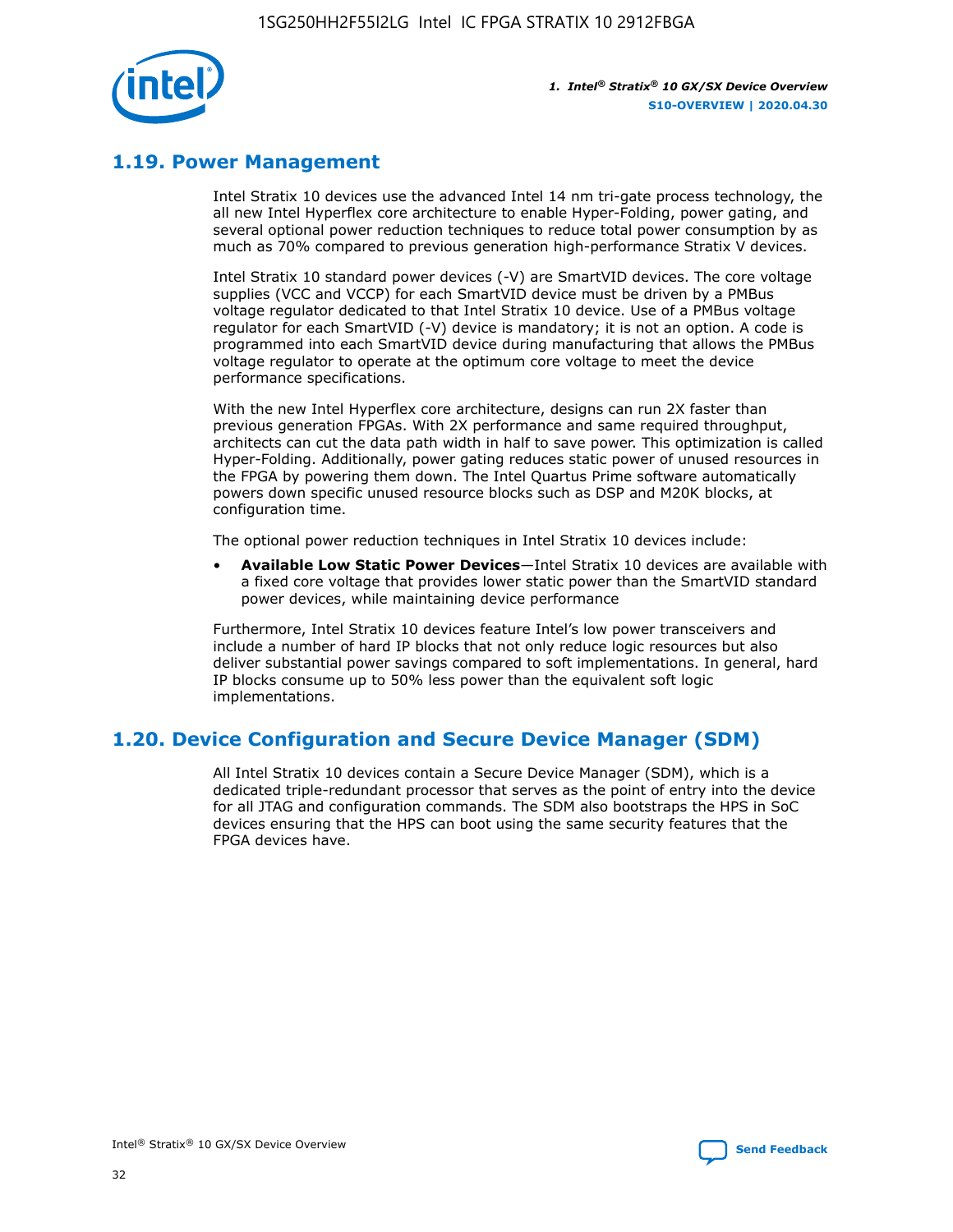





During configuration, Intel Stratix 10 devices are divided into logical sectors, each of which is managed by a local sector manager (LSM). The SDM passes configuration data to each of the LSMs across the on-chip configuration network. This allows the sectors to be configured independently, one at a time, or in parallel. This approach achieves simplified sector configuration and reconfiguration, as well as reduced overall configuration time due to the inherent parallelism. The same sector-based approach is used to respond to single-event upsets and security attacks.

While the sectors provide a logical separation for device configuration and reconfiguration, they overlay the normal rows and columns of FPGA logic and routing. This means there is no impact to the Intel Quartus Prime software place and route, and no impact to the timing of logic signals that cross the sector boundaries.

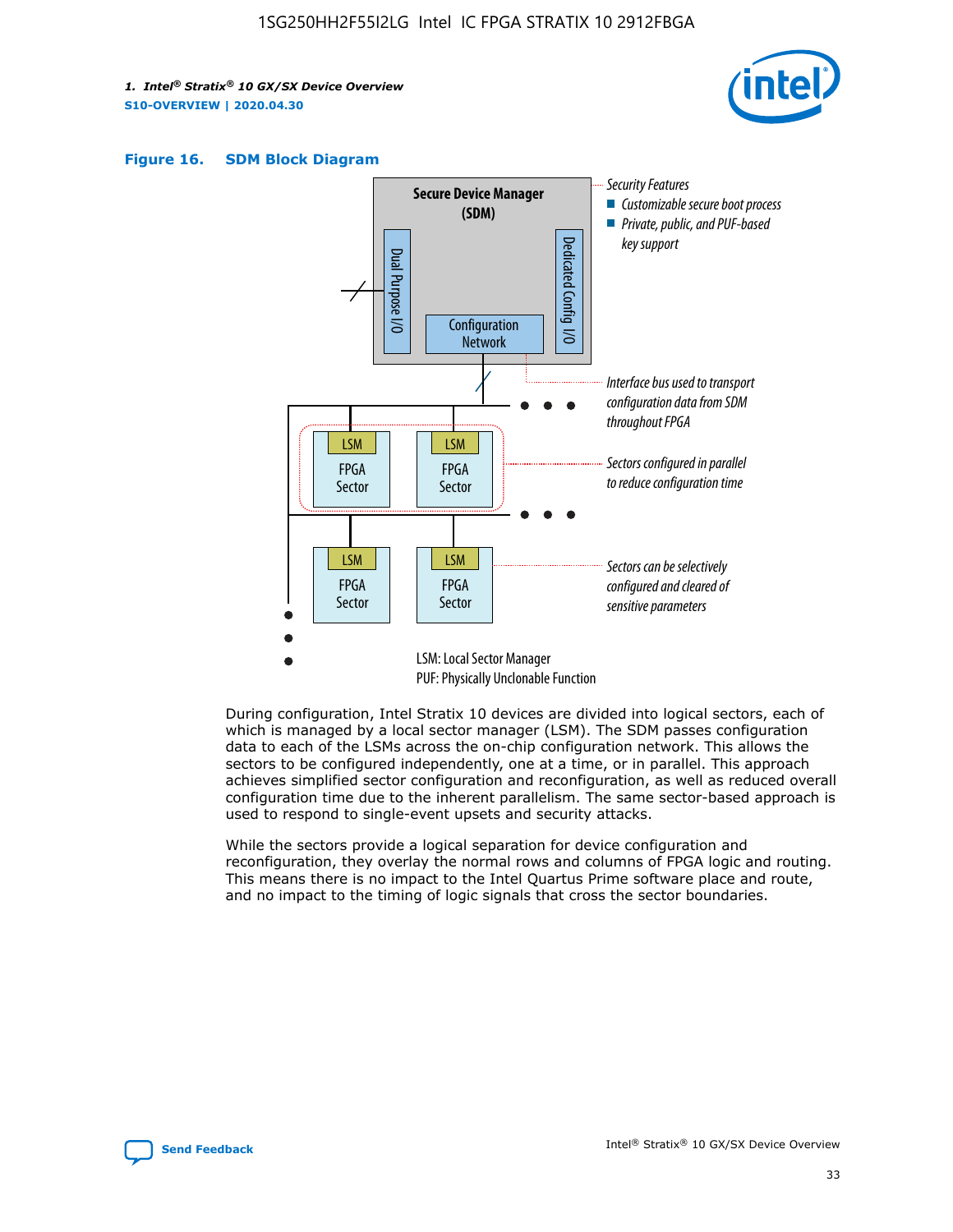

The SDM enables robust, secure, fully-authenticated device configuration. It also allows for customization of the configuration scheme, which can enhance device security. For configuration and reconfiguration, this approach offers a variety of advantages:

- Dedicated secure configuration manager
- Reduced device configuration time, because sectors are configured in parallel
- Updateable configuration process
- Reconfiguration of one or more sectors independent of all other sectors
- Zeroization of individual sectors or the complete device

The SDM also provides additional capabilities such as register state readback and writeback to support ASIC prototyping and other applications.

## **1.21. Device Security**

Building on top of the robust security features present in the previous generation devices, Intel Stratix 10 FPGAs and SoCs include a number of new and innovative security enhancements. These features are also managed by the SDM, tightly coupling device configuration and reconfiguration with encryption, authentication, key storage and anti-tamper services.

Security services provided by the SDM include:

- Bitstream encryption
- Multi-factor authentication
- Hard encryption and authentication acceleration; AES-256, SHA-256/384, ECDSA-256/384
- Volatile and non-volatile encryption key storage and management
- Boot code authentication for the HPS
- Physically Unclonable Function (PUF) service
- Updateable configuration process
- Secure device maintenance and upgrade functions
- Side channel attack protection
- Scripted response to sensor inputs and security attacks, including selective sector zeroization
- Readback, JTAG and test mode disable
- Enhanced response to single-event upsets (SEU)
- Black key provisioning
- Physical anti-tamper

See the *Intel Stratix 10 Device Security User Guide* for a complete list of all security features.

The SDM and associated security services provide a robust, multi-layered security solution for your Intel Stratix 10 design.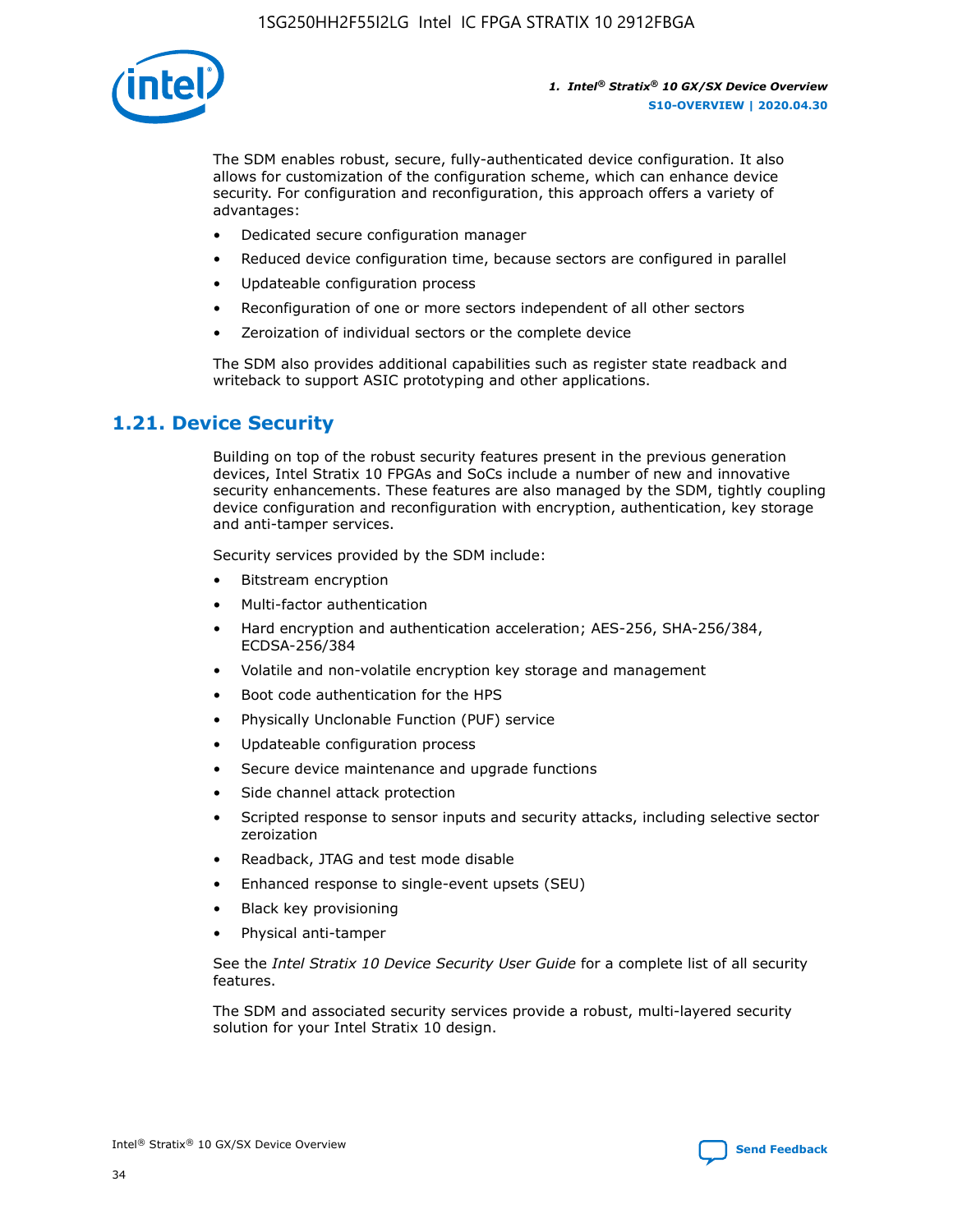

#### **Table 14. Device Security**

| <b>Intel Stratix 10 Family Variant</b> | <b>Bitstream Authentication</b> | <b>Advanced Security Features</b> <sup>(12)</sup> |
|----------------------------------------|---------------------------------|---------------------------------------------------|
| GX/SX                                  | All devices                     | -AS suffix part number required                   |

#### **Related Information**

- [My Intel Support](https://www.intel.com/content/www/us/en/programmable/my-intel/mal-home.html)
- [Intel Stratix 10 Device Security User Guide](https://www.intel.com/content/www/us/en/programmable/documentation/ndq1483601370898.html#wcd1483611014402)

## **1.22. Configuration via Protocol Using PCI Express**

Configuration via protocol using PCI Express allows the FPGA to be configured across the PCI Express bus, simplifying the board layout and increasing system integration. Making use of the embedded PCI Express hard IP operating in autonomous mode before the FPGA is configured, this technique allows the PCI Express bus to be powered up and active within the 100 ms time allowed by the PCI Express specification. Intel Stratix 10 devices also support partial reconfiguration across the PCI Express bus which reduces system down time by keeping the PCI Express link active while the device is being reconfigured.

## **1.23. Partial and Dynamic Reconfiguration**

Partial reconfiguration allows you to reconfigure part of the FPGA while other sections continue running. This capability is required in systems where uptime is critical, because it allows you to make updates or adjust functionality without disrupting services.

In addition to lowering power and cost, partial reconfiguration also increases the effective logic density by removing the necessity to place in the FPGA those functions that do not operate simultaneously. Instead, these functions can be stored in external memory and loaded as needed. This reduces the size of the required FPGA by allowing multiple applications on a single FPGA, saving board space and reducing power. The partial reconfiguration process is built on top of the proven incremental compile design flow in the Intel Quartus Prime design software

Dynamic reconfiguration in Intel Stratix 10 devices allows transceiver data rates, protocols and analog settings to be changed dynamically on a channel-by-channel basis while maintaining data transfer on adjacent transceiver channels. Dynamic reconfiguration is ideal for applications that require on-the-fly multiprotocol or multirate support. Both the PMA and PCS blocks within the transceiver can be reconfigured using this technique. Dynamic reconfiguration of the transceivers can be used in conjunction with partial reconfiguration of the FPGA to enable partial reconfiguration of both core and transceivers simultaneously.

## **1.24. Fast Forward Compile**

The innovative Fast Forward Compile feature in the Intel Quartus Prime software identifies performance bottlenecks in your design and provides detailed, step-by-step performance improvement recommendations that you can then implement. The Compiler reports estimates of the maximum operating frequency that can be achieved

<sup>(12)</sup> Contact My Intel Support for additional information.

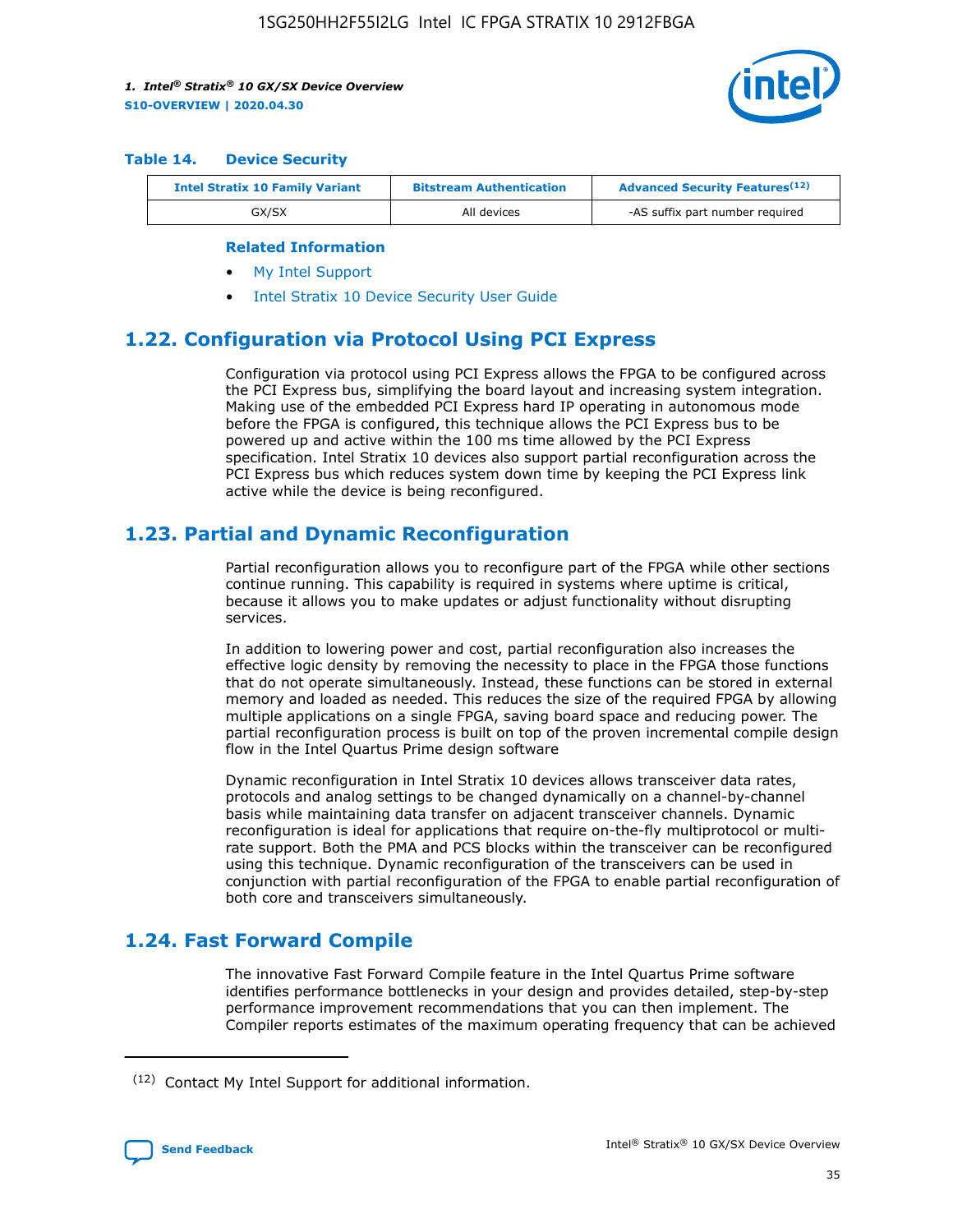

by applying the recommendations. As part of the new Hyper-Aware design flow, Fast Forward Compile maximizes the performance of your Intel Stratix 10 design and achieves rapid timing closure.

Previously, this type of optimization required multiple time-consuming design iterations, including full design re-compilation to determine the effectiveness of the changes. Fast Forward Compile enables you to make better decisions about where to focus your optimization efforts, and how to increase your design performance and throughput. This technique removes much of the guesswork of performance exploration, resulting in fewer design iterations and as much as 2X core performance gains for Intel Stratix 10 designs.

## **1.25. Single Event Upset (SEU) Error Detection and Correction**

Intel Stratix 10 FPGAs and SoCs offer robust SEU error detection and correction circuitry. The detection and correction circuitry includes protection for Configuration RAM (CRAM) programming bits and user memories. The CRAM is protected by a continuously running parity checker circuit with integrated ECC that automatically corrects one or two bit errors and detects higher order multibit errors.

The physical layout of the CRAM array is optimized to make the majority of multi-bit upsets appear as independent single-bit or double-bit errors which are automatically corrected by the integrated CRAM ECC circuitry. In addition to the CRAM protection, user memories also include integrated ECC circuitry and are layout optimized for error detection and correction.

The SEU error detection and correction hardware is supported by both soft IP and the Intel Quartus Prime software to provide a complete SEU mitigation solution. The components of the complete solution include:

- Hard error detection and correction for CRAM and user M20K memory blocks
- Optimized physical layout of memory cells to minimize probability of SEU
- Sensitivity processing soft IP that reports if CRAM upset affects a used or unused bit
- Fault injection soft IP with the Intel Quartus Prime software support that changes state of CRAM bits for testing purposes
- Hierarchy tagging in the Intel Quartus Prime software
- Triple Mode Redundancy (TMR) used for the Secure Device Manager and critical on-chip state machines

In addition to the SEU mitigation features listed above, the Intel 14 nm tri-gate process technology used for Intel Stratix 10 devices is based on FinFET transistors which have reduced SEU susceptibility versus conventional planar transistors.

## **1.26. Document Revision History for the Intel Stratix 10 GX/SX Device Overview**

| <b>Document</b><br><b>Version</b> | <b>Changes</b>             |
|-----------------------------------|----------------------------|
| 2020.04.30                        | Made the following change: |
|                                   | continued                  |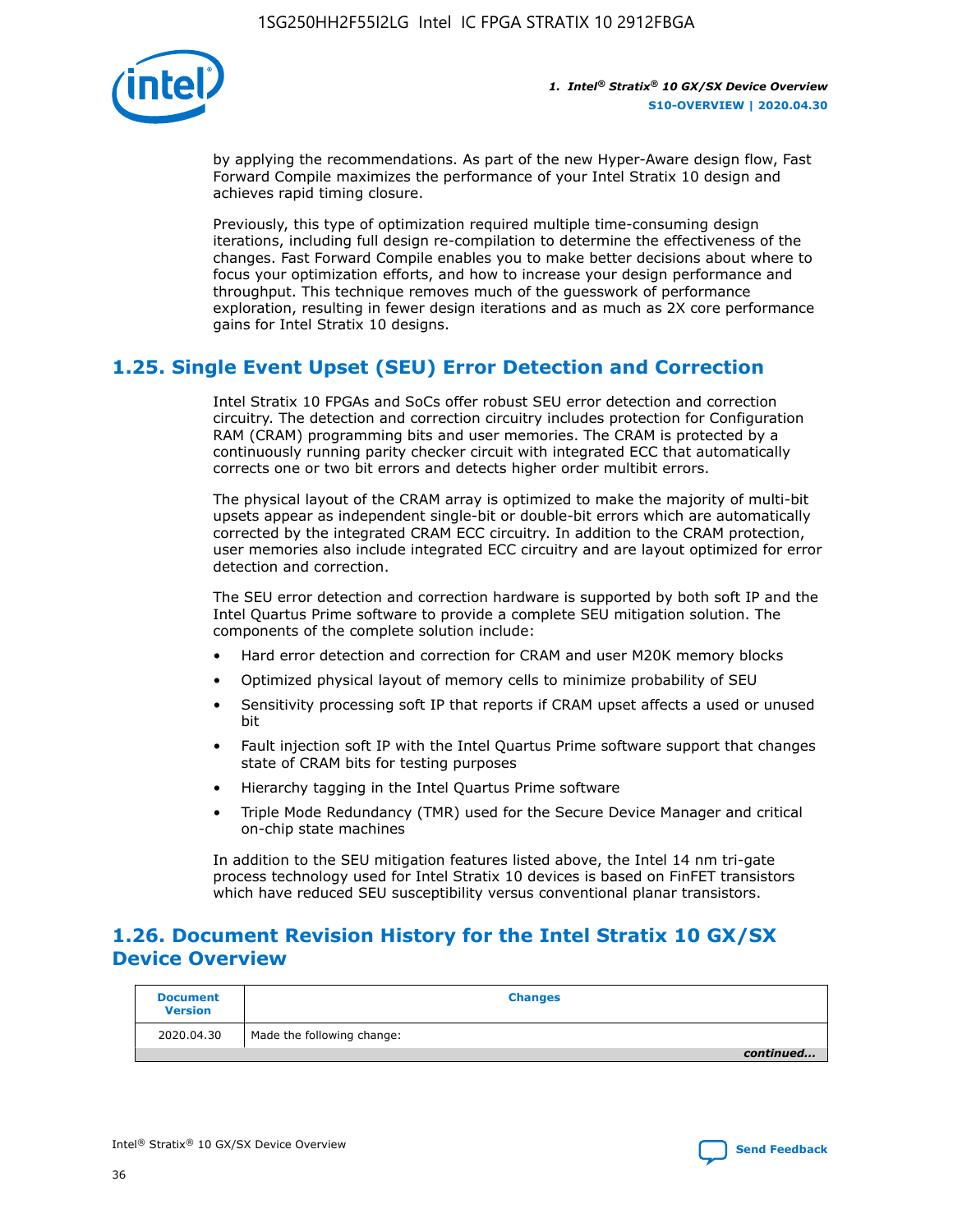

| <b>Document</b><br><b>Version</b> | <b>Changes</b>                                                                                                                                                                                                                                                                                                                                                                                                                                                                                                                                                                                                                                                                                                                                                                                                                                                                                                                                                                       |
|-----------------------------------|--------------------------------------------------------------------------------------------------------------------------------------------------------------------------------------------------------------------------------------------------------------------------------------------------------------------------------------------------------------------------------------------------------------------------------------------------------------------------------------------------------------------------------------------------------------------------------------------------------------------------------------------------------------------------------------------------------------------------------------------------------------------------------------------------------------------------------------------------------------------------------------------------------------------------------------------------------------------------------------|
|                                   | Added the GX 10M variant.                                                                                                                                                                                                                                                                                                                                                                                                                                                                                                                                                                                                                                                                                                                                                                                                                                                                                                                                                            |
| 2020.03.24                        | Made the following changes:<br>Added advanced security (-AS) devices.<br>Added level shifter details for the Intel Stratix 10 SX/GX 400 device.<br>$\bullet$                                                                                                                                                                                                                                                                                                                                                                                                                                                                                                                                                                                                                                                                                                                                                                                                                         |
| 2019.08.19                        | Made the following changes:<br>Added composition details for the leaded and lead-free contact device options.<br>Updated the I/O PLL counts.<br>$\bullet$                                                                                                                                                                                                                                                                                                                                                                                                                                                                                                                                                                                                                                                                                                                                                                                                                            |
| 2019.02.15                        | Made the following changes:<br>Changed the number of included logic elements globally.<br>Removed logic density 450, logic density 550, and package code 48 from the "Sample Ordering<br>$\bullet$<br>Code and Available Options for Intel Stratix 10 Devices" figure.<br>Updated description of the higher density in the "Innovations in Intel Stratix 10 FPGAs and SoCs"<br>section.<br>Updated description of the general purpose I/Os in the "Intel Stratix 10 FPGA and SoC Common<br>Device Features" table.<br>Removed support for LPDDR3 globally.<br>Updated the "Intel Stratix 10 FPGA and SoC Architecture Block Diagram" figure.<br>Updated the "Intel Stratix 10 GX/SX FPGA and SoC Family Plan-FPGA Core (part 1)" table.<br>Updated the "Intel Stratix 10 GX/SX FPGA and SoC Family Plan-Interconnects, PLLs and Hard IP<br>(part 2)" table.<br>Updated and merged the "Intel Stratix 10 GX/SX FPGA and SoC Family Package Plan" tables.                              |
| 2018.08.08                        | Made the following changes:<br>Changed the specs for QDRII+ and QDRII+ Xtreme and added specs for QDRIV in the "External<br>$\bullet$<br>Memory Interface Performance" table.<br>Updated description of the power options in the "Sample Ordering Code and Available Options for<br>Intel Stratix 10 Devices" figure.<br>Changed the description of the technology and power management features in the "Intel Stratix 10<br>FPGA and SoC Common Device Features" table.<br>Changed the description of SmartVID in the "Power Management" section.<br>Changed the direction arrow from the coefficient registers block in the "DSP Block: High Precision<br>Fixed Point Mode" figure.                                                                                                                                                                                                                                                                                                |
| 2017.10.30                        | Made the following changes:<br>Removed the embedded eSRAM feature globally.<br>$\bullet$<br>Removed the Low Power (VID) and Military operating temperature options, and package code 53<br>from the "Sample Ordering Code and Available Options for Stratix 10 Devices" figure.<br>Changed the Maximum transceiver data rate (chip-to-chip) specification for L-Tile devices in the<br>"Key Features of Intel Stratix 10 Devices Compared to Stratix V Devices" table.                                                                                                                                                                                                                                                                                                                                                                                                                                                                                                               |
| 2016.10.31                        | Made the following changes:<br>• Changed the number of available transceivers to 96, globally.<br>Changed the single-precision floating point performance to 10 TFLOP, globally.<br>Changed the maximum datarate to 28.3 Gbps, globally.<br>٠<br>Changed some of the features listed in the "Stratix 10 GX/SX Device Overview" section.<br>Changed descriptions for the GX and SX devices in the "Stratix 10 Family Variants" section.<br>٠<br>Changed the "Sample Ordering Code and Available Options for Stratix 10 Devices" figure.<br>Changed the features listed in the "Key Features of Stratix 10 Devices Compared to Stratix V<br>Devices" table.<br>Changed the descriptions of the following areas of the "Stratix 10 FPGA and SoC Common Device<br>Features" table:<br>- Transceiver hard IP<br>- Internal memory blocks<br>- Core clock networks<br>- Packaging<br>Reorganized and updated all tables in the "Stratix 10 FPGA and SoC Family Plan" section.<br>continued |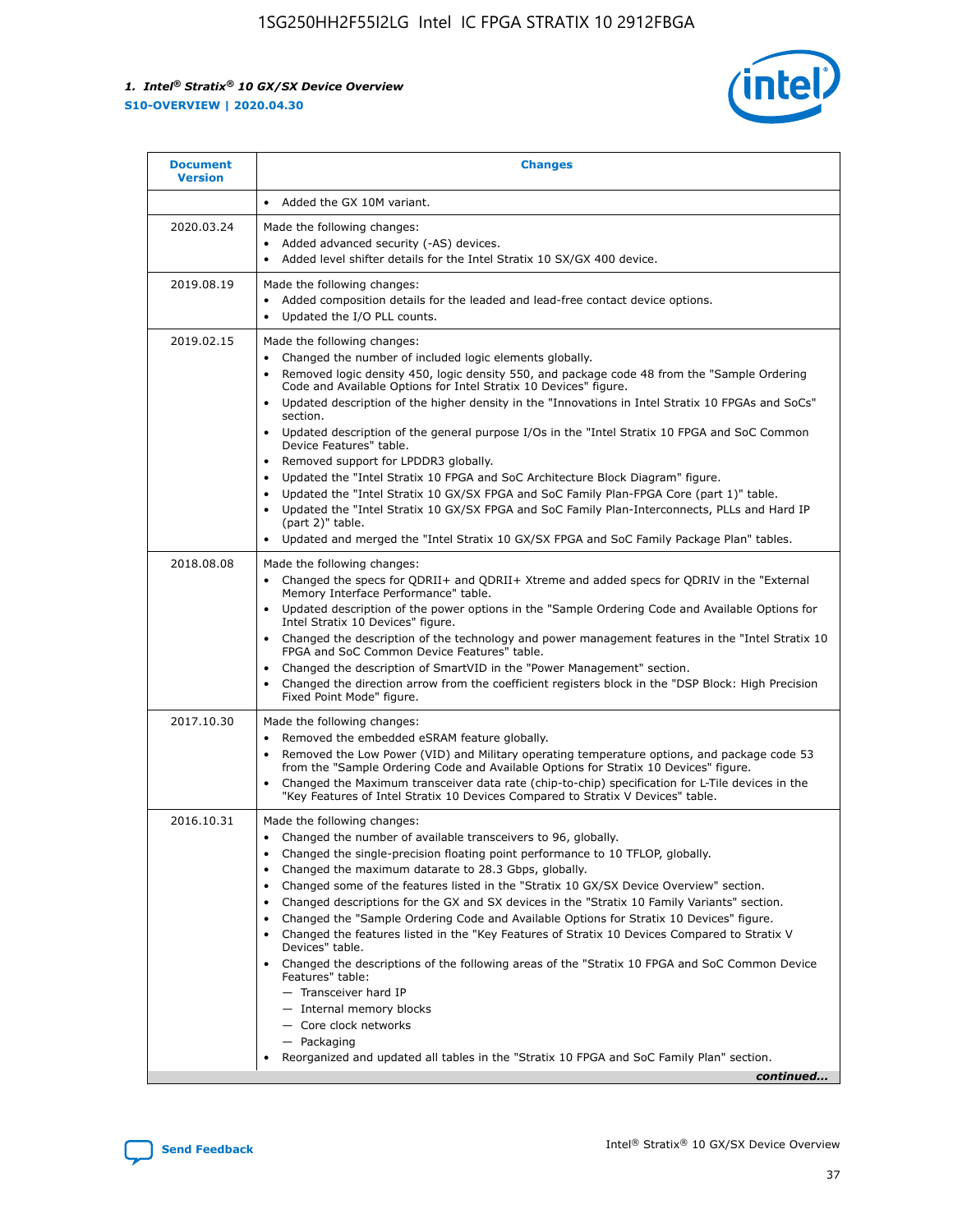

| <b>Document</b><br><b>Version</b> | <b>Changes</b>                                                                                                                                                                                                                                                                                                                                                                                                                                                                                                                                                                                                                                                                                                                                                                                                                                                                                                                                                                                     |
|-----------------------------------|----------------------------------------------------------------------------------------------------------------------------------------------------------------------------------------------------------------------------------------------------------------------------------------------------------------------------------------------------------------------------------------------------------------------------------------------------------------------------------------------------------------------------------------------------------------------------------------------------------------------------------------------------------------------------------------------------------------------------------------------------------------------------------------------------------------------------------------------------------------------------------------------------------------------------------------------------------------------------------------------------|
|                                   | Removed the "Migration Between Arria 10 FPGAs and Stratix 10 FPGAs" section.<br>Removed footnotes from the "Transceiver PCS Features" table.<br>Changed the HMC description in the "External Memory and General Purpose I/O" section.<br>Changed the number of fPLLs in the "Fractional Synthesis PLLs and I/O PLLs" section.<br>Clarified HMC data width support in the "Key Features of the Stratix 10 HPS" table.<br>Changed the description in the "Internal Embedded Memory" section.<br>Changed the datarate for the Standard PCS and SDI PCS features in the "Transceiver PCS Features"<br>table.<br>Added a note to the "PCI Express Gen1/Gen2/Gen3 Hard IP" section.<br>Updated the "Key Features of the Stratix 10 HPS" table.<br>Changed the description for the Cache coherency unit in the "Key Features of the Stratix 10 HPS"<br>table.<br>Changed the description for the external SDRAM and Flash memory interfaces for HPS in the "Key<br>Features of the Stratix 10 HPS" table. |
| 2015.12.04                        | Initial release.                                                                                                                                                                                                                                                                                                                                                                                                                                                                                                                                                                                                                                                                                                                                                                                                                                                                                                                                                                                   |